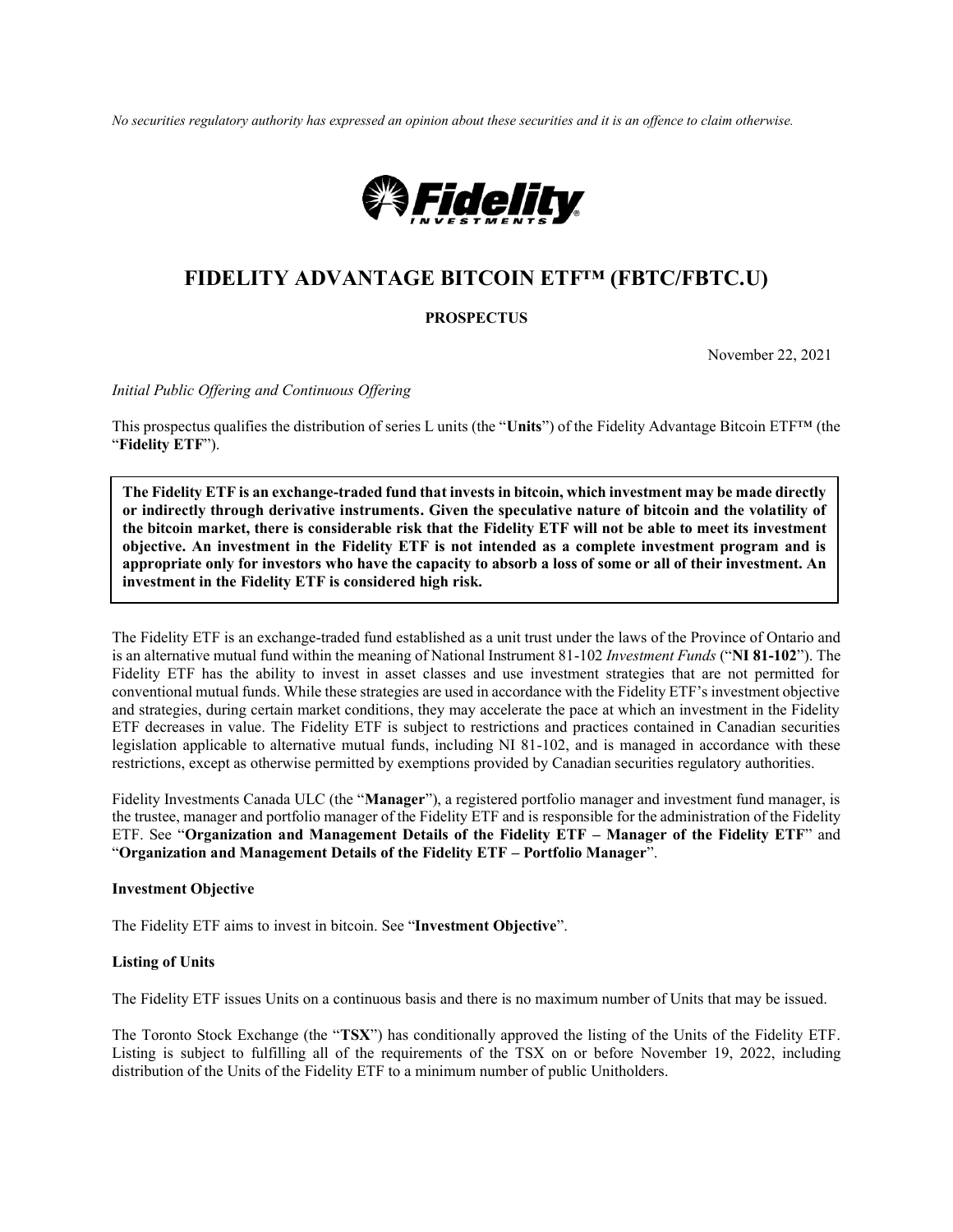A holder of Units ("**Unitholder**") may incur customary brokerage commissions in buying or selling Units. No fees are paid by a Unitholder to the Manager or the Fidelity ETF in connection with the buying or selling of Units on the TSX or another exchange or marketplace. Unitholders may redeem Units in any whole number for cash for a redemption price per Unit of 95% of the closing price for the Units on the TSX on the effective day of the redemption, subject to a maximum redemption price of the applicable NAV per Unit (defined below), or may exchange a minimum of a Prescribed Number of Units (defined below) (and any additional multiple thereof) for bitcoin and/or cash. Unitholders that hold USD Units (defined below) will be paid any cash redemption proceeds in Canadian dollars. Unitholders are advised to consult their brokers or investment advisers, and their tax advisers, before redeeming Units. See "**[Redemption of Units](#page-31-0)**".

The Fidelity ETF issues Units directly to the Designated Broker and Dealers (each defined below).

The base currency of the Fidelity ETF is Canadian dollars. However, the Fidelity ETF offers a U.S. dollar purchase option, which means that it makes its Units available for purchase and sale on the TSX in both Canadian dollars ("**CAD Units**") and U.S. dollars ("**USD Units**"). The CAD Units trade in Canadian dollars and the USD Units trade in U.S. dollars. The Designated Broker and Dealers that purchase or redeem Units for cash can purchase and redeem both the CAD Units and the USD Units only in Canadian dollars. No currency hedging is entered into by the Fidelity ETF in respect of the USD Units. Purchasing USD Units does not hedge – or protect – against losses caused by changes in the exchange rate between the Canadian and U.S. dollar.

#### **Additional Considerations**

**No Dealer or Designated Broker has been involved in the preparation of the prospectus or has performed any review of the contents of the prospectus and, as such, the Dealers and the Designated Broker do not perform many of the usual underwriting activities in connection with the distribution by the Fidelity ETF of its Units under this prospectus.**

For a discussion of the risks associated with an investment in Units of the Fidelity ETF, see "**[Risk Factors](#page-18-0)**".

Registration of interests in, and transfer of, the Units are made only through CDS Clearing and Depository Services Inc. Beneficial owners do not have the right to receive physical certificates evidencing their ownership.

The Fidelity ETF is a mutual fund under the securities legislation of certain provinces and territories of Canada.

The Units are not and will not be registered under the U.S. *Securities Act of 1933*, as amended. Subject to certain exceptions, the Units may not be offered or sold in the U.S. or offered or sold to U.S. persons. The Fidelity ETF is not and will not be registered under, and the Manager is not registered under, the U.S. *Investment Company Act of 1940*, as amended.

### <span id="page-1-0"></span>**Documents Incorporated by Reference**

Additional information about the Fidelity ETF is available in the most recently filed ETF Facts, the most recently filed annual financial statements, if any, any interim financial statements filed after those annual financial statements, the most recently filed annual management report of fund performance ("**MRFP**"), if any, and any interim MRFP filed after that annual MRFP. These documents are incorporated by reference into, and legally form an integral part of, this prospectus. These documents are publicly available on the Manager's website at www.fidelity.ca and may be obtained upon request, at no cost, by calling 1-800-263-4077 or by contacting a registered dealer. These documents and other information about the Fidelity ETF are also publicly available at www.sedar.com. See "**[Documents Incorporated by](#page-50-0)  [Reference](#page-50-0)**" for further details.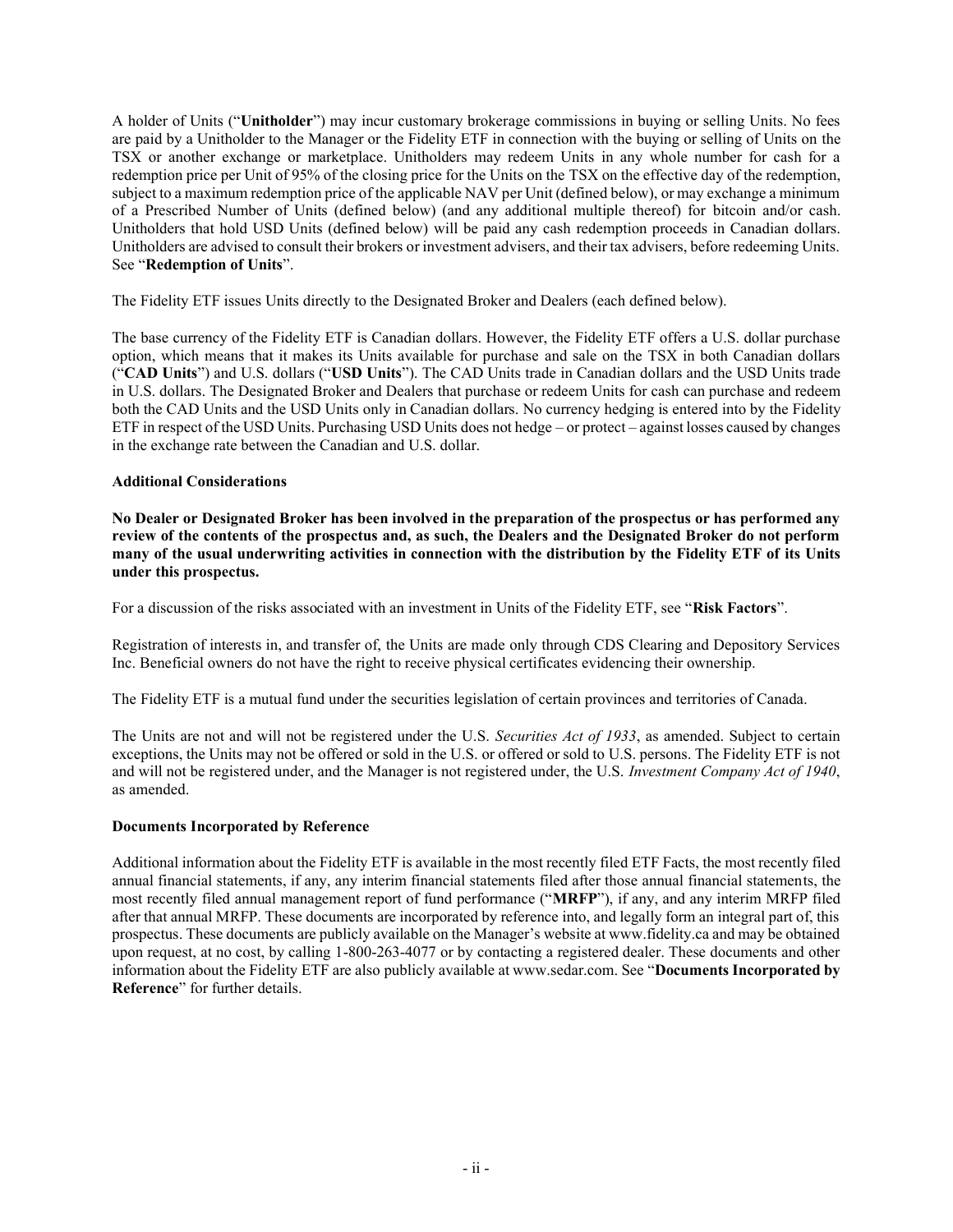# **TABLE OF CONTENTS**

| SUMMARY OF FEES AND EXPENSES9        |  |
|--------------------------------------|--|
| OVERVIEW OF THE LEGAL STRUCTURE      |  |
|                                      |  |
|                                      |  |
|                                      |  |
| OVERVIEW OF THE SECTORS IN WHICH     |  |
|                                      |  |
|                                      |  |
|                                      |  |
|                                      |  |
|                                      |  |
|                                      |  |
|                                      |  |
| INCOME TAX CONSIDERATIONS 31         |  |
| INTERNATIONAL INFORMATION            |  |
|                                      |  |
|                                      |  |
| ORGANIZATION AND MANAGEMENT          |  |
| DETAILS OF THE FIDELITY ETF 35       |  |
| CALCULATION OF NET ASSET VALUE 42    |  |
|                                      |  |
|                                      |  |
| TERMINATION OF THE FIDELITY ETF46    |  |
| RELATIONSHIP BETWEEN THE FIDELITY    |  |
|                                      |  |
| PRINCIPAL HOLDERS OF SECURITIES OF   |  |
|                                      |  |
| PROXY VOTING DISCLOSURE FOR          |  |
|                                      |  |
|                                      |  |
| <b>LEGAL AND ADMINISTRATIVE</b>      |  |
|                                      |  |
|                                      |  |
|                                      |  |
| PURCHASERS' STATUTORY RIGHTS OF      |  |
|                                      |  |
| DOCUMENTS INCORPORATED BY            |  |
|                                      |  |
|                                      |  |
| CERTIFICATE OF THE FIDELITY ETF, THE |  |
| TRUSTEE, MANAGER AND PROMOTER C-1    |  |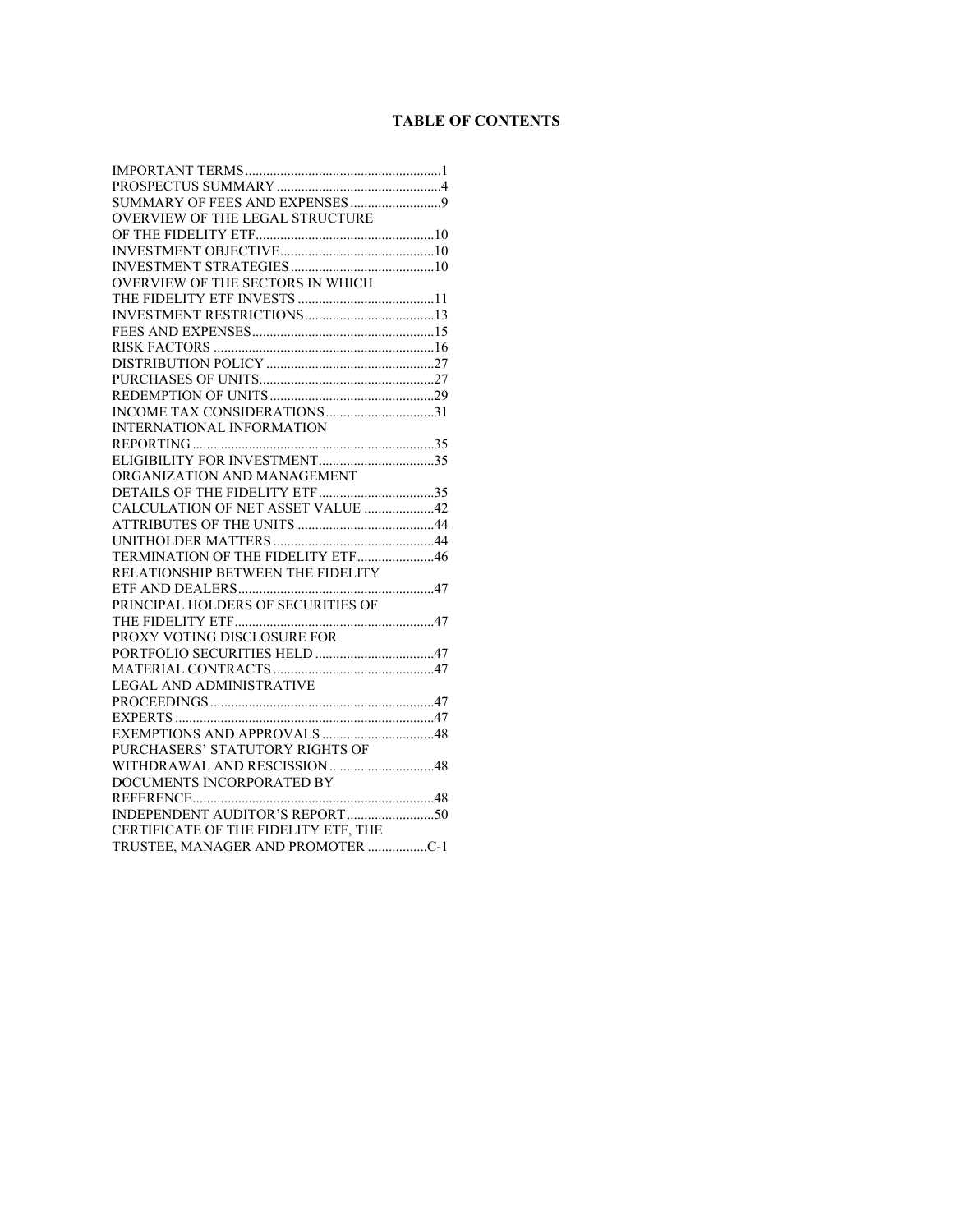#### **IMPORTANT TERMS**

<span id="page-3-0"></span>Unless otherwise indicated, all references to dollar amounts in this prospectus are to Canadian dollars and all references to times in this prospectus are to Toronto time.

*Acceptable Bitcoin Source* – means a trading platform or venue or over-the-counter counterparty that (i) is registered or exempt from registration as a dealer or a marketplace in Canada or (ii) is regulated as a trust company or a brokerdealer under the laws of a state of the United States and, in each case, is required under such registration or by its regulator, as the case may be, to comply with applicable know-your-client requirements and AML Regulation.

*Accounting and Administrative Services Agreement* – the accounting and administrative services agreement dated August 31, 2018, between the Manager and the Fund Administrator, as the same may be amended or restated from time to time.

*AML Regulation* – the statutes, regulations and other laws enacted by the government of the applicable jurisdiction aimed at the prevention and detection of money laundering and terrorist financing activities.

*bitcoin* – the digital currency known as "bitcoin", which is based on an open source protocol.

*Bitcoin Sub-Custodian* – Fidelity Digital Asset Services, LLC or its successor.

*Bitcoin Sub-Custodian Agreement* – the custodial services agreement dated November 22, 2021 between the Custodian and the Bitcoin Sub-Custodian, as the same may be amended or restated from time to time.

*business day* **–** any day other than a Saturday, Sunday or a statutory holiday in Ontario, Canada.

*CAD Units* – the Units of the Fidelity ETF that trade in Canadian dollars.

*Canadian securities legislation* – the securities legislation in force in each province and territory of Canada, all regulations, rules, orders and policies made thereunder and all multilateral and national instruments adopted by the securities regulatory authorities, as the same may be amended, restated or replaced from time to time.

*Capital Gains Refund* – has the meaning ascribed thereto under "**Income Tax Considerations – Taxation of the Fidelity ETF**".

*CDS* – CDS Clearing and Depository Services Inc.

*CDS Participant* – a registered dealer or other financial institution that is a participant in CDS and that holds Units on behalf of beneficial owners of Units.

*CRA* – the Canada Revenue Agency.

*Custodian* – Fidelity Clearing Canada ULC or its successor.

*Custodian Agreement* – the digital asset services custody agreement dated November 22, 2021 between the Manager, on behalf of the Fidelity ETF, and the Custodian, as the same may be amended or restated from time to time.

*Dealer* – a registered dealer (that may or may not be the Designated Broker) that has entered into a continuous distribution dealer agreement with the Manager, on behalf of the Fidelity ETF, and that subscribes for and purchases Units from the Fidelity ETF as described under "**[Purchases of Units](#page-29-1) – [Issuance of Units](#page-29-2)**".

*Declaration of Trust* – the master declaration of trust establishing, among others, the Fidelity ETF dated August 29, 2018, as the same may be amended or restated from time to time.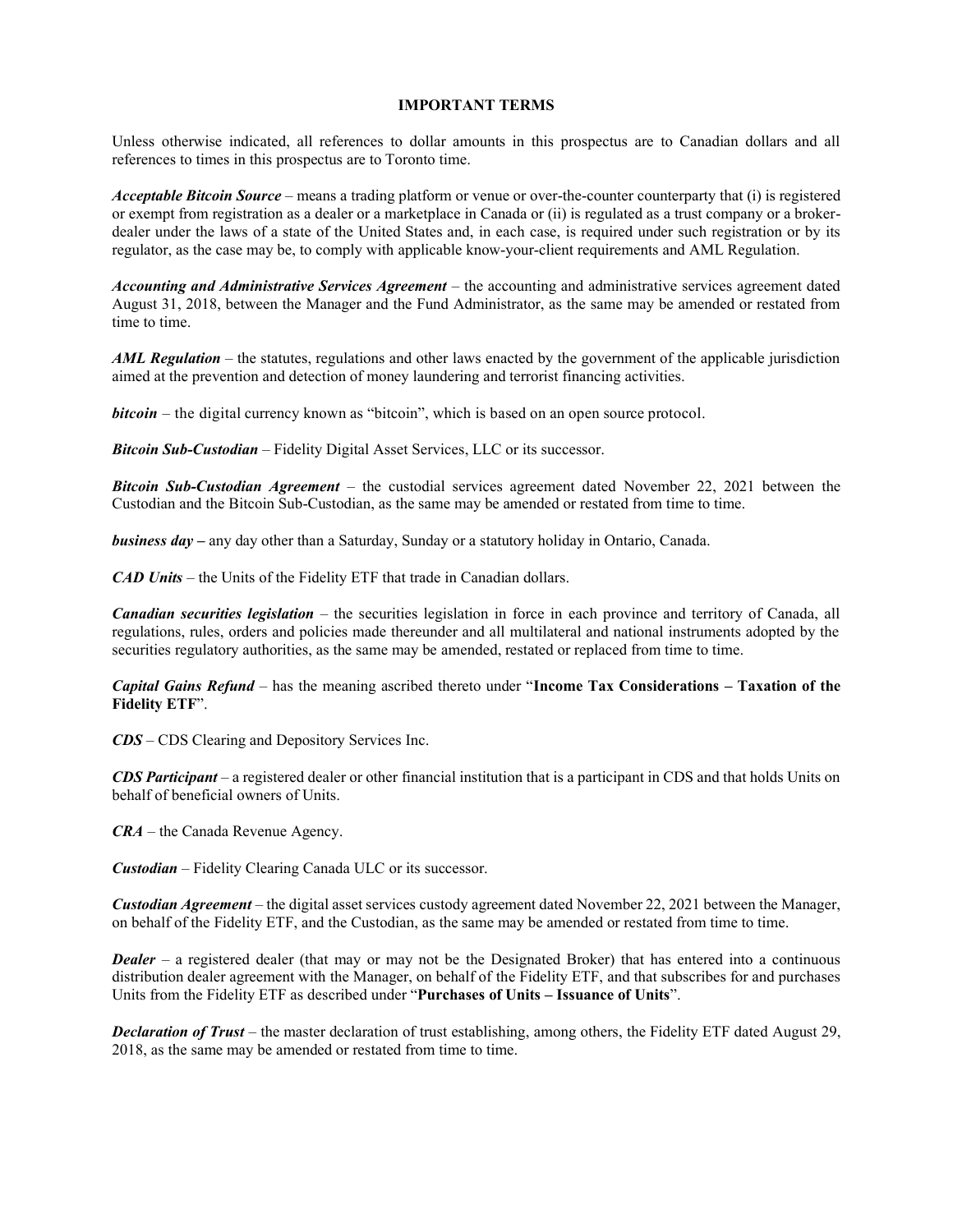*Designated Broker* – a registered dealer that has entered into the designated broker agreement with the Manager, on behalf of the Fidelity ETF, pursuant to which the Designated Broker agrees to perform certain duties in relation to the Fidelity ETF.

*distribution payment date* – a date, which is no later than the tenth business day following the applicable distribution record date, on which the Fidelity ETF pays a distribution to its Unitholders.

*distribution record date* – a date designated by the Manager as a record date for the determination of Unitholders entitled to receive a distribution from the Fidelity ETF.

*ETF Facts* – a document that summarizes certain features of Units of the Fidelity ETF.

*Fidelity ETF* **–** Fidelity Advantage Bitcoin ETF™, established as a trust under the laws of Ontario pursuant to the Declaration of Trust.

*Fund Administrator* – State Street Trust Company Canada or its successor.

*GST/HST* – the taxes exigible under Part IX of the *Excise Tax Act* (Canada) and the regulations made thereunder.

*IFRS* – International Financial Reporting Standards.

*Index* – the Fidelity Bitcoin Index.

*IRC* – the Independent Review Committee of, among others, the Fidelity ETF.

*Management Agreement* – the master management and distribution agreement dated August 29, 2018 between Fidelity Investments Canada ULC, as trustee of, among others, the Fidelity ETF, and the Manager, as the same may be amended or restated from time to time.

*Management Fee Distributions* – has the meaning ascribed thereto under "**Fees and Expenses Payable by the Fidelity ETF – Management Fee Distributions**".

*Manager* – Fidelity Investments Canada ULC, a corporation continued under the laws of Alberta, or its successor.

*MRFP* – management report of fund performance, as defined in NI 81-106.

*NAV* and *NAV per Unit* – the aggregate net asset value of the units of the Fidelity ETF and the net asset value per unit, respectively, calculated by the Fund Administrator as described in "**[Calculation of Net Asset Value](#page-44-0)**".

*Network* – the peer-to-peer computer network that creates the decentralized public transaction ledger, known as the "blockchain", where bitcoin transactions are recorded.

*NI 81-102* – National Instrument 81-102 – *Investment Funds*, as the same may be amended, restated or replaced from time to time.

*NI 81-106* **–** National Instrument 81-106 – *Investment Fund Continuous Disclosure*, as the same may be amended, restated or replaced from time to time.

*NI 81-107* – National Instrument 81-107 – *Independent Review Committee for Investment Funds*, as the same may be amended, restated or replaced from time to time.

*Portfolio Manager* – Fidelity Investments Canada ULC, a corporation continued under the laws of Alberta, or its successor.

*Prescribed Number of Units* – the number of Units determined by the Manager from time to time for the purpose of subscription orders, exchanges, redemptions or for other purposes.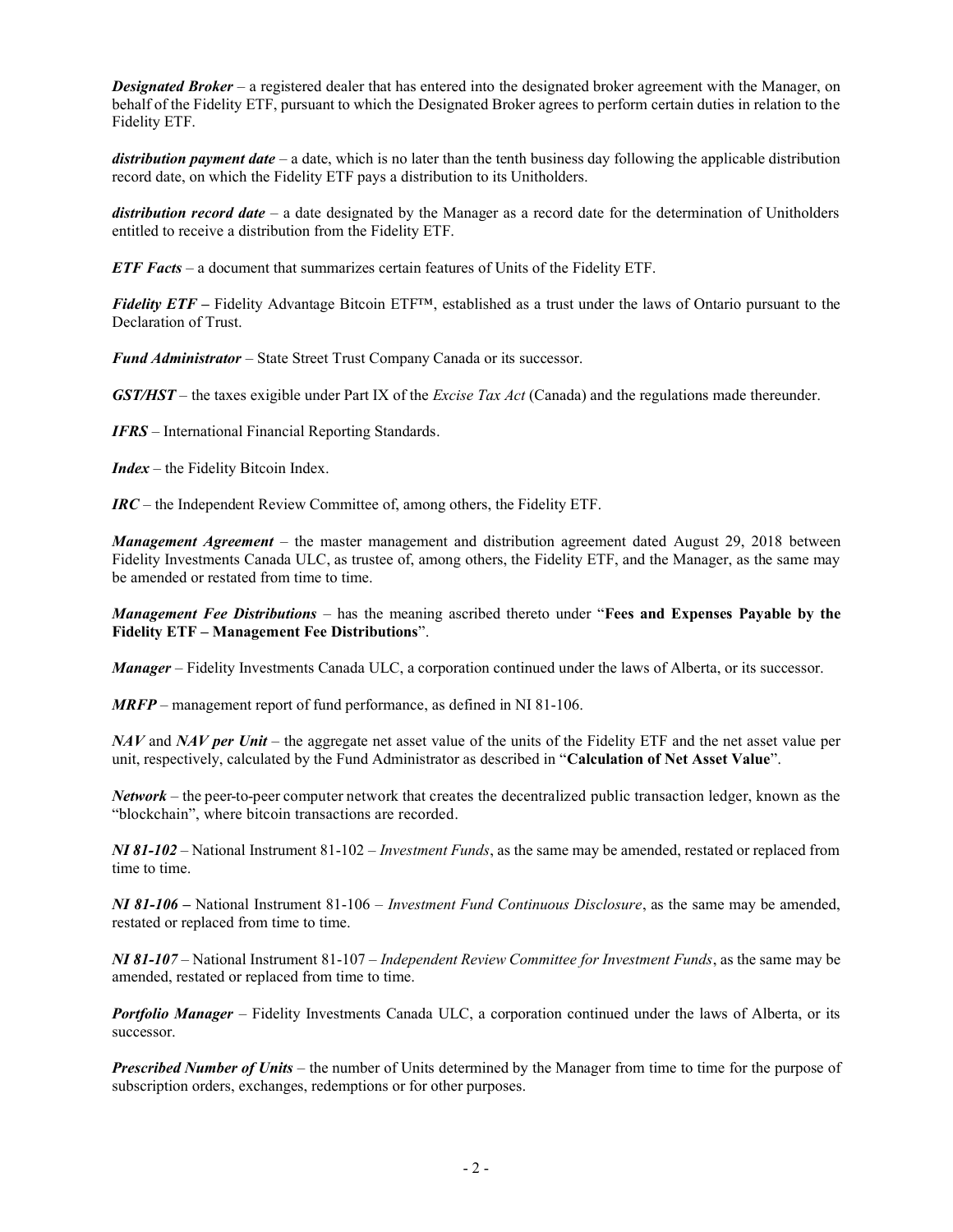*Registered Plans* – registered retirement savings plans, registered retirement income funds, registered education savings plans, tax-free savings accounts, deferred profit sharing plans and registered disability savings plans.

*Registrar and Transfer Agent* – State Street Trust Company Canada or its successor.

*Securities regulatory authorities* – the securities commission or similar regulatory authority in each province and territory of Canada that is responsible for administering the Canadian securities legislation in force in such province or territory.

*SIFT trust* – a specified investment flow-through trust within the meaning of the Tax Act.

*Tax Act* – the *Income Tax Act* (Canada) and the regulations issued thereunder, as amended from time to time.

*Trading Day* – means any day that the TSX is open for business.

*TSX* – the Toronto Stock Exchange.

*Unit* – a redeemable, transferable series L unit of the Fidelity ETF, which represents an equal, undivided interest in that series' proportionate share of the assets of the Fidelity ETF, and includes the CAD Units and the USD Units.

*Unitholder* – a holder of one or more Units of the Fidelity ETF.

*USD Units* – the Units of the Fidelity ETF that trade in U.S. dollars.

*Valuation Date* – each business day and any other day designated by the Manager on which the NAV and NAV per Unit are calculated.

*Valuation Time* – 4:00 p.m. (Toronto time) or such other time that the Manager deems appropriate on each Valuation Date.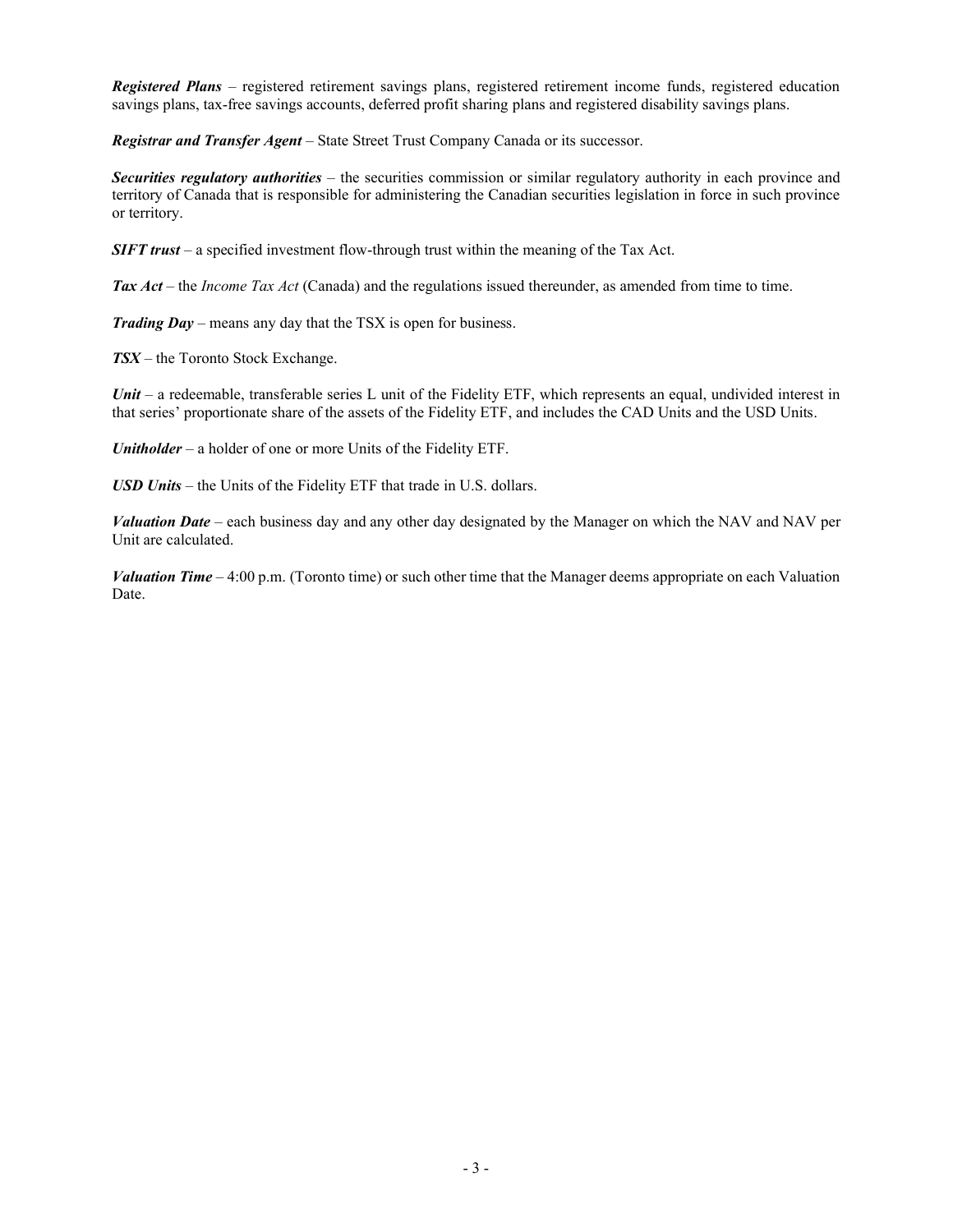# **PROSPECTUS SUMMARY**

<span id="page-6-0"></span>The following is a summary of the principal features of the Units of the Fidelity ETF and should be read together with the more detailed information and statements contained elsewhere in this prospectus or incorporated by reference in this prospectus.

| <b>Issuer:</b>                     | Fidelity Advantage Bitcoin ETFTM (FBTC).                                                                                                                                                                                                                                                                                                                                                                                                                                                                                                                                                                                                                                                                                                    |  |  |
|------------------------------------|---------------------------------------------------------------------------------------------------------------------------------------------------------------------------------------------------------------------------------------------------------------------------------------------------------------------------------------------------------------------------------------------------------------------------------------------------------------------------------------------------------------------------------------------------------------------------------------------------------------------------------------------------------------------------------------------------------------------------------------------|--|--|
|                                    | The Fidelity ETF is an exchange-traded fund established as a trust under the laws of Ontario<br>and is an alternative mutual fund within the meaning of NI 81-102. Fidelity Investments<br>Canada ULC is the trustee, manager and portfolio manager of the Fidelity ETF.                                                                                                                                                                                                                                                                                                                                                                                                                                                                    |  |  |
|                                    | The Fidelity ETF has the ability to invest in asset classes and use investment strategies that are<br>not permitted for conventional mutual funds. While these strategies are used in accordance with<br>the Fidelity ETF's investment objective and strategies, during certain market conditions, they<br>may accelerate the pace at which an investment in the Fidelity ETF decreases in value. The<br>Fidelity ETF is subject to restrictions and practices contained in Canadian securities legislation<br>applicable to alternative mutual funds, including NI 81-102, and is managed in accordance with<br>these restrictions, except as otherwise permitted by exemptions provided by Canadian<br>securities regulatory authorities. |  |  |
| <b>Units:</b>                      | The Fidelity ETF offers series L Units under this prospectus (the "Units"). The base currency<br>of the Fidelity ETF is Canadian dollars. However, the Fidelity ETF offers a U.S. dollar<br>purchase option, which means that it makes its Units available for purchase and sale on the<br>TSX in both Canadian dollars ("CAD Units") and U.S. dollars ("USD Units"). The CAD Units<br>trade in Canadian dollars and the USD Units trade in U.S. dollars. No currency hedging is<br>entered into by the Fidelity ETF in respect of the USD Units. Purchasing USD Units does not<br>hedge - or protect - against losses caused by changes in the exchange rate between the<br>Canadian and U.S. dollar.                                      |  |  |
| Continuous<br><b>Distribution:</b> | Units of the Fidelity ETF are being offered on a continuous basis and there is no maximum<br>number of Units that may be issued.                                                                                                                                                                                                                                                                                                                                                                                                                                                                                                                                                                                                            |  |  |
|                                    | The TSX has conditionally approved the listing of the Units of the Fidelity ETF. Listing is<br>subject to fulfilling all of the requirements of the TSX on or before November 19, 2022,<br>including distribution of the Units of the Fidelity ETF to a minimum number of public<br>Unitholders.                                                                                                                                                                                                                                                                                                                                                                                                                                            |  |  |
|                                    | A Unitholder may incur customary brokerage commissions in buying or selling Units. No fees<br>are paid by a Unitholder to the Manager or the Fidelity ETF in connection with the buying or<br>selling of Units on the TSX or another exchange or marketplace, as applicable. Unitholders<br>may trade Units in the same way as other securities listed on the TSX, including by using<br>market orders and limit orders.                                                                                                                                                                                                                                                                                                                    |  |  |
|                                    | The Fidelity ETF issues Units directly to the Designated Broker and Dealers for bitcoin and/or<br>cash. The Designated Broker and Dealers that purchase or redeem Units for cash can purchase<br>and redeem both the CAD Units and the USD Units only in Canadian dollars. The initial<br>issuance of Units of the Fidelity ETF to the Designated Broker will not occur until the Fidelity<br>ETF has received, in aggregate, subscriptions sufficient to satisfy the original listing<br>requirements of the TSX.                                                                                                                                                                                                                          |  |  |
|                                    | See "Purchases of Units - Issuance of Units" and "Purchases of Units - Buying and Selling<br>Units".                                                                                                                                                                                                                                                                                                                                                                                                                                                                                                                                                                                                                                        |  |  |
|                                    |                                                                                                                                                                                                                                                                                                                                                                                                                                                                                                                                                                                                                                                                                                                                             |  |  |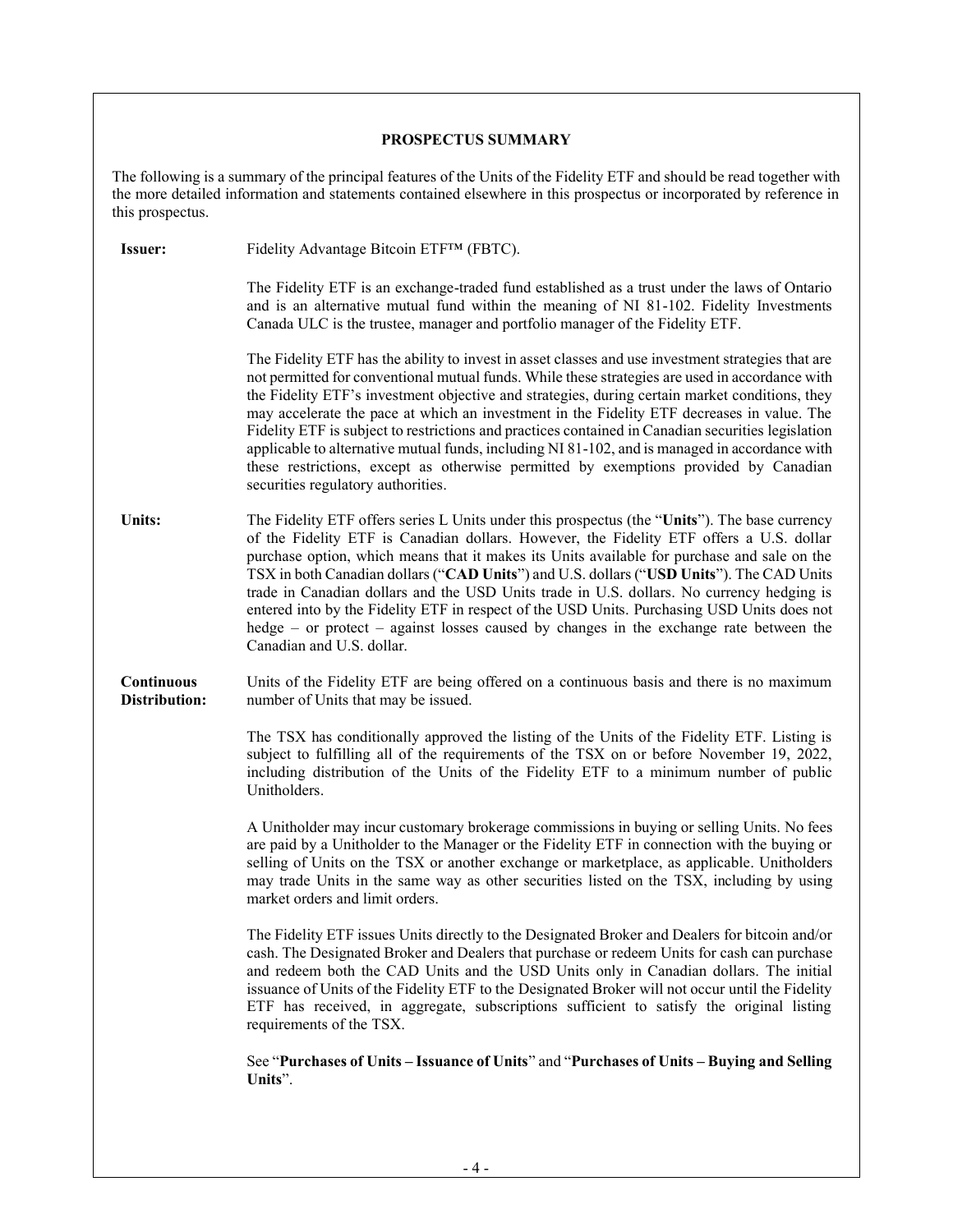| Investment            | <b>Fidelity ETF</b>                                                                             | <b>Investment Objective</b>                                                                         |  |  |
|-----------------------|-------------------------------------------------------------------------------------------------|-----------------------------------------------------------------------------------------------------|--|--|
| Objective             | <b>Fidelity Advantage</b>                                                                       | Fidelity Advantage Bitcoin ETF™ aims to invest in bitcoin.                                          |  |  |
|                       | <b>Bitcoin ETF™</b>                                                                             |                                                                                                     |  |  |
|                       | See "Investment Objective".                                                                     |                                                                                                     |  |  |
| Investment            | In order to achieve its investment objective, the Fidelity ETF invests primarily in bitcoin. It |                                                                                                     |  |  |
| <b>Strategies:</b>    |                                                                                                 | may, from time to time, also purchase or enter into derivatives that provide economic exposure      |  |  |
|                       |                                                                                                 | to bitcoin, but any use of derivatives will be incidental to the Fidelity ETF's primary investment  |  |  |
|                       | strategy of investing directly in bitcoin.                                                      |                                                                                                     |  |  |
|                       | See "Investment Strategies".                                                                    |                                                                                                     |  |  |
| <b>Special</b>        | The provisions of the so-called "early warning" reporting requirements in Canadian securities   |                                                                                                     |  |  |
| <b>Considerations</b> |                                                                                                 | legislation do not apply if a person or company acquires 10% or more of the Units of the            |  |  |
| for Purchasers:       |                                                                                                 | Fidelity ETF. The Fidelity ETF has obtained exemptive relief to permit Unitholders to acquire       |  |  |
|                       |                                                                                                 | more than 20% of the Units of the Fidelity ETF without regard to the takeover bid requirements      |  |  |
|                       | of applicable Canadian securities legislation.                                                  |                                                                                                     |  |  |
|                       |                                                                                                 | See "Purchases of Units - Special Considerations for Unitholders".                                  |  |  |
| <b>Risk Factors:</b>  |                                                                                                 | There are certain general risk factors inherent in an investment in the Fidelity ETF, including:    |  |  |
|                       | <b>Risk of Investing in Bitcoin</b>                                                             |                                                                                                     |  |  |
|                       | (i)                                                                                             | cryptocurrency risk;                                                                                |  |  |
|                       | (ii)                                                                                            | short history risk;                                                                                 |  |  |
|                       | (iii)                                                                                           | volatility in the price of bitcoin;                                                                 |  |  |
|                       | (iv)                                                                                            | potential decrease in global demand for bitcoin;                                                    |  |  |
|                       | (v)                                                                                             | financial institutions may refuse to support transactions involving bitcoin;                        |  |  |
|                       | (vi)                                                                                            | lack of insurance;                                                                                  |  |  |
|                       | (vii)                                                                                           | residency of the Bitcoin Sub-Custodian;                                                             |  |  |
|                       | (viii)                                                                                          | top bitcoin holders control a significant percentage of the outstanding bitcoin;                    |  |  |
|                       | (ix)                                                                                            | regulation of bitcoin;                                                                              |  |  |
|                       | (x)                                                                                             | loss of "private keys";                                                                             |  |  |
|                       | (xi)                                                                                            | the Fidelity ETF's holdings may become illiquid;<br>improper transfers; and                         |  |  |
|                       | (xii)<br>(xiii)                                                                                 | uncertain regulatory framework.                                                                     |  |  |
|                       | <b>Risks Associated with the Network</b>                                                        |                                                                                                     |  |  |
|                       | (xiv)                                                                                           | dependence of bitcoin developers;                                                                   |  |  |
|                       | $\left( xy\right)$                                                                              | issues with the cryptography underlying the Network;                                                |  |  |
|                       | (xvi)                                                                                           | disputes on the development of the Network may lead to delays;                                      |  |  |
|                       | (xvii)                                                                                          | increase in bitcoin interest may affect the ability of the Network to accommodate                   |  |  |
|                       | demand;                                                                                         |                                                                                                     |  |  |
|                       | (xviii)                                                                                         | the blockchain may fork and/or split;                                                               |  |  |
|                       | air drops;<br>(xix)                                                                             |                                                                                                     |  |  |
|                       | $(\mathbf{xx})$                                                                                 | dependence on the internet;                                                                         |  |  |
|                       | (xxi)                                                                                           | risk if entity gains 51% share of the Network;                                                      |  |  |
|                       | (xxii)                                                                                          | possible changes in transaction fees;                                                               |  |  |
|                       | (xxiii)                                                                                         | attacks on the Network;                                                                             |  |  |
|                       | (xxiv)                                                                                          | decrease in block reward;                                                                           |  |  |
|                       | (xxy)                                                                                           | competitors to bitcoin;<br>concentration of transaction confirmation processing power in China; and |  |  |
|                       | (xxvi)<br>(xxvii)                                                                               | significant energy consumption to run the Network.                                                  |  |  |
|                       |                                                                                                 | <b>Risks Associated with Trading Platforms</b>                                                      |  |  |
|                       |                                                                                                 | (xxviii) regulation act of trading platforms;                                                       |  |  |
|                       | (xxix)                                                                                          | limited operating history of trading platforms;                                                     |  |  |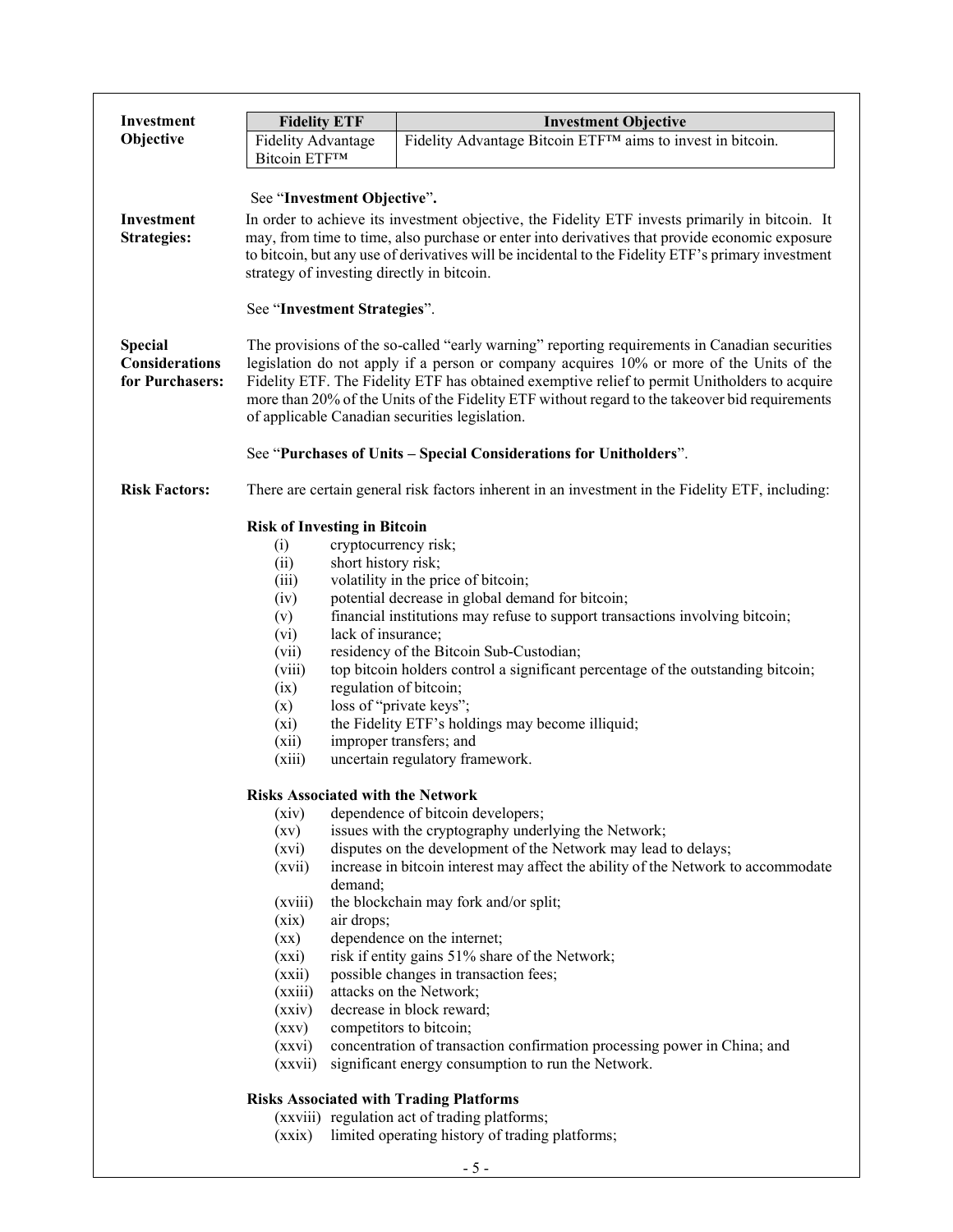|                                                                                            | hacking of trading platforms may have a negative impact on perception of the<br>(xxx)                                                                                                                                                                                                                                                                                                                                                                                                                                                                                                                                                                                                                                                                                                                                                                                                                                                                                                                                                                                                                                                                                                                                                                                                                |  |  |
|--------------------------------------------------------------------------------------------|------------------------------------------------------------------------------------------------------------------------------------------------------------------------------------------------------------------------------------------------------------------------------------------------------------------------------------------------------------------------------------------------------------------------------------------------------------------------------------------------------------------------------------------------------------------------------------------------------------------------------------------------------------------------------------------------------------------------------------------------------------------------------------------------------------------------------------------------------------------------------------------------------------------------------------------------------------------------------------------------------------------------------------------------------------------------------------------------------------------------------------------------------------------------------------------------------------------------------------------------------------------------------------------------------|--|--|
|                                                                                            | security of the Network;<br>different prices of bitcoin on the trading platforms;<br>(xxxi)                                                                                                                                                                                                                                                                                                                                                                                                                                                                                                                                                                                                                                                                                                                                                                                                                                                                                                                                                                                                                                                                                                                                                                                                          |  |  |
|                                                                                            | (xxxii) closure of trading platforms;                                                                                                                                                                                                                                                                                                                                                                                                                                                                                                                                                                                                                                                                                                                                                                                                                                                                                                                                                                                                                                                                                                                                                                                                                                                                |  |  |
|                                                                                            | (xxxiii) liquidity constraints on bitcoin markets may impact the Fidelity ETF's holdings;                                                                                                                                                                                                                                                                                                                                                                                                                                                                                                                                                                                                                                                                                                                                                                                                                                                                                                                                                                                                                                                                                                                                                                                                            |  |  |
|                                                                                            | (xxxiv) risk of manipulation on trading platforms; and                                                                                                                                                                                                                                                                                                                                                                                                                                                                                                                                                                                                                                                                                                                                                                                                                                                                                                                                                                                                                                                                                                                                                                                                                                               |  |  |
|                                                                                            | (xxxv) settlement of transactions on the Network.                                                                                                                                                                                                                                                                                                                                                                                                                                                                                                                                                                                                                                                                                                                                                                                                                                                                                                                                                                                                                                                                                                                                                                                                                                                    |  |  |
|                                                                                            | Other Risks of Investment in the Fidelity ETF                                                                                                                                                                                                                                                                                                                                                                                                                                                                                                                                                                                                                                                                                                                                                                                                                                                                                                                                                                                                                                                                                                                                                                                                                                                        |  |  |
|                                                                                            | (xxxvi) absence of active market risk;                                                                                                                                                                                                                                                                                                                                                                                                                                                                                                                                                                                                                                                                                                                                                                                                                                                                                                                                                                                                                                                                                                                                                                                                                                                               |  |  |
|                                                                                            | (xxxvii) concentration risk;                                                                                                                                                                                                                                                                                                                                                                                                                                                                                                                                                                                                                                                                                                                                                                                                                                                                                                                                                                                                                                                                                                                                                                                                                                                                         |  |  |
|                                                                                            | (xxxviii) currency risk;                                                                                                                                                                                                                                                                                                                                                                                                                                                                                                                                                                                                                                                                                                                                                                                                                                                                                                                                                                                                                                                                                                                                                                                                                                                                             |  |  |
|                                                                                            | (xxxix) cyber security risk;<br>derivatives risk;<br>(x)                                                                                                                                                                                                                                                                                                                                                                                                                                                                                                                                                                                                                                                                                                                                                                                                                                                                                                                                                                                                                                                                                                                                                                                                                                             |  |  |
|                                                                                            | (xli)<br>foreign investment risk;                                                                                                                                                                                                                                                                                                                                                                                                                                                                                                                                                                                                                                                                                                                                                                                                                                                                                                                                                                                                                                                                                                                                                                                                                                                                    |  |  |
|                                                                                            | halted trading of Units risk;<br>(xli)                                                                                                                                                                                                                                                                                                                                                                                                                                                                                                                                                                                                                                                                                                                                                                                                                                                                                                                                                                                                                                                                                                                                                                                                                                                               |  |  |
|                                                                                            | income tax risk;<br>(xliii)                                                                                                                                                                                                                                                                                                                                                                                                                                                                                                                                                                                                                                                                                                                                                                                                                                                                                                                                                                                                                                                                                                                                                                                                                                                                          |  |  |
|                                                                                            | large transaction risk;<br>(xliv)                                                                                                                                                                                                                                                                                                                                                                                                                                                                                                                                                                                                                                                                                                                                                                                                                                                                                                                                                                                                                                                                                                                                                                                                                                                                    |  |  |
|                                                                                            | liquidity risk;<br>(x v)                                                                                                                                                                                                                                                                                                                                                                                                                                                                                                                                                                                                                                                                                                                                                                                                                                                                                                                                                                                                                                                                                                                                                                                                                                                                             |  |  |
|                                                                                            | series risk;<br>(x vi)<br>SOC 1 Type 2 report of the Bitcoin Sub-Custodian risk; and<br>(xlvii)                                                                                                                                                                                                                                                                                                                                                                                                                                                                                                                                                                                                                                                                                                                                                                                                                                                                                                                                                                                                                                                                                                                                                                                                      |  |  |
|                                                                                            | (xlviii) trading price of Units risk.                                                                                                                                                                                                                                                                                                                                                                                                                                                                                                                                                                                                                                                                                                                                                                                                                                                                                                                                                                                                                                                                                                                                                                                                                                                                |  |  |
|                                                                                            |                                                                                                                                                                                                                                                                                                                                                                                                                                                                                                                                                                                                                                                                                                                                                                                                                                                                                                                                                                                                                                                                                                                                                                                                                                                                                                      |  |  |
|                                                                                            | See "Risk Factors".                                                                                                                                                                                                                                                                                                                                                                                                                                                                                                                                                                                                                                                                                                                                                                                                                                                                                                                                                                                                                                                                                                                                                                                                                                                                                  |  |  |
| <b>Income Tax</b><br><b>Considerations:</b><br><b>Exchanges and</b><br><b>Redemptions:</b> | Each year a Unitholder who is an individual (other than a trust) resident in Canada will<br>generally be required to include in computing income for tax purposes the amount of any<br>income and the taxable portion of any capital gains of the Fidelity ETF distributed to the<br>Unitholder in the year (including any Management Fee Distributions), whether such amounts<br>are paid in cash or reinvested in additional Units. A Unitholder will generally realize a capital<br>gain (or loss) on the sale, redemption, exchange or other disposition of a Unit to the extent that<br>the proceeds of disposition for the Unit exceed (or are less than) the total of the adjusted cost<br>base to the Unitholder of the Unit and any reasonable costs of disposition.<br>Each investor should satisfy himself, herself, or itself as to the tax consequences of an<br>investment in Units of the Fidelity ETF by obtaining advice from their tax advisor.<br>See "Income Tax Considerations".<br>In addition to the ability to sell Units on the TSX or another exchange or marketplace, as<br>applicable, Unitholders may (i) redeem Units in any whole number for cash for a redemption<br>price per Unit of 95% of the closing price for the Units on the TSX on the effective day of the |  |  |
|                                                                                            | redemption, subject to a maximum redemption price of the NAV per Unit, or (ii) exchange a<br>minimum of a Prescribed Number of Units (and any additional multiple thereof) for bitcoin<br>and/or cash.<br>See "Redemption of Units".                                                                                                                                                                                                                                                                                                                                                                                                                                                                                                                                                                                                                                                                                                                                                                                                                                                                                                                                                                                                                                                                 |  |  |
| <b>Distributions:</b>                                                                      | The Fidelity ETF distributes a sufficient amount of its net income and net realized capital gains<br>to Unitholders for each taxation year so that the Fidelity ETF will not be liable for ordinary<br>income tax. To the extent that the Fidelity ETF has not otherwise distributed a sufficient amount<br>of its net income or net realized capital gains, it will pay a distribution to Unitholders at the end<br>of the year and that distribution will be automatically reinvested in additional Units.<br>Immediately following such reinvestment, the number of Units outstanding will be<br>consolidated so that the NAV per Unit following the distribution and reinvestment is the same<br>as it would have been if the distribution had not been paid. The tax treatment to Unitholders of<br>distributions is discussed under the heading "Income Tax Considerations".                                                                                                                                                                                                                                                                                                                                                                                                                   |  |  |
|                                                                                            |                                                                                                                                                                                                                                                                                                                                                                                                                                                                                                                                                                                                                                                                                                                                                                                                                                                                                                                                                                                                                                                                                                                                                                                                                                                                                                      |  |  |

г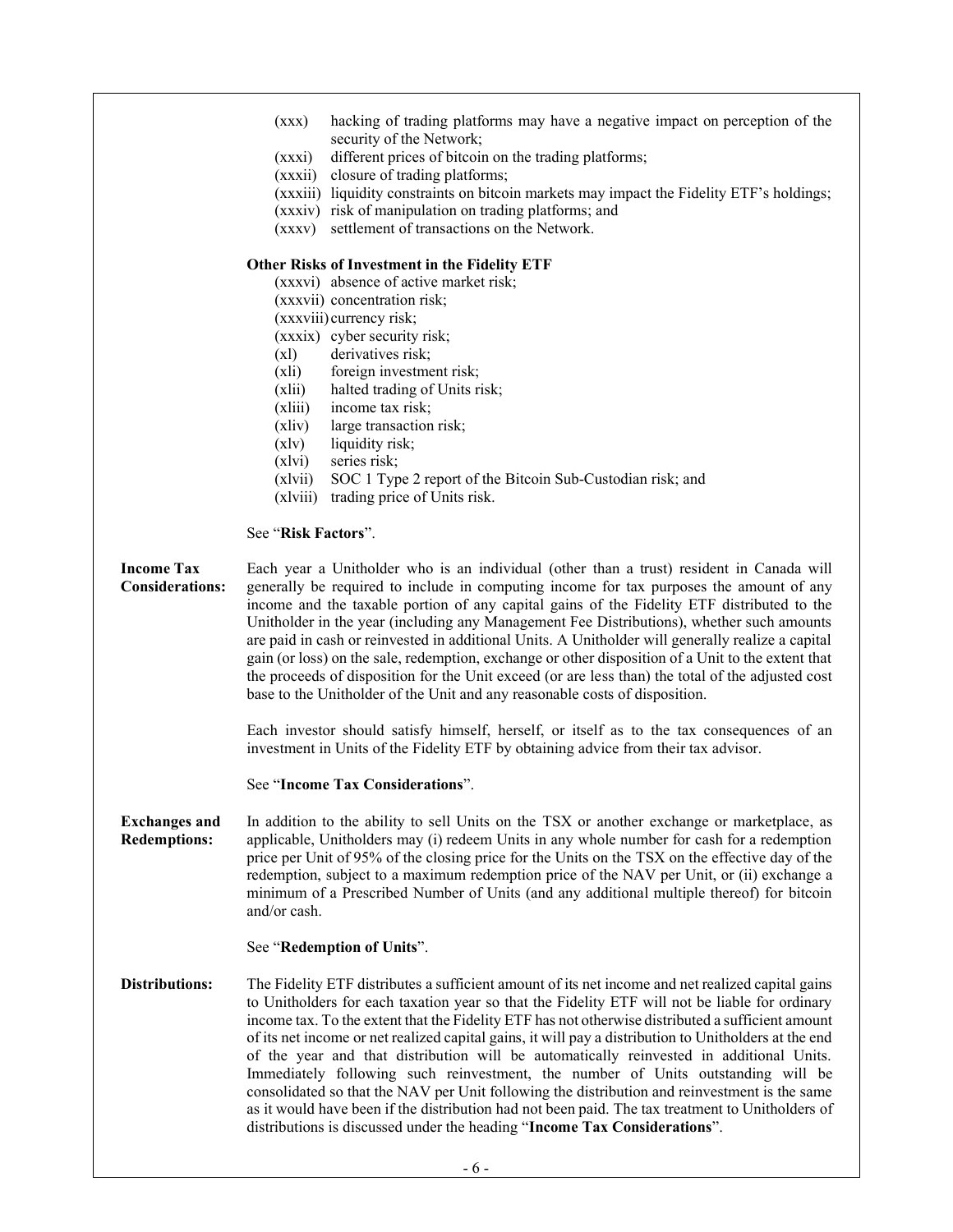|                                                          | See "Distribution Policy".                                                                                                                                                                                                                                                                                                                                                                                                                                                                                                                                                                                                                                                                                                                                                                |  |  |
|----------------------------------------------------------|-------------------------------------------------------------------------------------------------------------------------------------------------------------------------------------------------------------------------------------------------------------------------------------------------------------------------------------------------------------------------------------------------------------------------------------------------------------------------------------------------------------------------------------------------------------------------------------------------------------------------------------------------------------------------------------------------------------------------------------------------------------------------------------------|--|--|
| <b>Termination:</b>                                      | The Fidelity ETF does not have a fixed termination date but may be terminated by the Manager<br>upon not less than 60 days' written notice to Unitholders.                                                                                                                                                                                                                                                                                                                                                                                                                                                                                                                                                                                                                                |  |  |
|                                                          | See "Termination of the Fidelity ETF".                                                                                                                                                                                                                                                                                                                                                                                                                                                                                                                                                                                                                                                                                                                                                    |  |  |
| <b>Documents</b><br><b>Incorporated by</b><br>Reference: | Additional information about the Fidelity ETF is available in the most recently filed ETF Facts,<br>the most recently filed annual financial statements, if any, any interim financial statements filed<br>after those annual financial statements, the most recently filed annual MRFP, if any, and any<br>interim MRFP filed after that annual MRFP. These documents are incorporated by reference<br>into, and legally form an integral part of, this prospectus. These documents are publicly<br>available on the Manager's website at www.fidelity.ca and may be obtained upon request, at<br>no cost, by calling 1-800-263-4077 or by contacting a registered dealer. These documents and<br>other information about the Fidelity ETF are also publicly available at www.sedar.com. |  |  |
|                                                          | See "Documents Incorporated by Reference".                                                                                                                                                                                                                                                                                                                                                                                                                                                                                                                                                                                                                                                                                                                                                |  |  |
| <b>Eligibility for</b><br>Investment:                    | The Units of the Fidelity ETF will be a "qualified investment" under the Tax Act for a<br>Registered Plan at any time that the Fidelity ETF qualifies or is deemed to qualify as a "mutual"<br>fund trust" under the Tax Act or that the Units are listed on a "designated stock exchange"<br>within the meaning of the Tax Act, which includes the TSX.                                                                                                                                                                                                                                                                                                                                                                                                                                  |  |  |
|                                                          | Investors should consult their own tax advisers for advice on whether Units of the Fidelity ETF<br>would be a "prohibited investment" under the Tax Act for their Registered Plan.                                                                                                                                                                                                                                                                                                                                                                                                                                                                                                                                                                                                        |  |  |
|                                                          | See "Eligibility for Investment".                                                                                                                                                                                                                                                                                                                                                                                                                                                                                                                                                                                                                                                                                                                                                         |  |  |
|                                                          | <b>ORGANIZATION AND MANAGEMENT OF THE FIDELITY ETF</b>                                                                                                                                                                                                                                                                                                                                                                                                                                                                                                                                                                                                                                                                                                                                    |  |  |
| Manager:                                                 | Fidelity Investments Canada ULC is the manager of the Fidelity ETF and is responsible for<br>managing the overall business of the Fidelity ETF, including selecting the portfolio<br>management team for the Fidelity ETF's portfolio, providing the Fidelity ETF with accounting<br>and administration services and promoting sales of the Fidelity ETF's securities through<br>financial advisers in each province and territory of Canada. The head office of the Fidelity ETF<br>and the Manager is located at 483 Bay Street, Suite 300, Toronto, Ontario M5G 2N7.                                                                                                                                                                                                                   |  |  |
|                                                          | See "Organization and Management Details of the Fidelity ETF - Manager of the Fidelity<br>ETF".                                                                                                                                                                                                                                                                                                                                                                                                                                                                                                                                                                                                                                                                                           |  |  |
| <b>Trustee:</b>                                          | Fidelity Investments Canada ULC is the trustee of the Fidelity ETF pursuant to the Declaration<br>of Trust and holds title to the assets of the Fidelity ETF in trust for the Unitholders.                                                                                                                                                                                                                                                                                                                                                                                                                                                                                                                                                                                                |  |  |
|                                                          | See "Organization and Management Details of the Fidelity ETF - Trustee".                                                                                                                                                                                                                                                                                                                                                                                                                                                                                                                                                                                                                                                                                                                  |  |  |
| Portfolio<br>Manager:                                    | Fidelity Investments Canada ULC has been appointed portfolio manager to the Fidelity ETF.<br>The Portfolio Manager provides investment management services with respect to the Fidelity<br>ETF.                                                                                                                                                                                                                                                                                                                                                                                                                                                                                                                                                                                           |  |  |
|                                                          | See "Organization and Management Details of the Fidelity ETF - Portfolio Manager".                                                                                                                                                                                                                                                                                                                                                                                                                                                                                                                                                                                                                                                                                                        |  |  |
| Promoter:                                                | Fidelity Investments Canada ULC has taken the initiative in founding and organizing the<br>Fidelity ETF and is, accordingly, the promoter of the Fidelity ETF within the meaning of<br>securities legislation of certain provinces and territories of Canada.                                                                                                                                                                                                                                                                                                                                                                                                                                                                                                                             |  |  |
|                                                          | See "Organization and Management Details of the Fidelity ETF – Promoter".                                                                                                                                                                                                                                                                                                                                                                                                                                                                                                                                                                                                                                                                                                                 |  |  |
|                                                          |                                                                                                                                                                                                                                                                                                                                                                                                                                                                                                                                                                                                                                                                                                                                                                                           |  |  |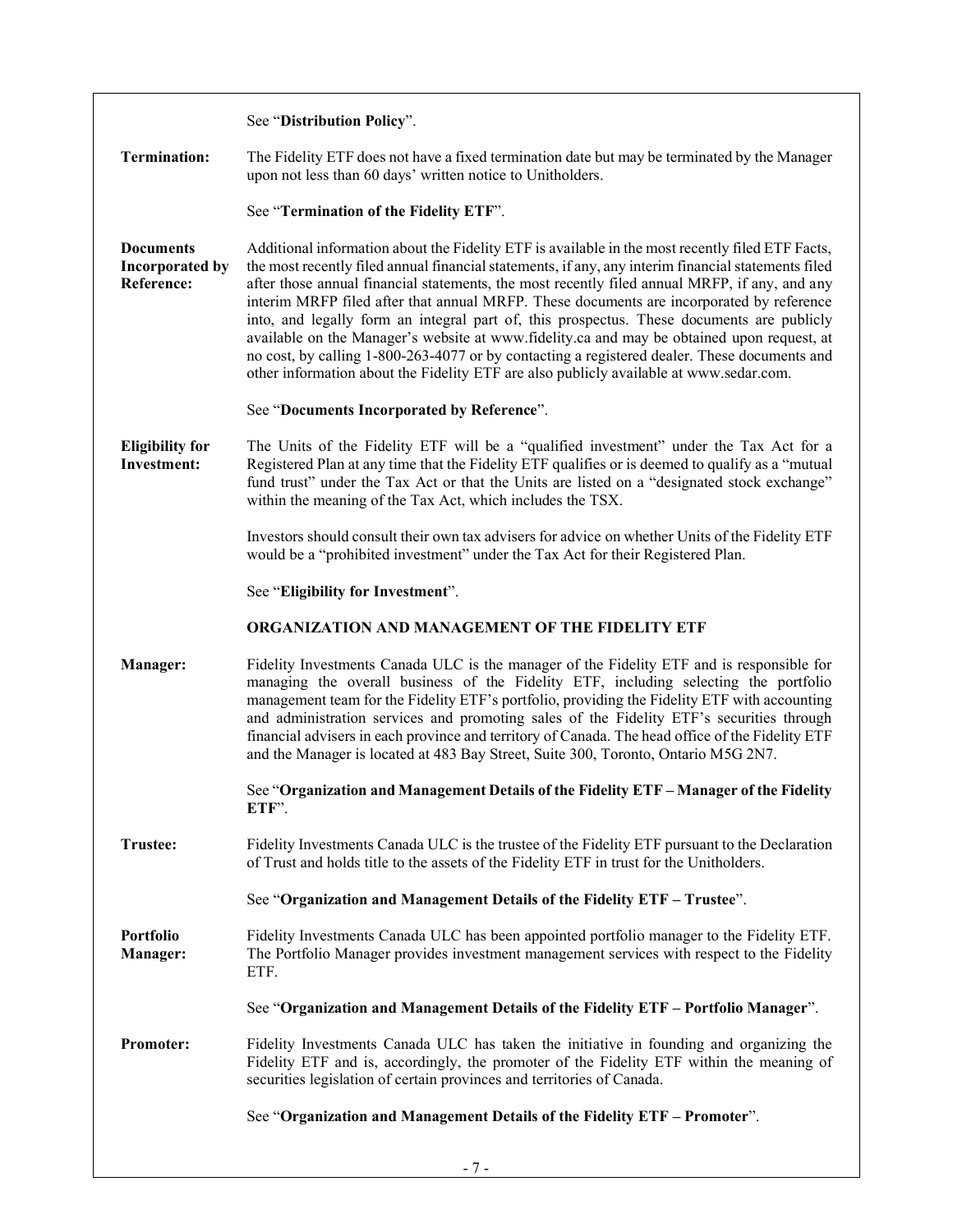<span id="page-10-0"></span>

| Custodian:                                     | The Manager has retained the services of Fidelity Clearing Canada ULC to act as the custodian<br>of the Fidelity ETF and to hold the assets of the Fidelity ETF in safekeeping. The Custodian is<br>an investment dealer and is qualified to act as the custodian of the Fidelity ETF in accordance<br>with exemptive relief issued under NI 81-102.                                                                                                                                                       |  |  |
|------------------------------------------------|------------------------------------------------------------------------------------------------------------------------------------------------------------------------------------------------------------------------------------------------------------------------------------------------------------------------------------------------------------------------------------------------------------------------------------------------------------------------------------------------------------|--|--|
|                                                | See "Organization and Management Details of the Fidelity ETF – Error! Reference source<br>not found.".                                                                                                                                                                                                                                                                                                                                                                                                     |  |  |
| <b>Bitcoin Sub-</b><br>Custodian:              | The Custodian has retained the services of Fidelity Digital Asset Services, LLC to act as the<br>bitcoin sub-custodian of the Fidelity ETF and to subcustody the bitcoin held by the Fidelity<br>ETF from time to time. The Bitcoin Sub-Custodian is a trust company licensed by the New<br>York State Department of Financial Services and is qualified to act as a sub-custodian of the<br>Fidelity ETF for assets held outside of Canada in accordance with exemptive relief issued under<br>NI 81-102. |  |  |
|                                                | See "Organization and Management Details of the Fidelity ETF - Bitcoin Sub-<br>Custodian".                                                                                                                                                                                                                                                                                                                                                                                                                 |  |  |
| <b>Registrar and</b><br><b>Transfer Agent:</b> | The Manager has retained the services of State Street Trust Company Canada to act as the<br>registrar and transfer agent for the Units of the Fidelity ETF and to maintain the register of<br>registered Unitholders. The register of the Fidelity ETF is kept in Toronto, Ontario.                                                                                                                                                                                                                        |  |  |
|                                                | See "Organization and Management Details of the Fidelity ETF - Registrar and Transfer<br>Agent".                                                                                                                                                                                                                                                                                                                                                                                                           |  |  |
| <b>Auditor:</b>                                | PricewaterhouseCoopers LLP, at its principal offices in Toronto, Ontario, is the auditor of the<br>Fidelity ETF. The auditor audits the Fidelity ETF's annual financial statements and provides<br>an opinion as to whether they present fairly the Fidelity ETF's financial position, financial<br>performance and cash flows in accordance with International Financial Reporting Standards.<br>The auditor is independent of the Manager.                                                               |  |  |
|                                                | See "Organization and Management Details of the Fidelity ETF - Auditor".                                                                                                                                                                                                                                                                                                                                                                                                                                   |  |  |
| <b>Fund</b><br>Administrator:                  | The Manager has retained the services of State Street Trust Company Canada, at its principal<br>offices in Toronto, Ontario, to act as the fund administrator. The Fund Administrator is<br>responsible for certain aspects of the day-to-day administration of the Fidelity ETF, including<br>NAV calculations, accounting for net income and net realized capital gains of the Fidelity ETF<br>and maintaining books and records with respect to the Fidelity ETF.                                       |  |  |
|                                                | See "Organization and Management Details of the Fidelity ETF - Fund Administrator".                                                                                                                                                                                                                                                                                                                                                                                                                        |  |  |
|                                                |                                                                                                                                                                                                                                                                                                                                                                                                                                                                                                            |  |  |
|                                                |                                                                                                                                                                                                                                                                                                                                                                                                                                                                                                            |  |  |
|                                                |                                                                                                                                                                                                                                                                                                                                                                                                                                                                                                            |  |  |
|                                                |                                                                                                                                                                                                                                                                                                                                                                                                                                                                                                            |  |  |
|                                                |                                                                                                                                                                                                                                                                                                                                                                                                                                                                                                            |  |  |
|                                                |                                                                                                                                                                                                                                                                                                                                                                                                                                                                                                            |  |  |
|                                                |                                                                                                                                                                                                                                                                                                                                                                                                                                                                                                            |  |  |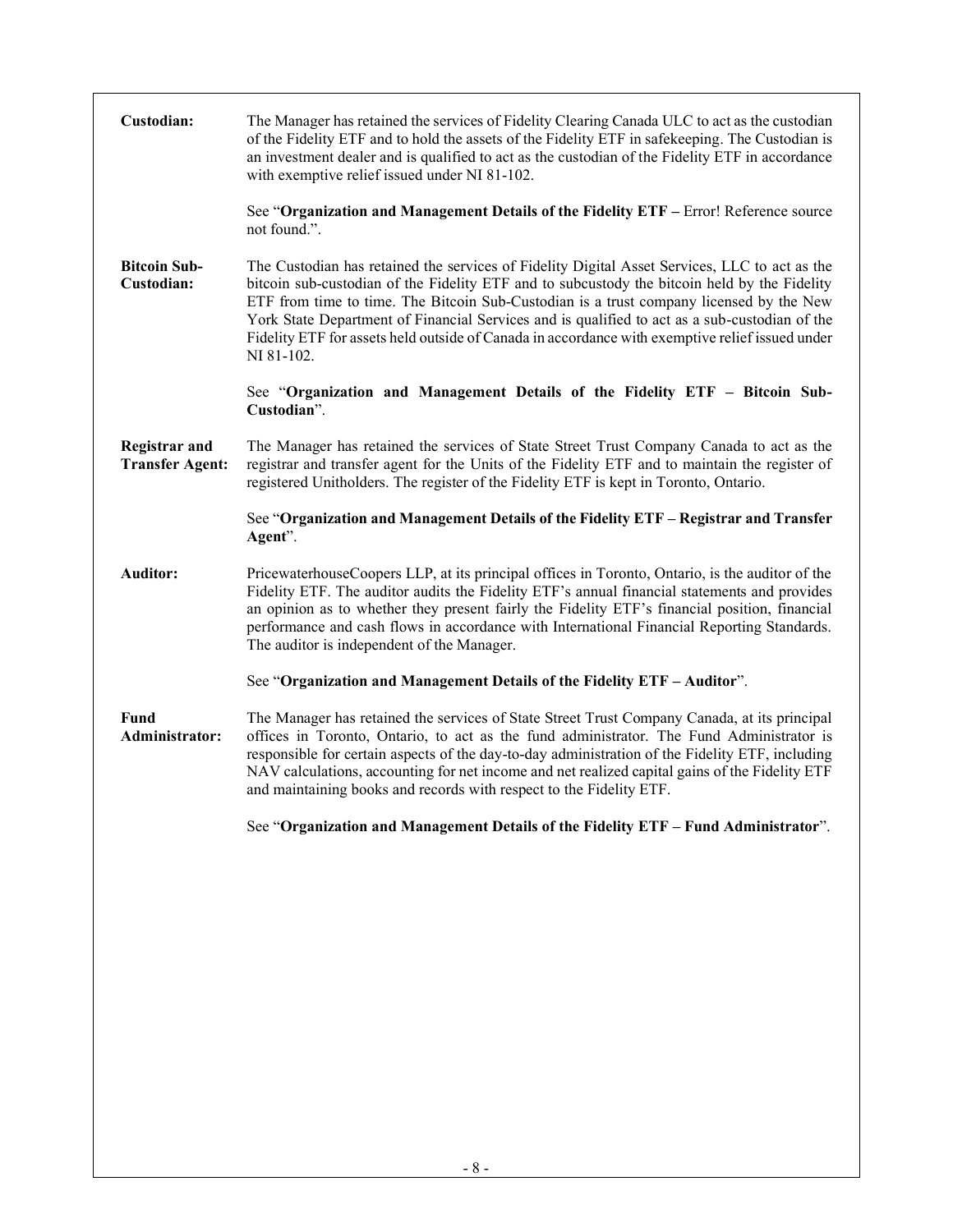# **SUMMARY OF FEES AND EXPENSES**

The following sets out the fees and expenses that a Unitholder may have to pay if the Unitholder invests in the Fidelity ETF. A Unitholder may have to pay some of these fees and expenses directly. The Fidelity ETF may have to pay some of these fees and expenses, which will therefore reduce the value of an investment in the Fidelity ETF.

See "**[Fees and Expenses](#page-17-0)**".

|                            | Fees and Expenses Payable by the Fidelity ETF                                                                                                                                                                                                                                                                                                                                                                                                                                                                                                                                                                                                                                                                                                                                                                                                                                                                                                                                                                                                                                                                                                                                                                                                                                                                                                                                                                                                                                                                                                                                                                                                                                                                                                                                                          |  |  |
|----------------------------|--------------------------------------------------------------------------------------------------------------------------------------------------------------------------------------------------------------------------------------------------------------------------------------------------------------------------------------------------------------------------------------------------------------------------------------------------------------------------------------------------------------------------------------------------------------------------------------------------------------------------------------------------------------------------------------------------------------------------------------------------------------------------------------------------------------------------------------------------------------------------------------------------------------------------------------------------------------------------------------------------------------------------------------------------------------------------------------------------------------------------------------------------------------------------------------------------------------------------------------------------------------------------------------------------------------------------------------------------------------------------------------------------------------------------------------------------------------------------------------------------------------------------------------------------------------------------------------------------------------------------------------------------------------------------------------------------------------------------------------------------------------------------------------------------------|--|--|
| <b>Type of Fee</b>         | <b>Amount and Description</b>                                                                                                                                                                                                                                                                                                                                                                                                                                                                                                                                                                                                                                                                                                                                                                                                                                                                                                                                                                                                                                                                                                                                                                                                                                                                                                                                                                                                                                                                                                                                                                                                                                                                                                                                                                          |  |  |
| <b>Management Fee:</b>     | The Fidelity ETF pays a management fee to the Manager equal to an annual rate of<br>0.40% of the NAV of the Units of the Fidelity ETF. This management fee, plus<br>applicable GST/HST, is calculated and accrued daily and paid monthly.                                                                                                                                                                                                                                                                                                                                                                                                                                                                                                                                                                                                                                                                                                                                                                                                                                                                                                                                                                                                                                                                                                                                                                                                                                                                                                                                                                                                                                                                                                                                                              |  |  |
|                            | This management fee covers certain of the Manager's fees and costs associated with<br>acting as the manager and the portfolio manager of the Fidelity ETF and the other<br>expenses described below that are payable by the Manager in connection with the<br>Fidelity ETF.                                                                                                                                                                                                                                                                                                                                                                                                                                                                                                                                                                                                                                                                                                                                                                                                                                                                                                                                                                                                                                                                                                                                                                                                                                                                                                                                                                                                                                                                                                                            |  |  |
| <b>Operating Expenses:</b> | In addition to the management fee, the Fidelity ETF pays all of its operating expenses,<br>including: (i) custodian, sub-custodian, transfer agency, legal and audit fees; (ii)<br>administrative costs and trustee services relating to registered tax plans; (iii) filing,<br>listing and other regulatory fees; (iv) the costs of preparing and distributing the Fidelity<br>ETF's financial reports, prospectus, ETF Facts and the other investor communications<br>that the Manager is required to prepare to comply with applicable laws; (v) the fees and<br>expenses relating to the operation of the IRC; (vi) portfolio transaction costs, including<br>the costs of trading bitcoin, brokerage commissions and other securities transaction<br>related expenses, including the costs of derivatives; (vii) interest and borrowing costs;<br>(viii) any new fee related to external services that is not commonly charged in the<br>Canadian exchange-traded fund industry as of the date of creation of the Fidelity ETF;<br>(ix) all fees and expenses of valuation service providers retained in connection with the<br>valuation of assets of the Fidelity ETF for purposes of NAV calculations; (x) the costs<br>of complying with any new regulatory requirement, including any new fee introduced<br>after the date of creation of the Fidelity ETF; and (xi) any applicable taxes, including<br>income, withholding or other taxes, and also including applicable GST/HST on<br>expenses.<br>The Manager may decide, in its discretion, to pay some of these expenses, rather than<br>having the Fidelity ETF incur such expenses. The Manager is under no obligation to do<br>so and, if any expense is reimbursed by the Manager, it may discontinue this practice at<br>any time. |  |  |
|                            | <b>Fees and Expenses Payable Directly by Unitholders</b>                                                                                                                                                                                                                                                                                                                                                                                                                                                                                                                                                                                                                                                                                                                                                                                                                                                                                                                                                                                                                                                                                                                                                                                                                                                                                                                                                                                                                                                                                                                                                                                                                                                                                                                                               |  |  |
| <b>Type of Fee</b>         | <b>Amount and Description</b>                                                                                                                                                                                                                                                                                                                                                                                                                                                                                                                                                                                                                                                                                                                                                                                                                                                                                                                                                                                                                                                                                                                                                                                                                                                                                                                                                                                                                                                                                                                                                                                                                                                                                                                                                                          |  |  |
| <b>Other Charges:</b>      | An amount may be charged to the Designated Broker or Dealers to offset certain<br>transaction and other costs associated with the listing, issue, exchange and/or<br>redemption of Units of the Fidelity ETF. This charge, which is payable to the Fidelity<br>ETF, does not apply to Unitholders who buy and sell their Units through the facilities<br>of the TSX or another exchange or marketplace. See "Purchases of Units" and<br>"Redemption of Units".                                                                                                                                                                                                                                                                                                                                                                                                                                                                                                                                                                                                                                                                                                                                                                                                                                                                                                                                                                                                                                                                                                                                                                                                                                                                                                                                         |  |  |
|                            | See "Fees and Expenses".                                                                                                                                                                                                                                                                                                                                                                                                                                                                                                                                                                                                                                                                                                                                                                                                                                                                                                                                                                                                                                                                                                                                                                                                                                                                                                                                                                                                                                                                                                                                                                                                                                                                                                                                                                               |  |  |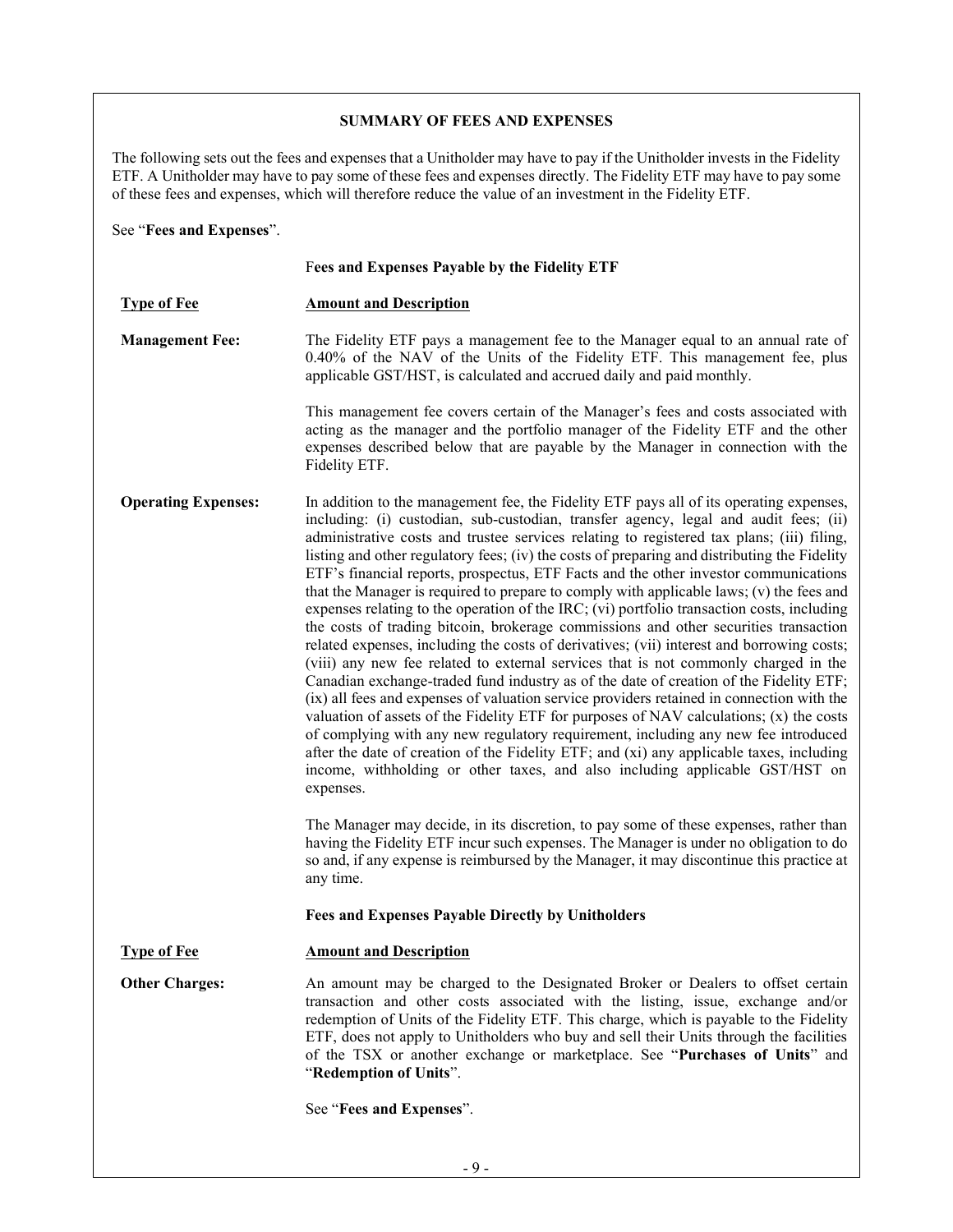# **OVERVIEW OF THE LEGAL STRUCTURE OF THE FIDELITY ETF**

<span id="page-12-0"></span>The Fidelity ETF is an exchange-traded fund established as a unit trust under the laws of the Province of Ontario. The Fidelity ETF has been established pursuant to the Declaration of Trust.

The Fidelity ETF is an alternative mutual fund, which means that it has the ability to invest in asset classes and use investment strategies that are not permitted for conventional mutual funds. While these strategies are used in accordance with the Fidelity ETF's investment objective and strategies, during certain market conditions, they may accelerate the pace at which an investment in the Fidelity ETF decreases in value. The Fidelity ETF is subject to restrictions and practices contained in Canadian securities legislation applicable to alternative mutual funds, including NI 81-102, and is managed in accordance with these restrictions, except as otherwise permitted by exemptions provided by Canadian securities regulatory authorities.

The head office of the Fidelity ETF and the Manager is located at 483 Bay Street, Suite 300, Toronto, Ontario M5G 2N7.

### **INVESTMENT OBJECTIVE**

<span id="page-12-2"></span><span id="page-12-1"></span>Fidelity Advantage Bitcoin ETF™ aims to invest in bitcoin.

### **INVESTMENT STRATEGIES**

#### **Principal Investment Strategies**

In order to achieve its investment objective, the Fidelity ETF invests primarily in bitcoin. The direct long-term holdings of bitcoin are purchased or received by the Fidelity ETF only from Acceptable Bitcoin Sources.

Each Acceptable Bitcoin Source is a spot market where bitcoin can be exchanged for U.S. or, in some cases, Canadian dollars. The Portfolio Manager conducts due diligence on each proposed Acceptable Bitcoin Source in order to confirm its reputation and stability. This due diligence includes conducting research on the executive officers and significant shareholders and confirming that each Acceptable Bitcoin Source maintains appropriate know-your-client policies and procedures and complies with AML Regulation.

In addition to receiving or purchasing bitcoin directly, the Fidelity ETF may, from time to time, purchase or enter into derivatives that provide economic exposure to bitcoin, but any use of derivatives will be incidental to the Fidelity ETF's primary investment strategy of investing directly in bitcoin. Currently, it is expected that the Fidelity ETF will purchase only bitcoin futures. Any use of derivative instruments by the Fidelity ETF must be in compliance with the requirements in NI 81-102 that apply to alternative mutual funds and any exemptive relief obtained by the Fidelity ETF from the requirements of NI 81-102. The Fidelity ETF will not use derivatives to leverage the investment portfolio of the Fidelity ETF.

The Fidelity ETF does not speculate with regard to short-term changes in bitcoin prices.

The Fidelity ETF does not and will not hedge any U.S. dollar currency exposure back to the Canadian dollar. In addition, no currency hedging is entered into by the Fidelity ETF in respect of the USD Units. Purchasing USD Units does not hedge – or protect – against losses caused by changes in the exchange rate between the Canadian and U.S. dollar.

#### **Cash Management**

From time to time, the Fidelity ETF may receive or hold surplus cash. The Fidelity ETF may temporarily hold this cash or invest it in money market instruments or other cash management investment vehicles managed by the Manager or an affiliate of the Manager. Alternatively, the Fidelity ETF may use the cash to pay those expenses that the Fidelity ETF is responsible for paying, to purchase additional bitcoin or to increase the notional amount under its derivative instruments, as applicable.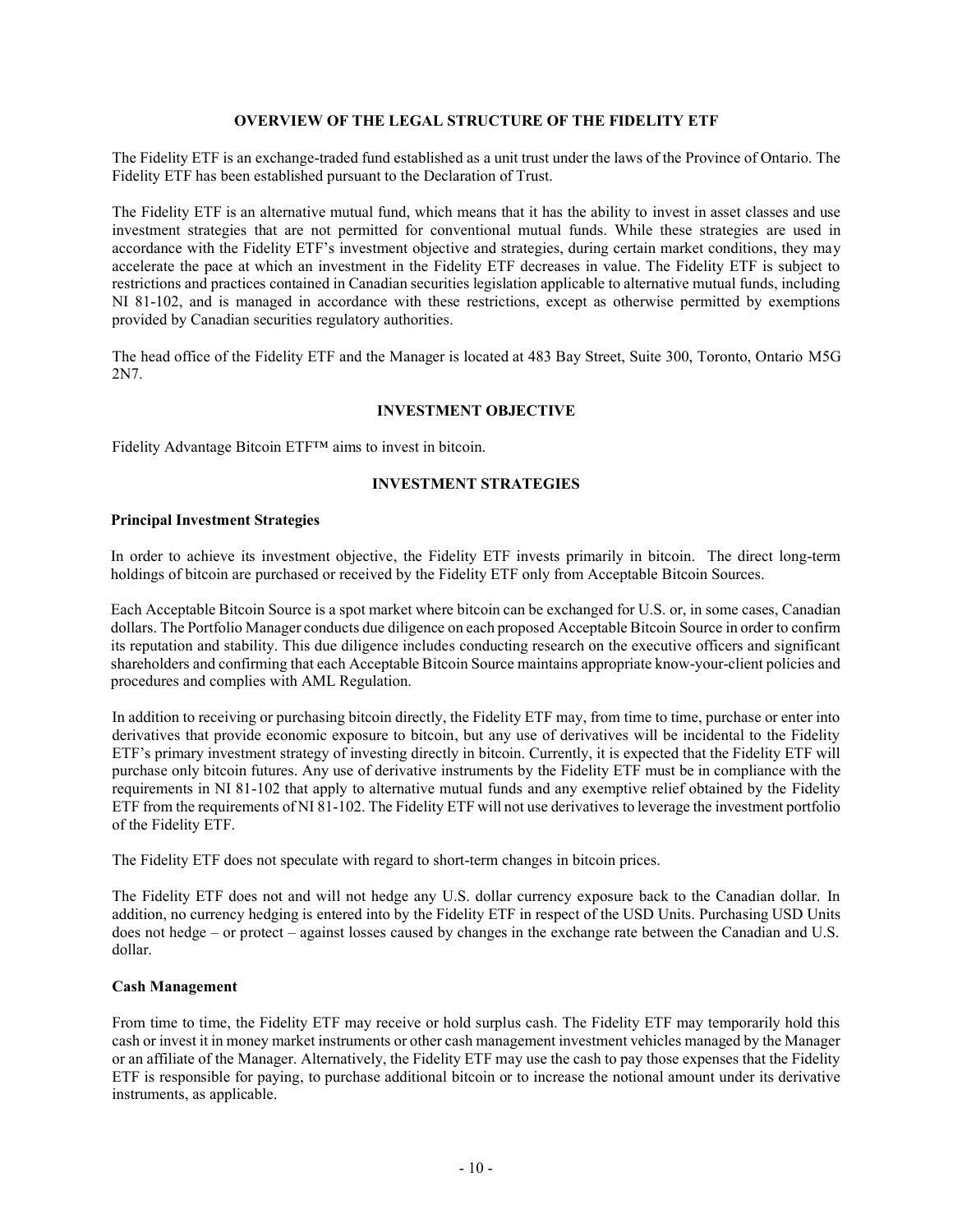The Fidelity ETF may depart from its investment objective or strategies by temporarily investing all or a portion of its assets in cash or fixed income securities issued or guaranteed by a Canadian or U.S. government, government agency or company. The Portfolio Manager of the Fidelity ETF may take this action in the event there is a cease-trade order against the Fidelity ETF.

#### **OVERVIEW OF THE SECTORS IN WHICH THE FIDELITY ETF INVESTS**

#### <span id="page-13-0"></span>**Bitcoin**

Bitcoin is a digital asset that is not issued by any government, bank or central organization and that is based on a decentralized public transaction ledger, or "Network". The movement of bitcoin is facilitated by a digital, transparent and immutable ledger that allows for the rapid transfer of value across the internet without the need for centralized intermediaries. The Network software source code includes the protocol that governs the creation of bitcoin and the cryptographic operations that verify and secure bitcoin transactions.

The blockchain is an official record of every bitcoin transaction (including the creation or "mining" of new bitcoin) and every bitcoin address associated with a quantity of bitcoin. The Network, and the software applications that are based on it, can interpret the blockchain to determine the exact bitcoin balance, if any, of any public bitcoin address listed in the blockchain. A bitcoin private key controls the transfer or "spending" of bitcoin from its associated public bitcoin address. A bitcoin "wallet" is a collection of public bitcoin addresses and their associated private key(s). It is designed so that only the owner of bitcoin can send that bitcoin and only the intended recipient of bitcoin can unlock what the sender sent and the transactional validation, and that bitcoin ownership can be verified by any third party anywhere in the world.

### **The Network**

The Network can be thought of as a series of levels. At the bottom level are the bitcoin "miners". Miners buy specialized servers constructed for the purpose of verifying bitcoin transactions, building bitcoin's blockchain and minting new bitcoin. Miners' servers run bitcoin software, which is maintained in the open source model, with the community collaborating on GitHub. GitHub which is a platform for software creation, orchestrates the storage, version control and integration of code for different software projects. Bitcoin's software is available for all developers and non-developers to review and discuss. While there are a few different implementations of bitcoin software, the one used by most miners is called "Bitcoin Core" and is maintained by over 600 developers.

A number of applications have developed that run on top of the hardware and operating system of the Network. These applications include wallets that store users' bitcoin, trading platforms that allow users to buy bitcoin using other currencies, remittance providers that send money to people in other countries and decentralized marketplaces that function similar to an online distributor.

At the top level of the Network is the end user, who relies on the hardware, operating system and applications provided by bitcoin miners, developers and companies. The greater the number of bitcoin users, the greater the incentive for miners, developers and companies to continue to develop their systems and to promote the Network as a whole.

### *Security of the Network and User Identity*

There are a few key metrics that relate to the security of the Network. First, there are the number of nodes connected to the Network. A "node" is a computer that is connected directly to the Network. Only some of these nodes are miners. Others are there to send transactions around the Network and to keep track of bitcoin's blockchain, while not creating new blocks. These non-mining nodes, referred to as "full nodes", are useful for interacting with the Network and for creating strong redundancy within the system. Because the nodes are distributed globally, the Network is not geographic dependent.

Another metric for the security of the Network is the hash rate. A "hash" is the output of a hash function, which takes data of arbitrary length and crunches it into a fixed-length string of alphanumeric characters. As it relates to bitcoin, the "hash rate" is the frequency at which a miner guesses a new solution to create a valid "block hash", which allows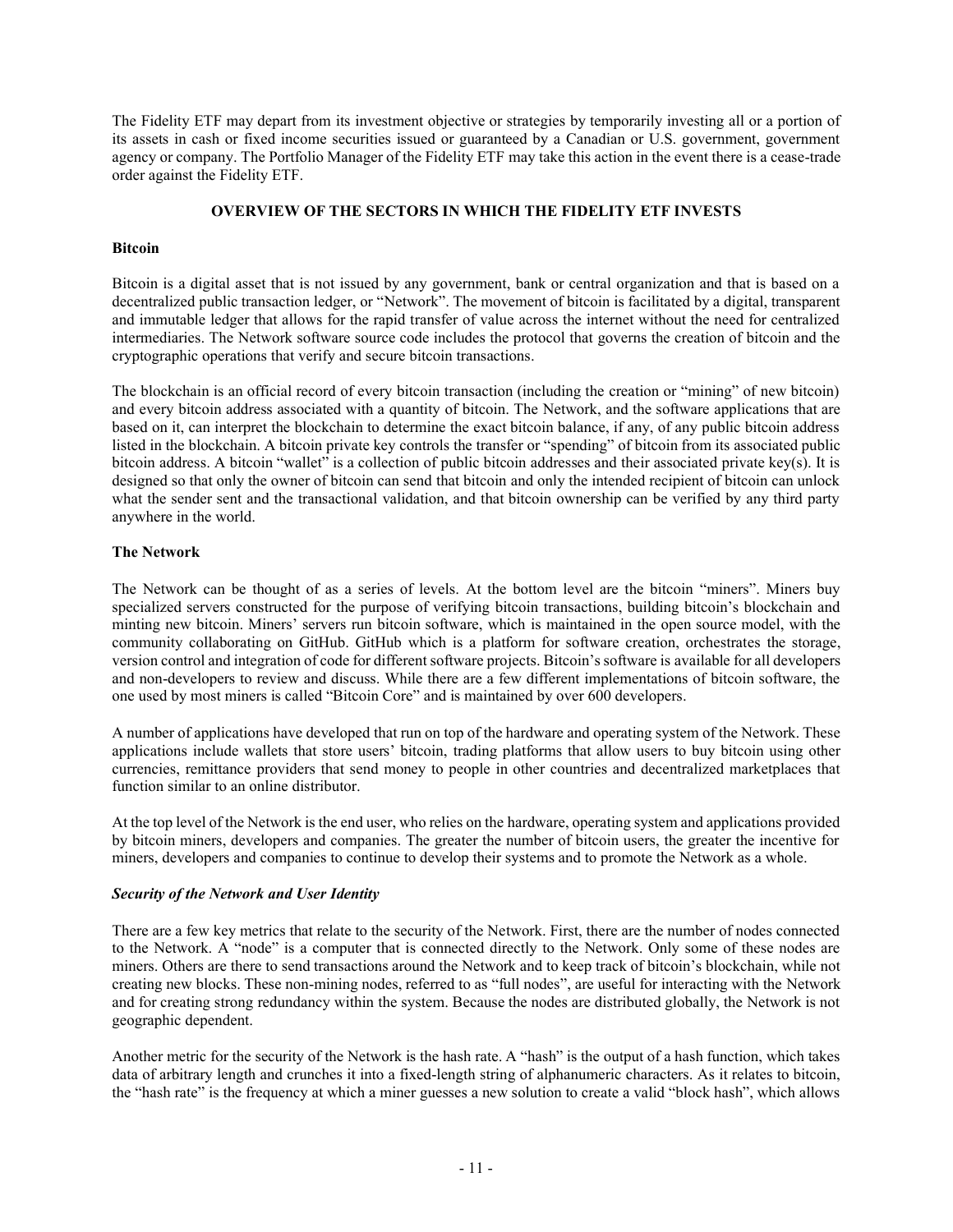the miner to append a new block of transactions to bitcoin's blockchain. The higher the hash rate, the more competition there is among miners.

Anyone wishing to use or hold bitcoin directly must establish a bitcoin wallet. Most wallet providers require customers to establish their true identity in compliance with applicable AML Regulation and know-your-client procedures. When a user converts fiat currency into bitcoin, they also need to connect a bank account or a credit card to the wallet, providing another point of connection to the user's identity. Once a user has gone through these procedures, his or her identity may be traced. However, if the user is not required to complete these procedures, that user is pseudonymous, with his or her identity represented by an alphanumeric string of characters as the wallet address. Since bitcoin's blockchain is transparent, the actions of pseudonymous users can be tracked, and their identity may be discovered using network forensics if necessary.

### **Bitcoin as a Means of Exchange**

The use of bitcoin as a means of exchange is increasing rapidly throughout the world. Bitcoin makes it possible for users to accept and send global transactions directly from their smart phone, twenty-four hours a day. Merchants accept bitcoin as a means of exchange because it has lower transactional costs than using traditional payment processors and allows for seamless cross-border transactions. The regulated bitcoin futures markets allow merchants' payments in bitcoin to be hedged as bitcoin exposure accumulates.

#### **Supply**

It is widely believed that by 2140 the number of bitcoin available to the public will have reached an equilibrium state of 21 million units. This differs from a traditional currency, which does not have a theoretical cap on the amount of the currency that will be circulated to the public. In theory, if demand for bitcoin increases, then the price of bitcoin should increase. Bitcoin does not increase its rate of supply in response to an increase in price, as the rate of bitcoin production is fixed algorithmically.

Each unit of bitcoin is divisible into one hundred millionth of a bitcoin, known as a "Satoshi". As the price of a single bitcoin increases, it can be broken into smaller units for use cases that need to transfer or store less value.

### **Volatility and Market Correlation**

The price of bitcoin is volatile and fluctuations will have a direct impact on the NAV of the Fidelity ETF. However, movements in the price of bitcoin in the past may not be a reliable indicator of future movements. Movements may be influenced by various factors, including supply and demand, geo-political uncertainties, macroeconomic concerns and speculative investor interest.

Neither absolute returns nor volatility are indicators of a good investment. Instead, one must adjust absolute returns for the amount of volatility, or risk, to attain risk-adjusted returns. The most common measure of risk-adjusted returns is the Sharpe Ratio, which measures returns above the risk-free rate divided by the volatility of the asset. Assets with the highest Sharpe Ratio best compensate investors for the risk that they are taking. Although bitcoin has been extremely volatile historically, when its returns are adjusted to account for volatility, there are a number of historical periods where bitcoin has outperformed traditional assets on a risk adjusted basis.

Bitcoin is also uncorrelated across traditional investment asset classes.

#### **Trading Platforms**

Trading platforms operate websites that facilitate the purchase and sale of bitcoin for various government-issued currencies, including the U.S. dollar, the Canadian dollar, the euro and the Chinese yuan. Trading platforms generally report publicly on their websites the bid and ask prices for the purchase or sale of bitcoin. Although each trading platform has its own market price, it is expected that reputable trading platforms' market prices should be relatively consistent with the trading platform market average, since market participants can choose the trading platform on which to buy or sell bitcoin. Trading platforms are open 24 hours a day, 365 days a year.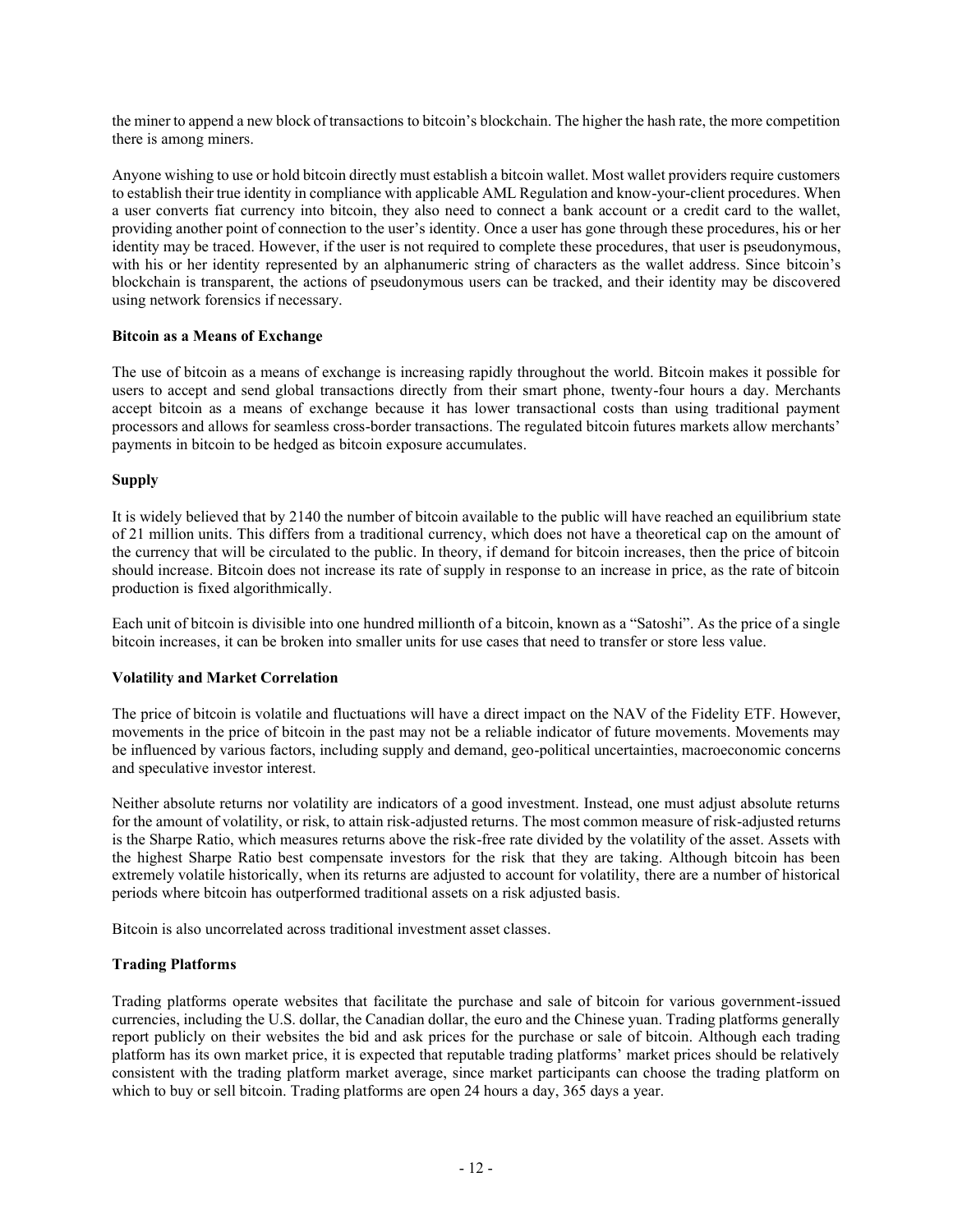<span id="page-15-0"></span>The Chicago Mercantile Exchange (CME) launched bitcoin futures in the fourth quarter of 2017. Futures trading on regulated exchanges regulated has increased liquidity and improves transparency in the bitcoin market.

### **INVESTMENT RESTRICTIONS**

The Fidelity ETF is subject to certain restrictions and practices contained in securities legislation, including NI 81- 102, including those applicable to alternative mutual funds. The Fidelity ETF is managed in accordance with these restrictions and practices, except as otherwise permitted by exemptions obtained from the Canadian securities regulatory authorities (see "**[Exemptions and Approvals](#page-15-1)**"). A change to the investment objective of the Fidelity ETF would require the approval of the Unitholders. Please see "**[Unitholder Matters](#page-46-1) – [Matters Requiring Unitholders](#page-46-2)  [Approval](#page-46-2)**".

The Fidelity ETF is also restricted from making an investment or undertaking an activity that would result in it failing to qualify as a "mutual fund trust" for the purposes of the Tax Act. In addition, the Fidelity ETF may not invest in any property or engage in any undertaking that would cause the Fidelity ETF to have "non-portfolio earnings" as defined in section 122.1 of the Tax Act in an amount that would result in the Fidelity ETF paying a material amount of income tax.

### <span id="page-15-1"></span>**Exemptions and Approvals**

The Fidelity ETF has obtained exemptive relief from the Securities regulatory authorities to permit:

- (i) the purchase by a Unitholder of more than 20% of the Units of the Fidelity ETF without regard to the takeover bid requirements of applicable Canadian securities legislation;
- (ii) the Fidelity ETF to borrow cash in an amount not exceeding 5% of the net assets of the Fidelity ETF for a period not longer than 45 days and, if required by the lender, to provide a security interest over any of its portfolio assets as a temporary measure to fund the portion of any distribution payable to Unitholders that represents amounts that have not yet been received by the Fidelity ETF;
- (iii) the Fidelity ETF to prepare a prospectus without including a certificate of an underwriter;
- (iv) the use of Fidelity Clearing Canada ULC as custodian of the Fidelity ETF and Fidelity Digital Asset Services, LLC as a sub-custodian of the Fidelity ETF in respect of the bitcoin held by the Fidelity ETF;
- (v) the Fidelity ETF to accept bitcoin as payment for the subscription price of Units; and
- (vi) to permit the Fidelity ETF to enter into a contractual right to receive, or an obligation to deliver, bitcoin from or to Fidelity Clearing Canada ULC, which contractual right or obligation is characterized by the Securities regulatory authorities as a security and/or a derivative.

### **Independent Review Committee Policies and Procedures**

In connection with the Fidelity ETF, the Manager has referred to the IRC the conflict of interest matter that arises because the Fidelity ETF, in respect of the bitcoin that it purchases from, or sells to, Fidelity Clearing Canada ULC, enters into a contractual right to receive, or an obligation to deliver, bitcoin from or to Fidelity Clearing Canada ULC. The Securities regulatory authorities characterize this contractual right or obligation as a security and/or a derivative. The conflict of interest arises under Canadian securities legislation because Fidelity Clearing Canada ULC is an affiliate of the Manager. The IRC has considered the Manager's policy in respect of the Fidelity ETF's purchase and sale of bitcoin from and to Fidelity Clearing Canada ULC, and has approved the conflict of interest that arises because of the contractual relationship between the Fidelity ETF and Fidelity Clearing Canada ULC regarding the delivery of such bitcoin. The Manager has also received standing instructions from the IRC regarding the purchase and sale of bitcoin by the Fidelity ETF from and to Fidelity Clearing Canada ULC.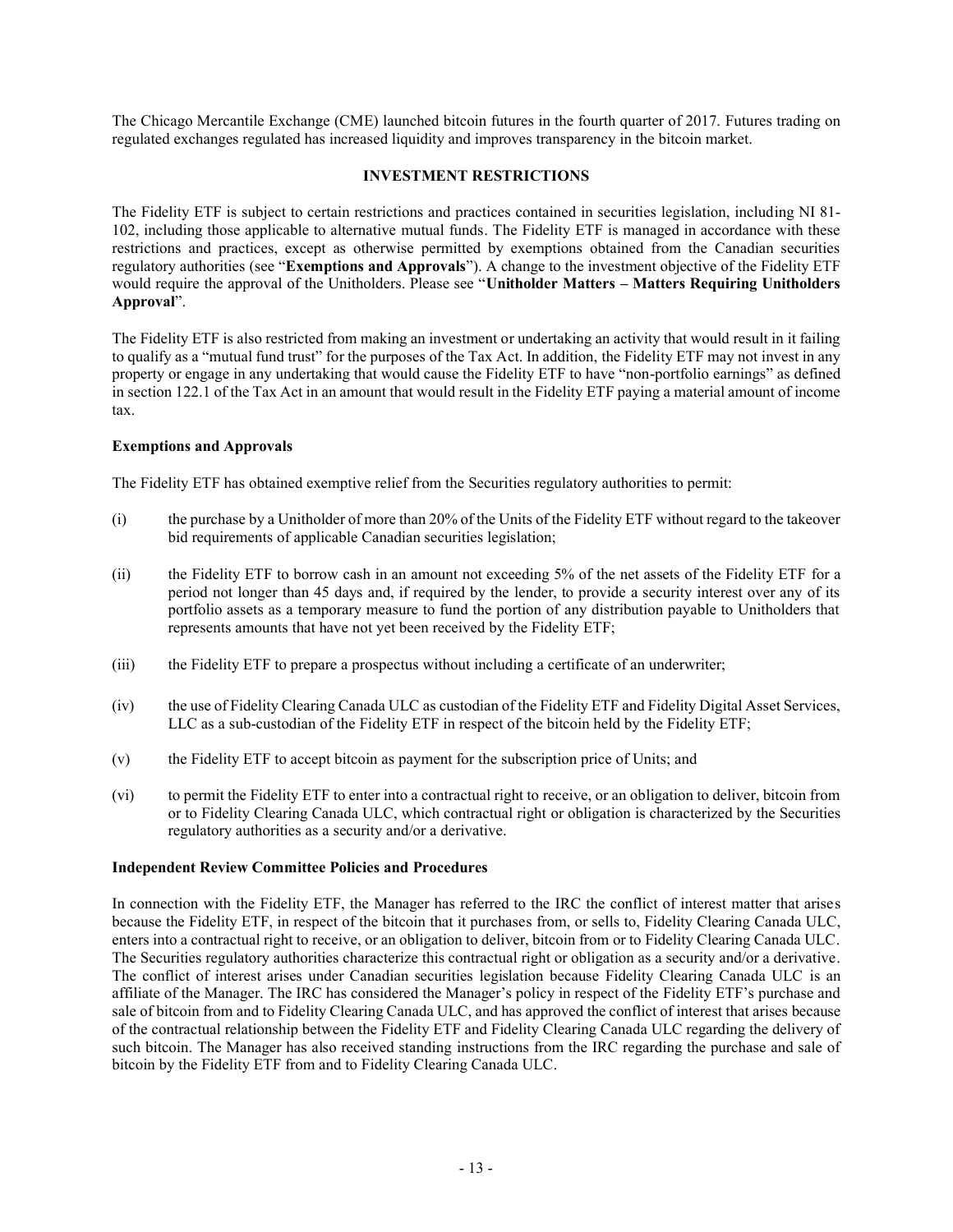In addition to the above, the IRC reviews and, where appropriate, arranges for periodic reporting on each of the following conflict of interest matters referred to it by the Manager. The Manager has received standing instructions from the IRC to apply the following policies related to the Fidelity ETF or the Manager in accordance with their terms. Given the portfolio holdings of the Fidelity ETF, not all of the policies described below apply to the Fidelity ETF.

|                | <b>POLICY</b>                                          | <b>DESCRIPTION</b>                                                                                                                                                                                                                                                                                                                           |  |
|----------------|--------------------------------------------------------|----------------------------------------------------------------------------------------------------------------------------------------------------------------------------------------------------------------------------------------------------------------------------------------------------------------------------------------------|--|
| -1             | Code of Ethics /Personal<br>Investing                  | This policy governs the personal investing and other activities of employees<br>of the Manager and certain of its affiliates.                                                                                                                                                                                                                |  |
| $\overline{2}$ | <b>Business Entertainment and</b><br>Workplace Gifts   | This policy governs the provision and acceptance of gifts and business<br>entertainment by employees of the Manager and certain of its affiliates.                                                                                                                                                                                           |  |
| 3              | <b>Trade Allocation</b>                                | This policy governs the allocation of trades of portfolio securities between the<br>Fidelity exchange-traded funds or client accounts when more than one<br>Fidelity exchange-traded fund or client account is buying or selling securities<br>of a particular issuer at the same time.                                                      |  |
| $\overline{4}$ | Best Execution and Fair Trading                        | This policy addresses the quality of execution of trades of portfolio securities<br>or foreign exchange trades by brokers, including both 3 <sup>rd</sup> party brokers and<br>brokers affiliated to the Manager, on behalf of the Fidelity exchange-traded<br>funds.                                                                        |  |
| 5              | <b>Trade Errors</b>                                    | This policy governs the correction of errors made in executing trades of<br>portfolio securities on behalf of the Fidelity exchange-traded funds, including<br>the resolution of errors taking place as the Fidelity exchange-traded fund<br>seeks to repatriate foreign currencies to their working currency or hedge<br>currency exposure. |  |
| 6              | Proxy Voting                                           | Most Fidelity exchange-traded funds own portfolio securities and therefore<br>the right to vote proxies. This policy governs the voting of proxies.                                                                                                                                                                                          |  |
| 7              | NAV Calculation and Fair<br>Value                      | This policy governs the calculation of the Fidelity ETF's net asset value per<br>share (NAV), including situations where market quotations for a portfolio<br>security are not readily available or when market quotations are unreliable, in<br>which case the Manager will calculate the NAV using the fair value of that<br>security.     |  |
| 8              | <b>NAV Error Correction</b>                            | This policy governs the correction of errors made in calculating the Fidelity<br>ETF's NAV.                                                                                                                                                                                                                                                  |  |
| 9              | Side-by-side                                           | This policy addresses the side-by-side management of different types of<br>accounts, including accounts that invest on a long-only basis – that is, buy<br>securities – and accounts that may also invest on a short basis – that is, sell<br>securities that they don't own, in the hope of repurchasing them later at a<br>lower price.    |  |
| 10             | Purchase of Securities<br>Underwritten by an Affiliate | This policy governs investments by the Fidelity exchange-traded funds in a<br>class of securities of an issuer during a distribution (i.e., an offering), or within<br>60 days of a distribution, of those securities where an affiliate of the Manager<br>acts as an underwriter of the offering.                                           |  |
| 11             | Disclosure of Portfolio<br>Information                 | This policy governs the manner and timelines regarding the disclosure of the<br>Fidelity ETF's portfolio information.                                                                                                                                                                                                                        |  |
| 12             | Complaints                                             | This policy governs the process for managing and resolving complaints<br>received from investors in the Fidelity ETF.                                                                                                                                                                                                                        |  |
| 13             | Retail Benchmarks                                      | This policy governs the process for selecting and changing performance<br>benchmarks of the Fidelity ETF.                                                                                                                                                                                                                                    |  |
| 14             | <i>In specie</i> Transactions                          | This policy governs the process of transferring portfolio assets between the<br>Fidelity ETF, pooled funds and managed accounts, all of which are managed or                                                                                                                                                                                 |  |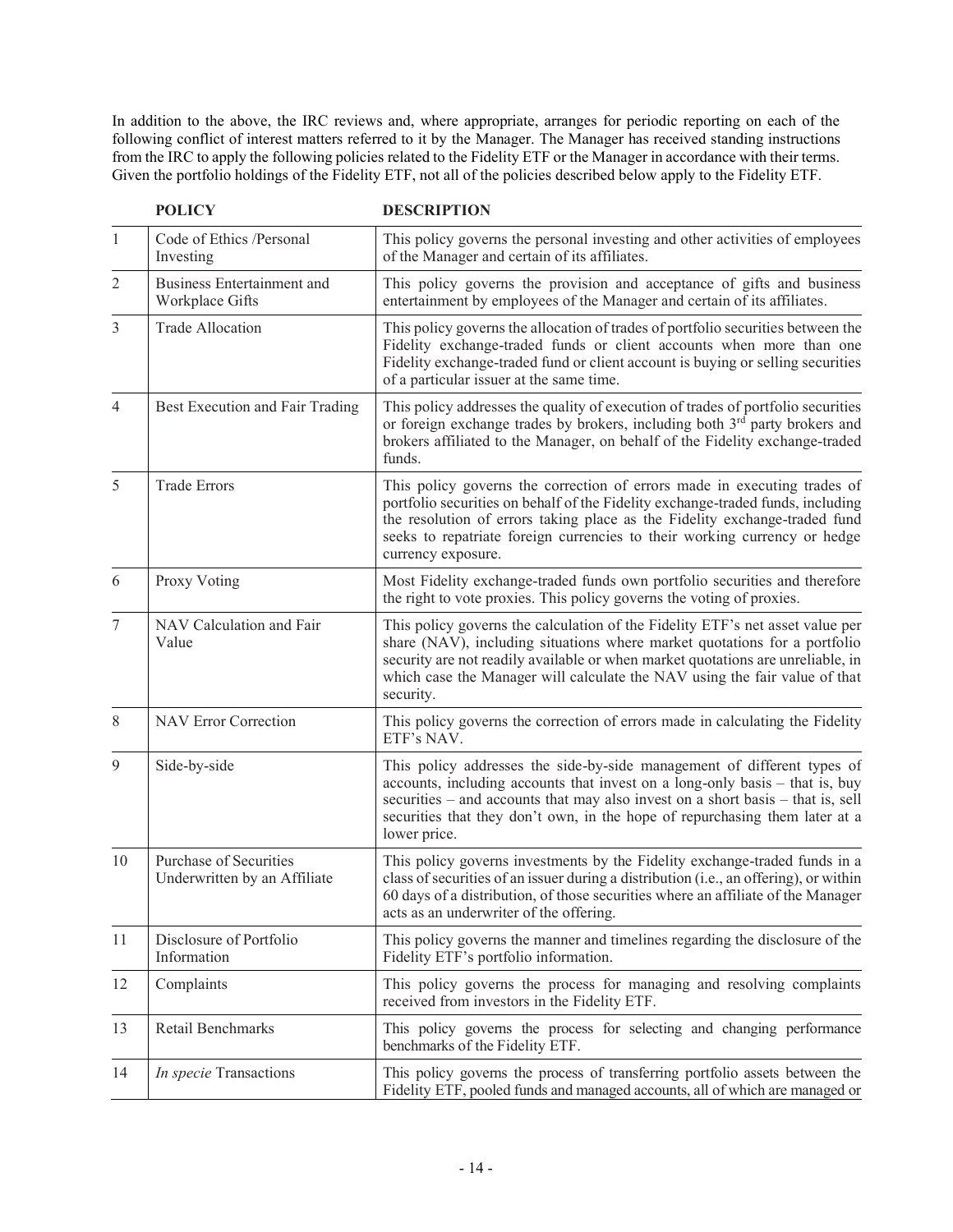|    | <b>POLICY</b>          | <b>DESCRIPTION</b>                                                                                                                                                                                                                            |
|----|------------------------|-----------------------------------------------------------------------------------------------------------------------------------------------------------------------------------------------------------------------------------------------|
|    |                        | advised by the Manager.                                                                                                                                                                                                                       |
| 15 | Co-Investing Conflicts | This policy addresses potential conflicts of interest where a Fidelity exchange-<br>traded fund may desire to invest in a company in which another Manager entity<br>wishes to make a simultaneous investment or has a pre-existing interest. |
| 16 | Fund Mergers           | This policy addresses potential conflicts of interest that may arise in fund<br>mergers involving the Fidelity ETF.                                                                                                                           |

#### **FEES AND EXPENSES**

<span id="page-17-0"></span>This section details the fees and expenses that a Unitholder may have to pay if the Unitholder invests in the Fidelity ETF. A Unitholder may have to pay some of these fees and expenses directly. The Fidelity ETF may have to pay some of these fees and expenses, which will therefore reduce the value of an investment in the Fidelity ETF.

#### **Fees and Expenses Payable by the Fidelity ETF**

#### <span id="page-17-1"></span>*Management Fee*

The Fidelity ETF pays a management fee to the Manager equal to an annual rate of 0.40% of the NAV of the Units of the Fidelity ETF. This management fee, plus applicable GST/HST, is calculated and accrued daily and paid monthly.

The management fee covers certain of the Manager's fees and costs associated with acting as the manager and the portfolio manager of the Fidelity ETF and the other expenses described below that are payable by the Manager in connection with the Fidelity ETF.

From time to time the Manager may decide, in its discretion, to waive a portion of the management fee. The Manager is under no obligation to do so and, if any portion of a management fee is waived by the Manager, it may discontinue this practice at any time without notice.

#### *Management Fee Distributions*

In respect of large investments in the Fidelity ETF by a particular Unitholder or for other purposes, the Manager may, in its discretion, agree to charge the Fidelity ETF a reduced management fee as compared to the management fee that it otherwise would be entitled to receive, provided that an amount equal to the reduction in the management fee is distributed periodically by the Fidelity ETF to the Unitholder as a special distribution (the "**Management Fee Distribution**"). Management Fee Distributions, if any, will be paid first out of net income and net realized capital gains of the Fidelity ETF and then out of capital. The availability, amount and timing of Management Fee Distributions with respect to Units of the Fidelity ETF will be determined from time to time by the Manager in its sole discretion. The Manager reserves the right to discontinue or change this management fee distribution program at any time. The tax consequences of a Management Fee Distribution will generally be borne by the Unitholder who receives the distribution.

### *Operating Expenses*

In addition to the management fee, the Fidelity ETF pays all of its operating expenses, including: (i) custodian, subcustodian, transfer agency, legal and audit fees; (ii) administrative costs and trustee services relating to registered tax plans; (iii) filing, listing and other regulatory fees; (iv) the costs of preparing and distributing the Fidelity ETF's financial reports, prospectus, ETF Facts and the other investor communications that the Manager is required to prepare to comply with applicable laws; (v) the fees and expenses relating to the operation of the IRC; (vi) portfolio transaction costs, including the costs of trading bitcoin, brokerage commissions and other securities transaction related expenses, including the costs of derivatives; (vii) interest and borrowing costs; (viii) any new fee related to external services that is not commonly charged in the Canadian exchange-traded fund industry as of the date of creation of the Fidelity ETF; (ix) all fees and expenses of valuation service providers retained in connection with the valuation of assets of the Fidelity ETF for purposes of NAV calculations; (x) the costs of complying with any new regulatory requirement,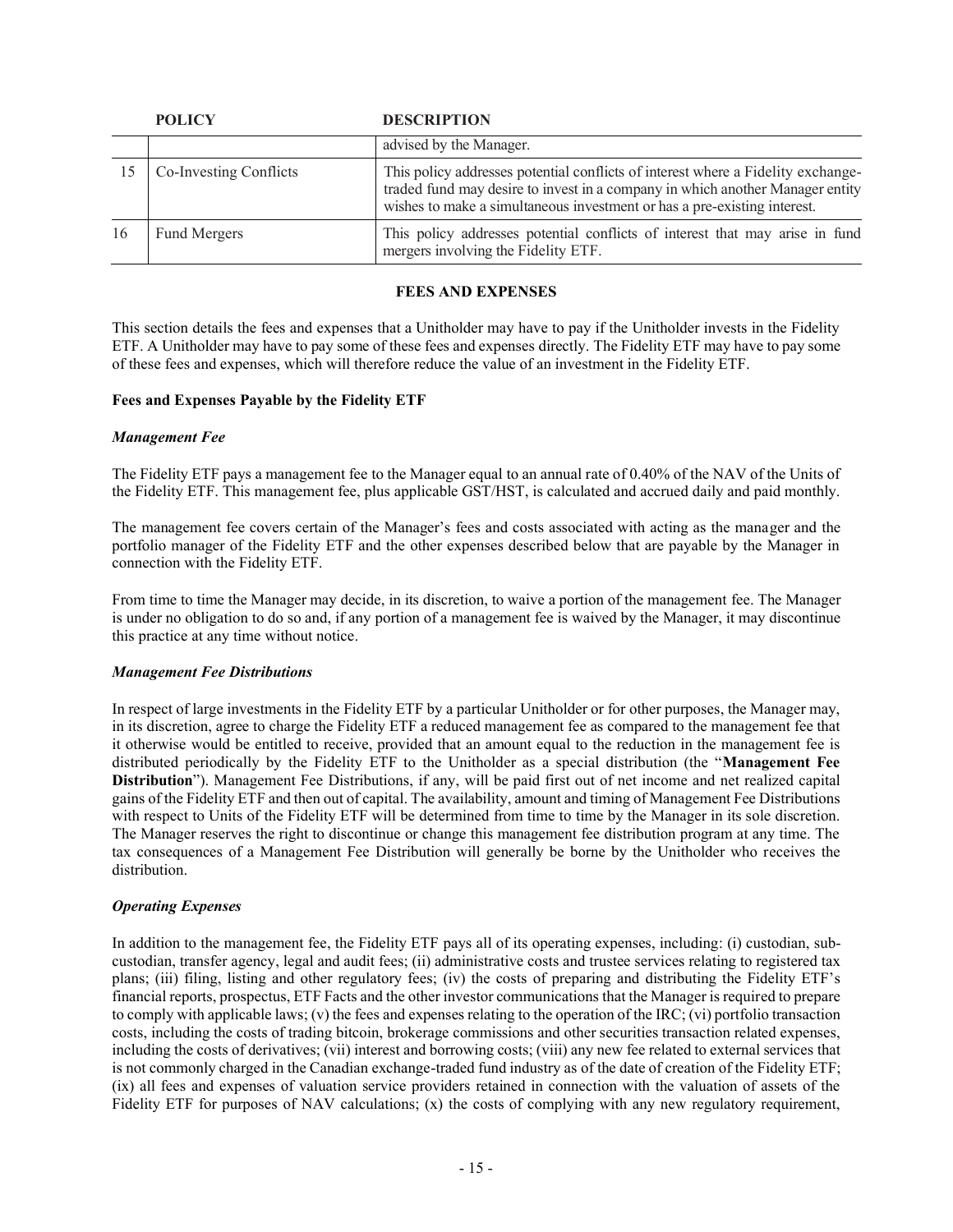including any new fee introduced after the date of creation of the Fidelity ETF; and (xi) any applicable taxes, including income, withholding or other taxes, and also including applicable GST/HST on expenses.

The Manager may decide, in its discretion, to pay some of these expenses, rather than having the Fidelity ETF incur such expenses. The Manager is under no obligation to do so and, if any expense is reimbursed by the Manager, it may discontinue this practice at any time.

#### **Fees and Expenses Payable Directly by Unitholders**

#### *Other Charges*

An amount may be charged to the Designated Broker or Dealers to offset certain transaction and other costs associated with the listing, issue, exchange and/or redemption of Units of the Fidelity ETF. This charge, which is payable to the Fidelity ETF, does not apply to Unitholders who buy and sell their Units through the facilities of the TSX or another exchange or marketplace. See "**[Purchases of Units](#page-29-1)**" and "**[Redemption of Units](#page-31-0)**".

#### **RISK FACTORS**

<span id="page-18-0"></span>In addition to the considerations set out elsewhere in this prospectus, the following are certain considerations relating to an investment in Units. While the aim of employing the investment strategies is to help achieve the investment objective of the Fidelity ETF, the strategies also include risks that could result in losses.

#### **Risks of Investing in Bitcoin**

#### *Cryptocurrency risk*

Cryptocurrency (notably, bitcoin), often referred to as "virtual currency" or "digital currency", operates as a decentralized, peer-to-peer financial exchange and value storage that is used like money. Cryptocurrency operates without the oversight of a central authority or bank and is not backed by any government.

Cryptocurrency is not legal tender. Governments may restrict the use and exchange of cryptocurrency, and regulation in North America is still developing. Cryptocurrency trading platforms may stop operating or permanently shut down due to fraud, technical glitches, hackers or malware.

### *Short History Risk*

The Network and bitcoin as a digital asset or token have a limited history. There is no assurance that the use of bitcoin and its Network will continue to grow. It is not clear how all elements of bitcoin will develop over time, including with respect to governance between miners, developers and users. The bitcoin community has successfully navigated technical and political challenges since its inception, and the history of open source software development indicates that a vibrant community is able to change the software under development at a pace sufficient to stay relevant. However, the continuation of such a community is not guaranteed.

### *Volatility in the Price of Bitcoin*

The bitcoin market is sensitive to new developments, and any significant change in market sentiment can induce large swings in volume and price.

The price of bitcoin on public trading platforms has a limited history and is influenced by many factors, including the levels of liquidity on trading platforms. Even the largest trading platforms have been subject to operational interruption, limiting the liquidity of bitcoin on the trading platform market and resulting in volatile prices and a reduction in confidence in the network and in the trading platform market generally.

Momentum pricing of bitcoin results in speculation regarding future appreciation in the value of bitcoin, making it more volatile.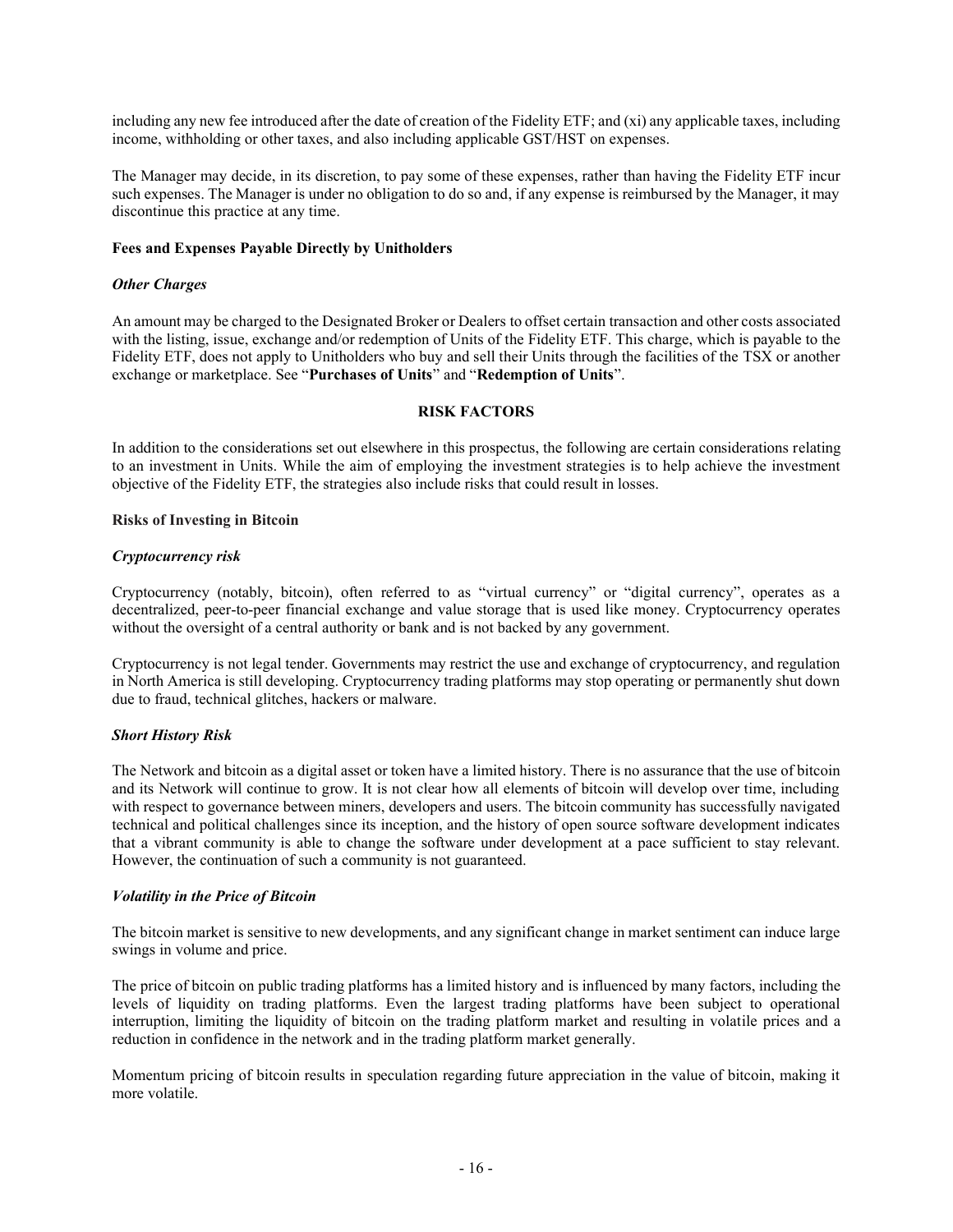Despite the marked first-mover advantage over other digital assets, it is possible that another digital asset could become more popular and reduce bitcoin's market share.

# *Potential Decrease in Global Demand for Bitcoin*

As a currency, bitcoin must serve as a means of exchange, store of value and unit of account. For many people, it has become an international means of exchange. Speculators and investors use bitcoin as a store of value, creating further demand. If consumers stop using bitcoin as a means of exchange, or its adoption slows, then bitcoin's price may suffer. Bitcoin may not maintain its long-term value in terms of purchasing power in the future and its acceptance for payments by mainstream retail merchants and commercial businesses may not continue to grow.

### *Financial Institutions may Refuse to Support Transactions Involving Bitcoin*

Banks and other financial institutions may refuse to process funds for bitcoin transactions, process wire transfers to or from trading platforms, bitcoin-related companies or service providers, or maintain accounts for persons transacting in bitcoin. Should this occur, the Fidelity ETF would be unable to pay out redemption proceeds within the timeframe set out under NI 81-102.

#### *Lack of Insurance*

Neither the Fidelity ETF nor the Custodian maintains insurance against risk of loss of bitcoin held for the Fidelity ETF, as such insurance is not currently available in Canada on economically reasonable terms.

The Bitcoin Sub-Custodian holds most of the bitcoin that it custodies offline in "cold storage". Digital assets held in cold storage are protected by the Bitcoin Sub-Custodian's security measures, which reflect best practices in the payment industry generally and in the cryptoasset space in particular. Bitcoin may also be temporarily held online in a "hot wallet" at the Bitcoin Sub-Custodian. The Bitcoin Sub-Custodian currently maintains insurance coverage for digital assets held by it, whether in a "hot wallet" or in its cold storage system. The amount and continuing availability of this coverage are subject to change at the Bitcoin Sub-Custodian's sole discretion.

### *Residency of the Bitcoin Sub-Custodian*

The Bitcoin Sub-Custodian is resident outside Canada and all or a substantial portion of its assets are located outside Canada. As a result, anyone seeking to enforce legal rights against it in Canada may find it difficult to do so.

### *Top Bitcoin Holders control a Significant Percentage of the Outstanding Bitcoin*

The top 100 bitcoin addresses are believed to hold over 10% of the bitcoin currently outstanding. While this percentage has decreased over the years, it is still significant. If one of these top holders were to exit its bitcoin position, it could cause volatility.

### *Regulation of Bitcoin*

The regulation of bitcoin continues to evolve in North America and within foreign jurisdictions, which may restrict the use of, or otherwise impact the demand for, bitcoin.

### *Loss of "Private Keys"*

The loss or destruction of the Fidelity ETF's "private keys" could prevent the Fidelity ETF from accessing its bitcoin. Loss of these private keys may be irreversible and could result in the loss of all or substantially all of the Fidelity ETF's bitcoin.

### *The Fidelity ETF's Holdings may Become Illiquid*

The Fidelity ETF may not always be able to sell its bitcoin at a desired price. It may become difficult to execute a trade at a specific price when there is a relatively small volume of buy and sell orders in the marketplace, including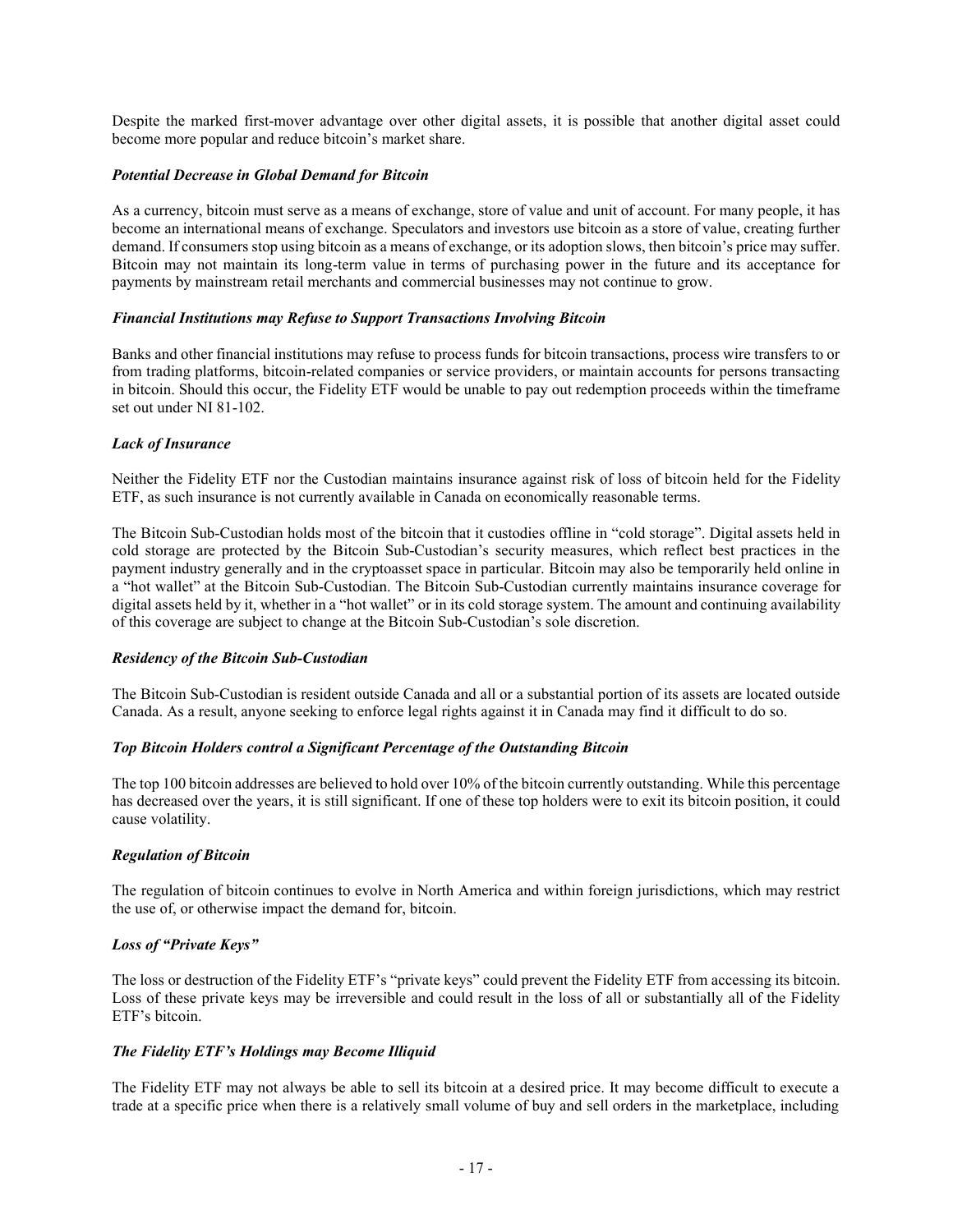on trading platforms, or where there is a shortage of bitcoin in the marketplace. Unexpected market illiquidity may cause major losses to the holders of bitcoin.

# *Improper Transfers*

Bitcoin transfers are irreversible. An improper transfer where bitcoin is sent to the wrong person, whether accidentally or resulting from theft, can only be undone if the receiver agrees to send the bitcoin back to the original sender in a subsequent transaction.

### *Uncertain Regulatory Framework*

Due to bitcoin's short history and its emergence as a new asset class, regulation of bitcoin is still a work in progress. For example, in the United States the Commodity Futures Trading Commission has ruled bitcoin a commodity, while the Internal Revenue Service has ruled it a property. The U.S. Securities and Exchange Commission and the Canadian securities regulators generally take the view that bitcoin is a commodity; however, they have not made a formal statement regarding its classification.

The Department of Finance (Canada) introduced proposed amendments to the *Excise Tax Act* that, if enacted as proposed, would treat bitcoin as a "financial instrument", analogous to shares, for purposes of the *Excise Tax Act*  (Canada) and the application of the goods and services or harmonized sales tax. Meanwhile, other jurisdictions, like the European Union, Russia and Japan have moved to treat bitcoin like a currency for taxation purposes.

Because the cryptoasset markets are largely unregulated today, many marketplaces and counterparties that trade or facilitate trading exclusively in cryptoassets are not subject to registration or licensing requirements with any regulatory body and, therefore, are not directly subject to the requirements that apply to financial services firms. This regulatory uncertainty and any future introduction of, or change to, applicable regulation may impact the Fidelity ETF.

### **Risks Associated with the Network**

### *Dependence on Bitcoin Developers*

While many contributors to the Network's software are employed by companies in the industry, most of them are not directly compensated for helping to maintain the protocol. As a result, there are no contracts or guarantees that they will continue to contribute to the Network.

### *Issues with the Cryptography Underlying the Network*

Although the Network is an established digital asset network, it and other cryptographic and algorithmic protocols that govern the issuance of digital assets represent a new and rapidly evolving industry that is subject to many factors that are difficult to evaluate. In the past, flaws in the source code for digital assets have been exposed and exploited. The cryptography underlying bitcoin could prove to be flawed or ineffective, or developments in mathematics and/or technology, including advances in digital computing, algebraic geometry and quantum computing, could result in this cryptography becoming ineffective. In any of these circumstances, a malicious actor could take the Fidelity ETF's bitcoin. If the functionality of the Network is negatively affected, it may no longer be attractive to users.

### *Disputes on the Development of the Network may Lead to Delays*

Contributors to the Network and miners supporting the Network may not agree on how to build and maintain the software. The community often moves slowly on contentious protocol issues.

# *Increase in Bitcoin Interest may Affect Ability of the Network to Accommodate Demand*

One of the most contentious issues within the bitcoin community has been around how to scale the Network as user demand increases. It will be important for the community to continue to develop at a pace that meets the demand for transacting in bitcoin.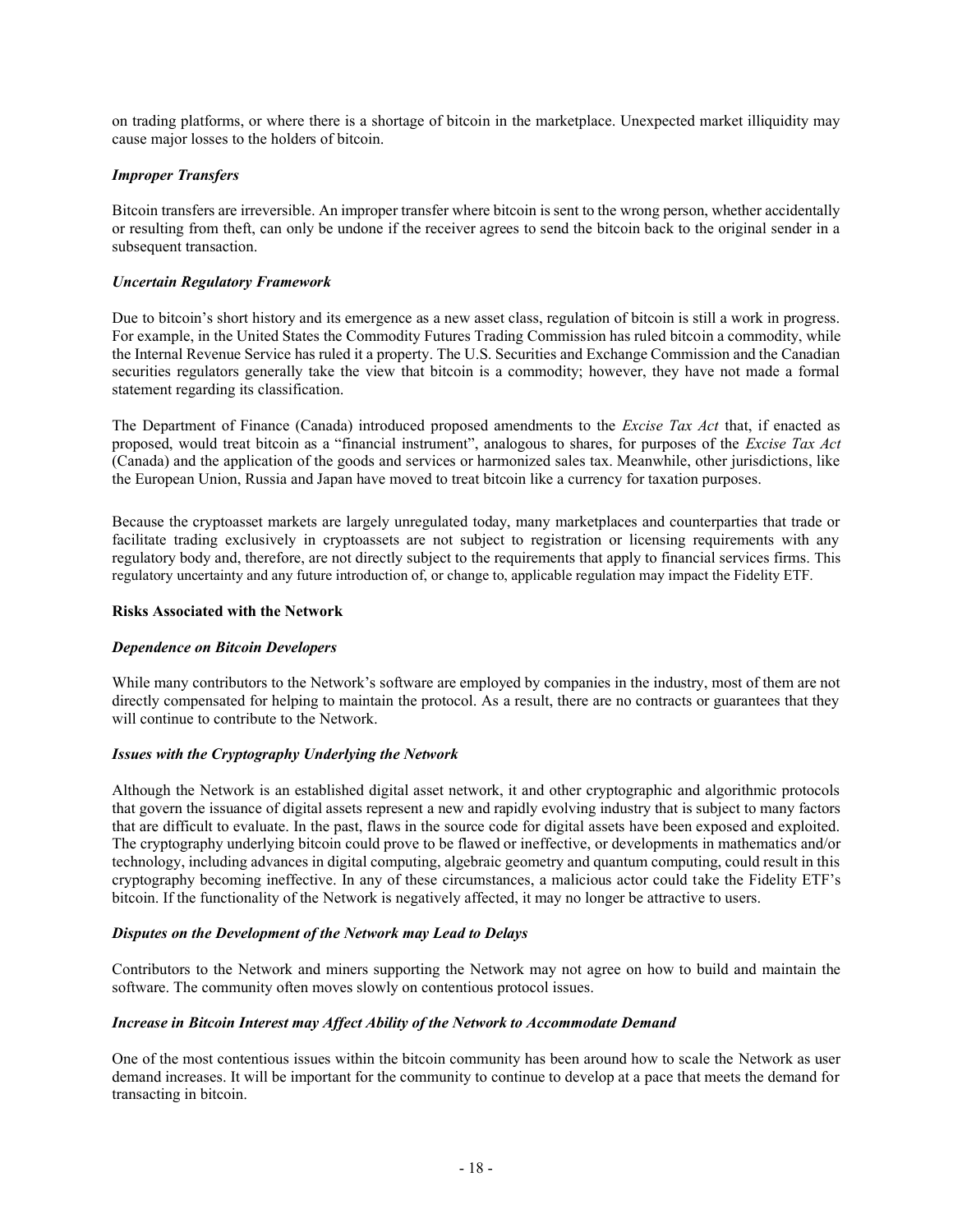#### *The Blockchain may Fork and/or Split*

The Network's software and protocol are open source. When a modification is released by the developers and a substantial majority of miners consent to the modification, the change is implemented and the Network continues uninterrupted. However, if a change is activated without this level of consent, and if the change is not compatible with the existing software, the consequence is known as a "hard fork" (i.e. a split) of the Network and the blockchain. One blockchain is maintained by the pre-modified software and a second by the post-modification software. The effect is that both blockchain algorithms run in parallel to one another, but each builds an independent blockchain with independent native assets.

Two bitcoin hard forks occurred in 2017. Following debate on how to scale the Network's transaction capacity, on August 1, 2017 the digital currency forked into bitcoin classic and bitcoin cash. On October 24, 2017, bitcoin further forked to create bitcoin gold. All three forks continue to exist today, and though their combined value exceeds the value of the Network prior to the fork, future forking events could be detrimental to the value of the Network.

If a fork in the blockchain results in the issuance to the Fidelity ETF of a new or replacement asset alongside the bitcoin or a choice of keeping the existing bitcoin or exchanging it with a different cryptoasset, the Portfolio Manager will make the investment decision that it believe is in the best interest of the Fidelity ETF and investors at the time.

The Bitcoin Sub-Custodian Agreement provides that the Bitcoin Sub-Custodian will determine, in its sole discretion, which branch of the blockchain it will support, and it is under no obligation to support any other forks or versions.

How the Fidelity ETF will deal with a fork in the blockchain is ultimately the Portfolio Manager's decision. There will likely be many factors relevant to such decision, including the value and liquidity of the new/replacement asset and whether a disposition of such that asset would trigger a taxable event for the Fidelity ETF. The Manager will consult with the auditor of the Fidelity ETF to ensure that all assets held by the Fidelity ETF as a result of a fork are properly valued in accordance with International Financial Reporting Standards.

### *Air Drops*

Bitcoin may become subject to an occurrence similar to a fork, known as an "air drop". In an air drop, the promoters of a new digital asset announce to holders of another digital asset that they are entitled to claim a certain amount of the new digital asset for free. For example, in March 2017, the promoters of Stellar Lumens announced that anyone that owned bitcoin as of June 26, 2017 could claim, until August 27, 2017, a certain amount of Stellar Lumens. The Fidelity ETF may or may not participate in an air drop, and may or may not be able to realize the economic benefits of holding the new digital asset. The Portfolio Manager has the sole discretion to decide whether to claim a new asset created through an air drop.

#### *Dependence on the Internet*

Miners relay transactions to one another via the internet, and when blocks are mined they are forwarded via the internet. Companies access blockchain via the internet, and most customers access these companies via the internet. Thus, the entire system is dependent upon the continued functioning of the internet.

#### *Risk if Entity Gains 51% Share of the Network*

If an entity gains controls over 51% of the compute power, that entity could use its majority share to double-spend bitcoin. Essentially, it would send bitcoin to one person, which is confirmed in the existing blockchain, while also creating a shadow blockchain that sends the same bitcoin to another person under its control. After a period of time, the it can release its hidden blockchain and reverse the previously confirmed transactions. Because of how mining works, that new blockchain will become the record of truth.

#### *Possible Changes in Transaction Fees*

Miners collect fees for each transaction they confirm. They do this by adding previously unconfirmed transactions to new blocks in the blockchain. Miners have historically accepted relatively low transaction confirmation fees because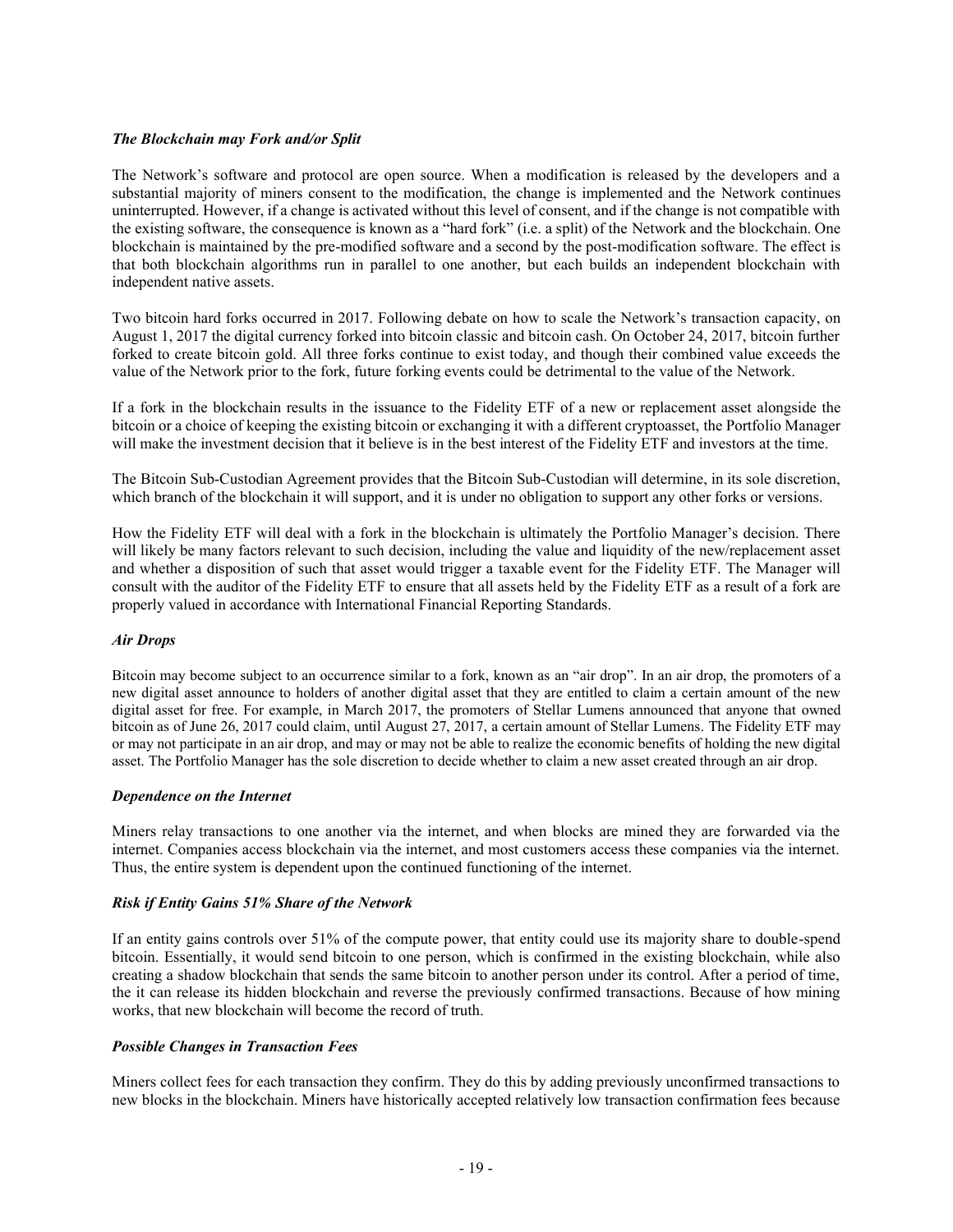of their low marginal cost of validating unconfirmed transactions. If miners start to demand higher fees, this could reduce the attractiveness of the network.

#### *Attacks on the Network*

The network is periodically subject to distributed denial of service attacks to clog the list of transactions being tabulated by miners, which can slow the confirmation of authentic transactions. Another avenue of attack would be to take a large number of miners offline. As it could take some time before the difficulty of the mining process algorithmically adjusts, block creation time could be stalled, as well as transaction confirmation time. To date, these scenarios have not plagued the Network for long or in a systemic manner.

#### *Decrease in Block Reward*

The block reward for the Network will decrease over time. On May 11, 2020, the block reward reduced from 12.5 to 6.25 bitcoin. The block reward will decrease to 3.125 bitcoin in 2024. As the block reward decreases, the mining incentive structure may move to higher transaction verification fees. If transaction verification fees become too high, the marketplace may be reluctant to use bitcoin.

#### *Competitors to Bitcoin*

To the extent that a competitor to bitcoin gains popularity and greater market share, the use and price of bitcoin may be negatively impacted. Bitcoin and the price of bitcoin may also be negatively impacted by competition from incumbents in the credit card and payments industries.

#### *Concentration of Transaction Confirmation Processing Power in China*

Due to preferential electricity discounts, there are large mining pools operating in China. The Chinese government could affect the operations of these miners in a number of ways. First, all traffic to the mining pools must pass through the Great Firewall of China, which means the Chinese government could cut off their connection to the network. Second, the Chinese government has previously partially banned bitcoin, and there is no guarantee that it will not attempt to do so in full. If the government bans bitcoin, it may make mining bitcoin an unattractive activity to most Chinese miners, which could be detrimental to the Network.

#### *Significant Energy Consumption to Run the Network*

Because of the significant computing power required to mine bitcoin, the network's energy consumption may ultimately be deemed to be, or become, unsustainable, barring improvements in efficiency that could be designed for the protocol. This could pose a risk to the broader and more sustained acceptance of the network as a peer-to-peer transactional platform.

#### **Risks Associated with Trading Platforms**

### *Regulation of Trading Platforms*

Trading platforms are spot markets where bitcoin can be exchanged for U.S. dollars. Trading platforms are not regulated as securities exchanges or commodity futures exchanges under the securities or commodity futures laws of Canada, the United States or other global jurisdictions.

### *Limited Operating History of Trading Platforms*

Trading platforms have a limited operating history.

#### *Hacking of Trading Platforms may have a Negative Impact on Perception of the Security of the Network*

While the Network's blockchain has never been compromised by hackers, trading platforms frequently have. Trading platforms that adhere to best practices are insured, and most of these either have not been hacked or the loss has been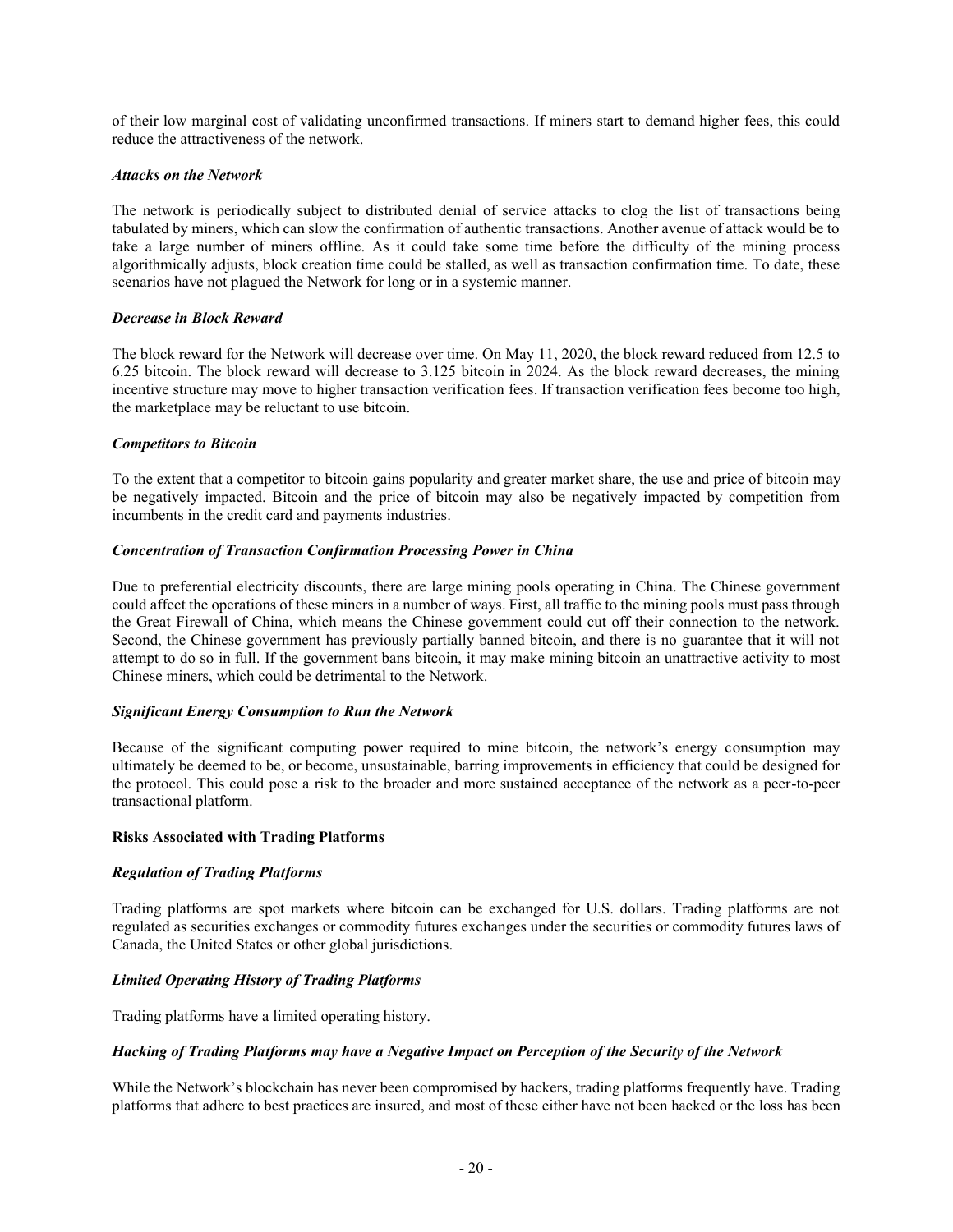minimal. Most of the trading volumes in bitcoin occur on the top ten global trading platforms, many of which are regulated by the New York State Department of Financial Services and carry insurance for their hot wallet assets. Bitcoin's price may be negatively affected if a platform is hacked, as it can shake consumer confidence for investors who do not understand the difference between a weakness in the platform versus a weakness in bitcoin and its blockchain.

### *Different Prices of Bitcoin on the Trading Platforms*

Most platforms operate as isolated pools of liquidity. When demand spikes for a specific platform, the market price for bitcoin on that platform can also spike, making it trade at a premium to other platforms. This tendency is common geographically, with Chinese platforms frequently trading at a premium to platforms in Europe or America.

# *Closure of Trading Platforms*

Since 2013, a number of trading platforms have closed or experienced disruption because of fraud, failure, security breaches or distributed denial of service attacks. In many of these cases, the customers of such trading platforms were not compensated or made whole for the partial or complete loss of their account balances. While smaller trading platforms may not have the infrastructure and capitalization that make larger trading platforms more stable, larger trading platforms are more likely to be targeted by hackers and malware.

# *Liquidity Constraints on Bitcoin Markets may Impact the Fidelity ETF's Holdings*

While the liquidity and traded volume of bitcoin are growing, bitcoin is still a maturing asset. The Fidelity ETF may not always be able to acquire or liquidate its bitcoin at a desired price. It may become difficult to execute a trade at a specific price when there is a relatively small volume of buy and sell orders in the marketplace, including on cryptoasset trading platforms. When transacting in the cryptoasset markets, the Fidelity ETF competes for liquidity with other large investors, including speculators, miners, other investment funds and institutional investors. Unexpected market illiquidity and other factors beyond our control may cause major losses to the holders of a cryptoasset, including bitcoin. The large position in bitcoin that the Fidelity ETF may acquire increases the risks of illiquidity. In addition, liquidation of significant amounts of bitcoin may impact the market price of bitcoin.

### *Risk of Manipulation on Trading Platforms*

Some trading platforms have been known to permit and/or report artificially high order volumes and/or trading volumes. Trading platforms are not required to adopt policies and procedures for the purpose of detecting and preventing manipulative and deceptive trading activities and, in the event that manipulative and deceptive trading activities are detected, trading platforms may not have procedures in place, or the jurisdiction, to sanction or otherwise deter such activities and/or to detect, investigate and prosecute fraud.

The Portfolio Manager seeks to ensure that the Acceptable Bitcoin Sources on which the Fidelity ETF transacts are reputable, stable and in compliance with AML Regulation.

### *Settlement of Transactions on the Network*

There is no central clearing house for cash-to-bitcoin transactions. The current practice is for the purchaser of bitcoin to send fiat currency to a bank account designated by the seller, and for the seller to broadcast the transfer of bitcoin to the purchaser's public bitcoin address upon receipt of the cash. The purchaser and seller monitor the transfer with a transaction identification number that is available immediately upon transfer and is expected to be included in the next block confirmation. When the Fidelity ETF purchases bitcoin, there is a risk that the Acceptable Bitcoin Source will not initiate the transfer on the Network upon receipt of cash from the Fidelity ETF, or that the bank where the Acceptable Bitcoin Source's account is located will not credit the incoming cash from the Fidelity ETF for the account of the Acceptable Bitcoin Source. The Portfolio Manager mitigates this risk by transacting with Acceptable Bitcoin Sources that have undergone due diligence, and by confirming the solvency of the Acceptable Bitcoin Source and the bank designated by each Acceptable Bitcoin Source based on publicly available information.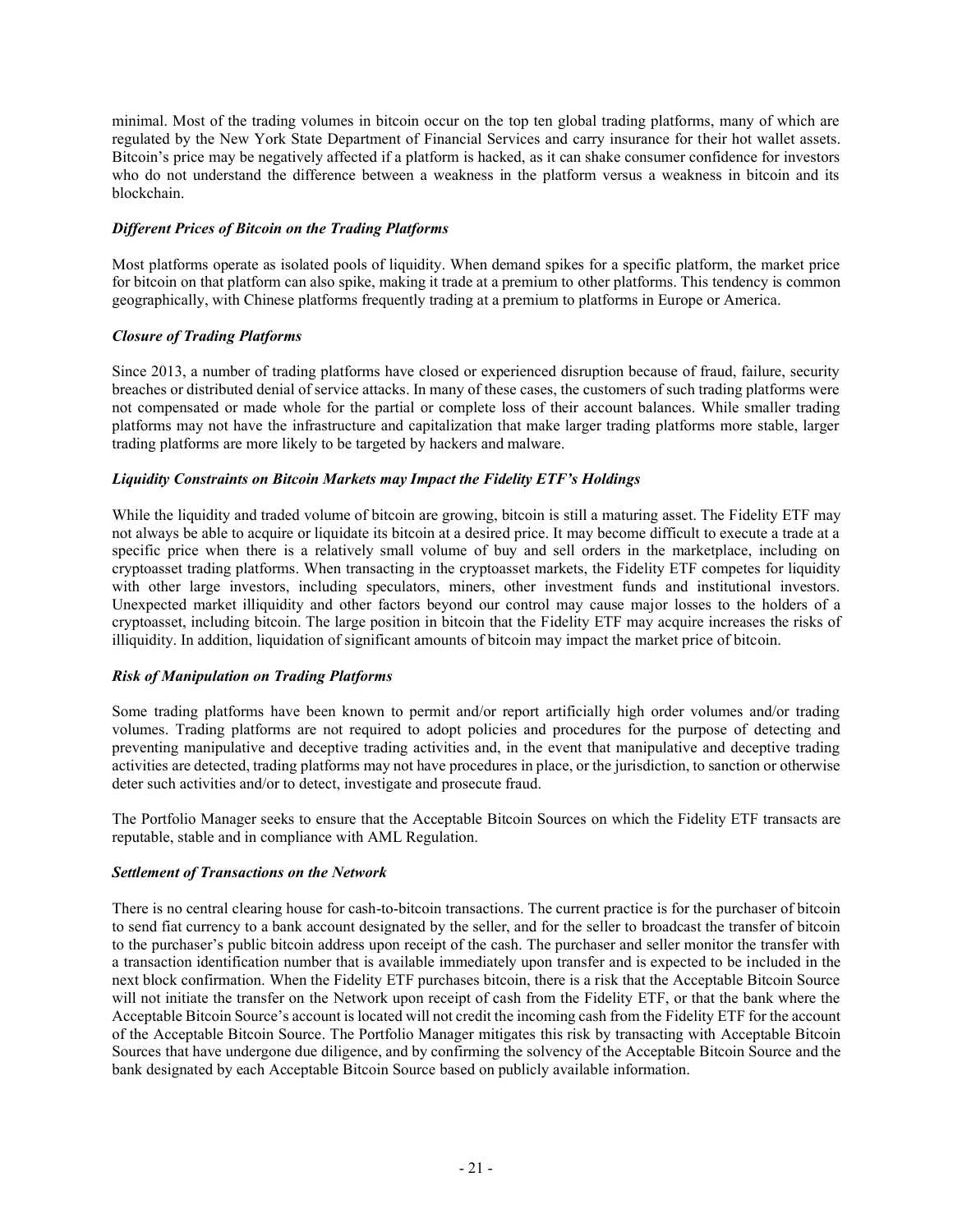### **Other Risks of Investing in the Fidelity ETF**

### *Absence of Active Market Risk*

Although the Fidelity ETF may be listed on the TSX, there can be no assurance that an active public market for the Units will develop or be sustained.

#### *Concentration Risk*

As an alternative mutual fund, the Fidelity ETF is permitted to invest 100% of its assets in physical commodities. The Fidelity ETF invests only in bitcoin.

The Fidelity ETF is not diversified, which may result in increased *volatility* in its net asset value. The value of the bitcoin held by the Fidelity ETF is influenced by factors that are not within the control of the Manager.

This may also increase the illiquidity of the Fidelity ETF's portfolio if there is a shortage of buyers willing to purchase bitcoin.

### *Currency Risk*

Currency risk, sometimes referred to as exchange rate risk, is the risk that the value of an investment held by an investment fund is affected by changes in the value of the currency in which the investment is denominated. Movements in exchange rates can affect the day-to-day value of an investment fund, especially if it holds a lot of foreign investments.

The Fidelity ETF buys and sells bitcoin in U.S. dollars. It can make money when the value of the Canadian dollar decreases relative to the U.S. dollar, and can lose money when the value of the Canadian dollar rises compared with the U.S. dollar. These gains and losses occur when the Fidelity ETF converts its Canadian dollars to U.S. dollars in order to buy bitcoin, and when it converts the US. dollars back into Canadian dollars when it sells the bitcoin. If, for example, the value of the Canadian dollar has risen, but the market value of bitcoin has stayed the same, the bitcoin is worth less in Canadian dollars when it is sold.

The base currency of the Fidelity ETF is Canadian dollars. An investor buying USD Units on the TSX may, therefore, experience a gain or loss due to a fluctuation in the relative value between the U.S. dollar and the Canadian dollar on any given day. USD Units are offered as a convenience for investors who wish to purchase and sell with U.S. dollars. No currency hedging is entered into by the Fidelity ETF in respect of the USD Units. Purchasing USD Units does not hedge – or protect – against losses caused by changes in the exchange rate between the Canadian and U.S. dollar.

### *Cyber Security Risk*

Cyber security risk is the risk of harm, loss and liability resulting from a failure or breach of an organization's information technology systems.

In general, cyber security risk can result from deliberate attacks or unintentional events, and may arise from external or internal sources. Cyber attacks include gaining unauthorized access to digital systems (e.g., through "hacking" or malicious software coding) for purposes of misappropriating assets or sensitive information, corrupting data, equipment or systems or causing operational disruption. Cyber attacks may also be carried out in a manner that does not require gaining unauthorized access, such as causing denial-of-service attacks on websites (i.e., efforts to make network services unavailable to intended users).

Cyber security risk has the ability to negatively impact the Fidelity ETF and the Unitholders by, among other things, disrupting and impacting business operations, interfering with the Fidelity ETF's ability to calculate its NAV, impeding trading by or in the Fidelity ETF or causing violations of applicable privacy and other laws.

While the Manager has established business continuity plans and risk management systems to address cyber security risk, there are inherent limitations in such plans and systems, including the possibility that certain risks have not been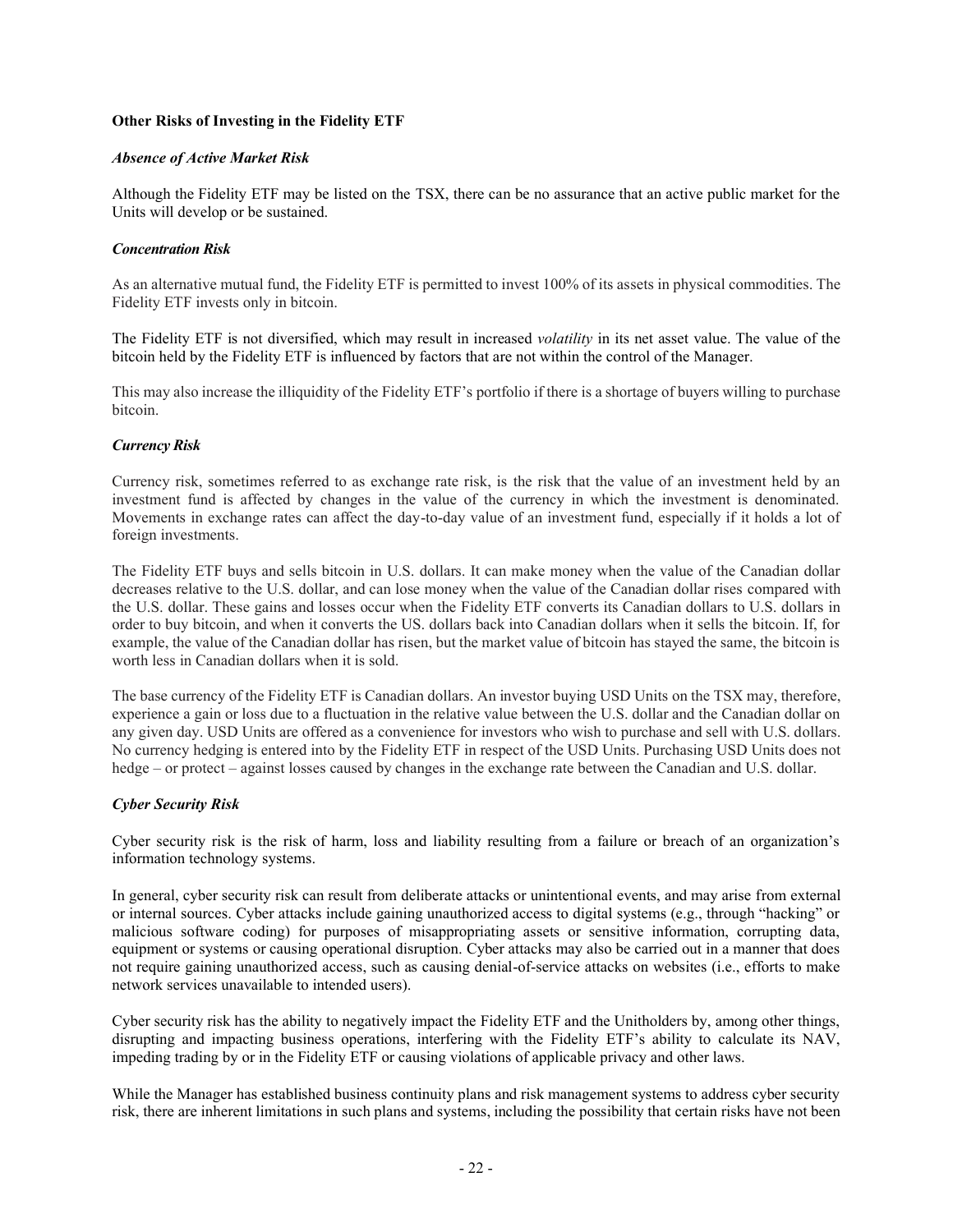identified. Furthermore, although the Manager has vendor oversight policies and procedures, the Fidelity ETF cannot control the cyber security plans and systems put in place by its service providers or any other third party whose operations may affect the Fidelity ETF or its Unitholders. The Fidelity ETF and its Unitholders could be negatively impacted as a result.

### *Derivatives Risk*

The Fidelity ETF may use derivatives to pursue its investment objective. Derivatives usually take the form of a contract with another party whose value is determined with reference to the market price of an asset, such as a currency, commodity or stock, or the value of an index or an economic indicator, such as a stock market index or a specified interest rate (the "**underlying interest**"). If the Fidelity ETF invests in derivatives to gain exposure to bitcoin, it will make or lose money based on change in the underlying interest, which will be bitcoin. Currently, it is expected that the Fidelity ETF will only enter into futures contracts, which are contracts that trade on an exchange to buy or sell an asset, such as a security or currency, at an agreed price on a specific date in the future.

As an alternative mutual fund pursuant to NI 81-102, the Fidelity ETF is permitted to invest in uncovered derivatives.

The use of derivatives by the Fidelity ETF carries several risks, including: (i) there is no guarantee that the Fidelity ETF is able to buy or sell a derivative at the right time to make a profit or limit a loss; (ii) it is possible that the other party to the derivative contract ("**counterparty**") will fail to perform its obligations under the contract, resulting in a loss to the Fidelity ETF; (iii) if the value of a derivative is tied to the value of an underlying interest, there is no guarantee that the value of the derivative at all times accurately reflects the value of the underlying interest; (iv) if the counterparty goes bankrupt, the Fidelity ETF could lose any deposit that was made as part of the contract; (v) if the derivatives are traded on foreign markets, it may be more difficult and take longer to complete the transaction. Foreign derivatives can also be riskier than derivatives traded on North American markets; (vi) securities exchanges could set daily trading limits on options and futures contracts. This could prevent the Fidelity ETF from completing a futures transaction; and (vii) if the Fidelity ETF is required to give a security interest in order to enter into a derivative, there is a risk that the other party may try to enforce the security interest against the Fidelity ETF's assets.

### *Foreign Investment Risk*

In addition to currency risk discussed above, foreign investments in bitcoin have other risks, including: (i) not all countries are as well regulated as Canada, or have the same consistent and reliable accounting, auditing, and financial reporting standards. Some countries may have lower standards of business practices and lax regulation, and may be more vulnerable to corruption. Even in some relatively well-regulated countries, it can be difficult to get the information investors need about business operations. Foreign investments could suffer as a result; (ii) sometimes foreign governments impose taxes or change the rights of foreign investors. They might impose currency controls that greatly restrict the ability to get money out of the country; and (iii) riots, civil unrest or wars, or unstable governments in some countries could hurt investments.

It is sometimes hard to enforce an investment fund's legal rights in another country.

### *Halted Trading of Units Risk*

Trading of Units on the TSX may be halted by the activation of individual or market-wide "circuit breakers" (which halt trading for a specific period of time when the price of a particular security or overall market prices decline or increase by a specified percentage). Trading of Units may also be halted if (i) the Units are delisted from the TSX without first being listed on another exchange; or (ii) TSX officials determine that such action is appropriate in the interest of a fair and orderly market or to protect Unitholders.

### *Income Tax Risk*

The Fidelity ETF will be subject to certain tax risks generally applicable to Canadian investment funds, including the following.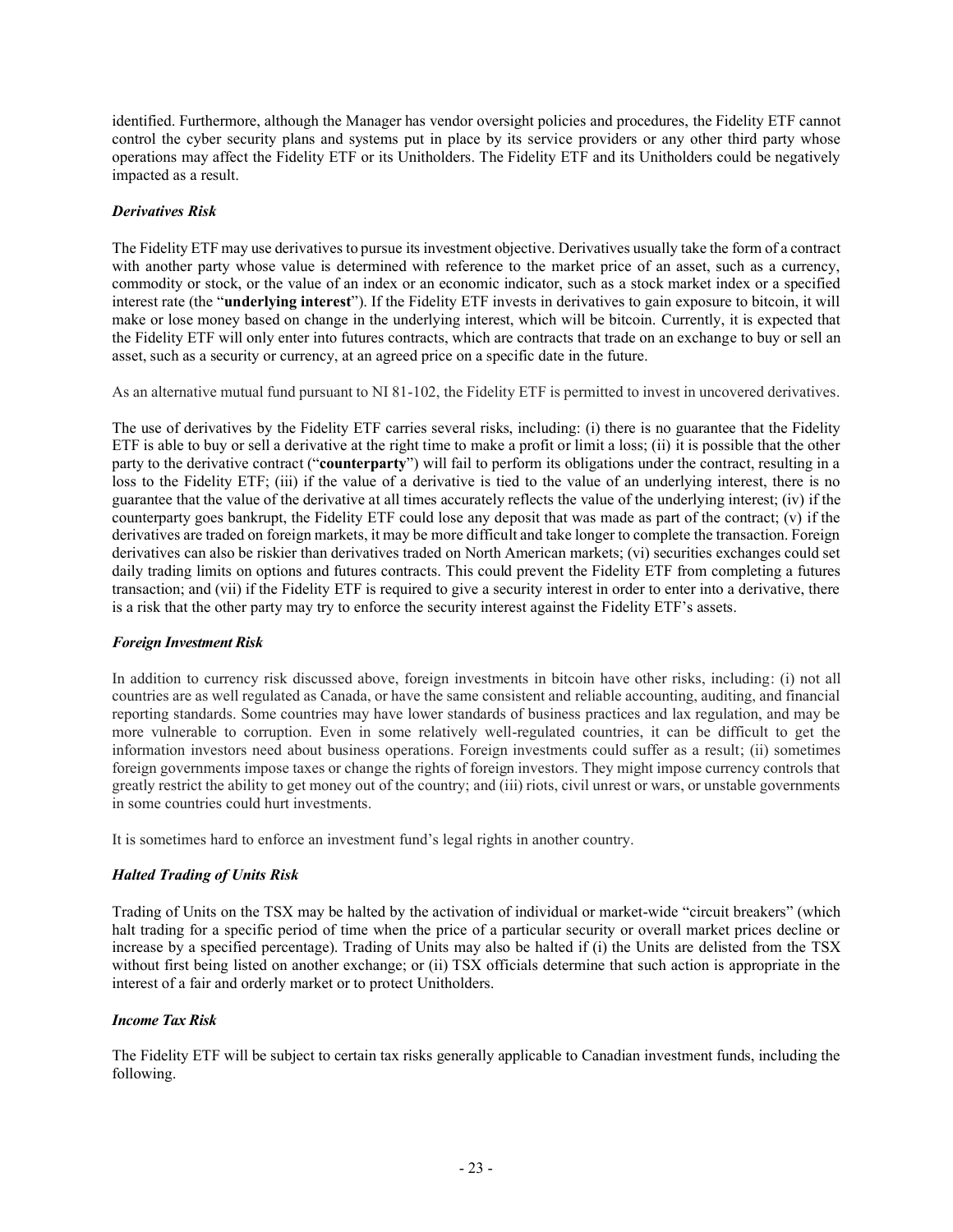The Fidelity ETF is expected to qualify or be deemed to qualify as a mutual fund trust under the Tax Act effective from the date of its creation and at all material times thereafter. If the Fidelity ETF does not qualify or ceases to qualify as a mutual fund trust under the Tax Act, the income tax considerations described under the heading "**Income Tax Considerations**" could be materially and adversely different in some respects. For example, if the Fidelity ETF does not qualify as a mutual fund trust within the meaning of the Tax Act throughout a taxation year, the Fidelity ETF may be liable to pay alternative minimum tax and/or tax under Part XII.2 of the Tax Act, and would not be entitled to the Capital Gains Refund. In addition, if the Fidelity ETF does not qualify as a mutual fund trust, it may be subject to the "mark-to-market" rules under the Tax Act if more than 50% of the fair market value of the Units are held by "financial institutions" within the meaning of the Tax Act for purposes of the "mark-to-market" rules.

There can be no assurance that the CRA will agree with the tax treatment adopted by the Fidelity ETF in filing its tax returns. The CRA could reassess the Fidelity ETF on a basis that results in tax being payable by the Fidelity ETF or in an increase in the taxable component of distributions considered to have been paid to Unitholders. A reassessment by the CRA may result in the Fidelity ETF being liable for unremitted withholding tax on prior distributions to nonresident Unitholders. Such liability may reduce the NAV of, or trading prices of, Units of the Fidelity ETF.

If the Fidelity ETF experiences a "loss restriction event" for the purposes of the Tax Act, the taxation year of the Fidelity ETF will be deemed to end and the Fidelity ETF will be deemed to realize its unrealized capital losses. The Fidelity ETF may elect to realize capital gains in order to offset its capital losses and non-capital losses, including undeducted losses from prior years. Any undeducted capital losses will expire and may not be deducted from the Fidelity ETF in future years and any undeducted non-capital losses in future years will be restricted, with the result that income and capital gains distributions in the future may be larger. The Declaration of Trust provides for the automatic distribution to Unitholders of a sufficient amount of income and capital gains of the Fidelity ETF for each taxation year (including a taxation year that is deemed to end by virtue of a loss restriction event) so that the Fidelity ETF will not be liable for ordinary income tax. The Declaration of Trust provides that any such distribution is automatically reinvested in Units of the Fidelity ETF and the Units of the Fidelity ETF are immediately consolidated to the pre-distribution NAV per Unit. It may not be possible for the Fidelity ETF to determine if or when a loss restriction event has occurred because of the nature of its investments and the way Units are bought and sold. There can be no assurances that the Fidelity ETF will not experience a loss restriction event and there can be no assurances regarding when or to whom the distributions resulting from a loss restriction event will be made, or that the Fidelity ETF will not be required to pay tax notwithstanding such distributions.

The Fidelity ETF generally will treat gains (or losses) as a result of any disposition of bitcoin as capital gains (or capital losses). For GST/HST purposes, any disposition of cryptocurrencies that qualify as a "virtual payment instrument" should be treated as exempt supplies, similar to transactions involving equity securities. The CRA has also expressed the opinion that gains (or losses) of mutual fund trusts resulting from transactions in commodities should generally be treated for income tax purposes as ordinary income rather than as capital gains, although the treatment in each particular case remains a question of fact to be determined having regard to all the circumstances. If any transaction of the Fidelity ETF is reported by it on capital account, but is subsequently determined by the CRA to be on income account, there may be an increase in the net income of the Fidelity ETF, which is automatically distributed by the Fidelity ETF to Unitholders. This could result in Canadian-resident Unitholders being reassessed to increase their taxable income by the amount of such increase, and non-resident Unitholders could be assessed directly by the CRA for Canadian withholding tax on the amount of net gains on such transactions that were treated by the CRA as having been distributed to them. The CRA could assess the Fidelity ETF for its failure to withhold tax on distributions made by it to non-resident Unitholders that are subject to withholding tax, and typically would do so rather than assessing the non-resident Unitholders directly. Accordingly, any such re-determination by the CRA may result in the Fidelity ETF being liable for unremitted withholding taxes on prior distributions made to Unitholders who were not resident in Canada at the time of the distribution. As the Fidelity ETF may not be able to recover such withholding taxes from the non-resident Unitholders whose Units are redeemed, payment of any such amounts by the Fidelity ETF would reduce the NAV. Similarly, if bitcoin does not qualify as a "virtual payment instrument" under the GST/HST legislation, and if the CRA takes the position that trades of bitcoin are treated like the purchase and sale of commodities, the Fidelity ETF could be liable for failing to collect GST/HST on sales of bitcoin or failing to pay GST/HST on purchases of bitcoin.

If the Fidelity ETF realizes capital gains as a result of a transfer or disposition of its property undertaken to permit an exchange or redemption of Units by a Unitholder, allocation of fund-level capital gains will follow the Fidelity ETF's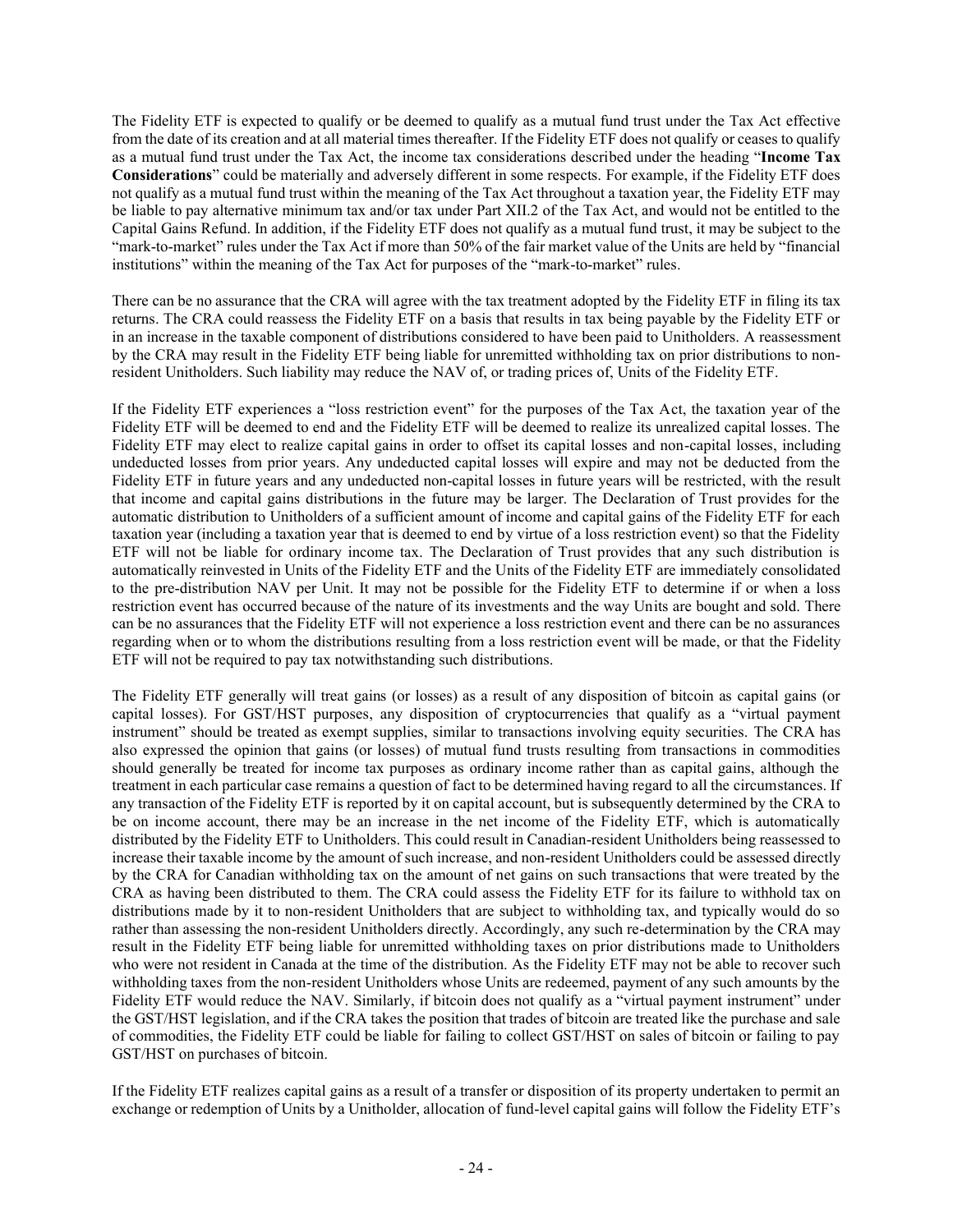Declaration of Trust. As a result of recent amendments to the Tax Act, effective for taxation years of the Fidelity ETF beginning on or after December 16, 2021, the Fidelity ETF will be denied a deduction for the portion of the capital gain designated to a Unitholder on an exchange or redemption of Units that is greater than the Unitholder's accrued gain on those Units, where the Unitholder's proceeds of disposition are reduced by the designation. As a result of these amendments, any capital gains that would otherwise have been designated to redeeming Unitholders may be made payable to the remaining non-redeeming Unitholders to ensure the Fidelity ETF will not be liable for nonrefundable income tax thereon. Accordingly, the amounts of taxable distributions made to Unitholders of the Fidelity ETF may be greater than they would have been in the absence of such amendments.

### *Large Transaction Risk*

The Units may be bought by other mutual funds, investment funds or segregated funds, including mutual funds managed by the Manager, financial institutions in connection with other investment offerings and/or investors who participate in an asset allocation program or model portfolio program. There is a risk that these investments may become large, resulting in large purchases and redemptions of Units. Other investors may also purchase large amounts of the Fidelity ETF. Large purchases and redemptions may result in: (i) the Fidelity ETF maintaining an abnormally high cash balance; (ii) large sales of portfolio assets, impacting market value; (iii) increased transaction costs (e.g., commissions); and (iv) capital gains being realized, which may increase taxable distributions to investors.

If this should occur, the returns of investors, including other funds, that invest in the Fidelity ETF may also be adversely affected.

# *Liquidity Risk*

Bitcoin could become illiquid for a number of reasons, including: (i) legal rules may restrict the ability to sell it; (ii) there may be a shortage of buyers; (iii) there may be a shortage of bitcoin in the market; and (iv) there may sudden changes in the market.

Liquidity, as well as the value of an investment, may also be affected by factors that affect securities markets generally, such as general economic and political conditions, and other events.

For example, the recent international spread of COVID-19 (coronavirus disease) has caused volatility and decline in global financial markets, as well as significant disruptions to global business activity, which have caused losses for investors. The impact of unanticipated market disruptions, including COVID-19, may cause exchanges to suspend trading and/or investment funds to suspend dealing (which could be for an extended period of time), may exacerbate pre-existing political, social or economic risk, and may disproportionately affect certain issuers, industries or types of securities. These impacts may have an effect on the performance of the investment funds, the performance of the assets in which the investment funds invest and may lead to an increase in the amount of redemptions or sales experienced by the investment funds. Each of these effects may lead to illiquidity and losses on an investment. Such unanticipated market disruptions, including COVID-19, may be short-term or may last for an extended period of time, and could have effects that cannot necessarily be presently foreseen. Even if general economic conditions do not change or improve, the value of an investment in an investment fund could decline if the particular industries, sectors, companies or types of assets in which the investment fund invests do not perform well or are adversely affected by such unanticipated events.

### *Series Risk*

The Fidelity ETF may, without notice to Unitholders and without Unitholder approval, offer more than one series of units. If the Fidelity ETF is unable to pay the expenses of one series using that series' proportionate share of the Fidelity ETF's assets, the Fidelity ETF is required to pay those expenses out of the other series' proportionate share of the Fidelity ETF's assets. This could lower the investment returns of the other series.

# *SOC 1 Type 2 Report of the Bitcoin Sub-Custodian Risk*

The Bitcoin Sub-Custodian provided the Manager with its most recent SOC 1 Type 2 Report in respect of its internal controls for its last fiscal year. This report has also been made available to the Fidelity ETF's auditor. If this does not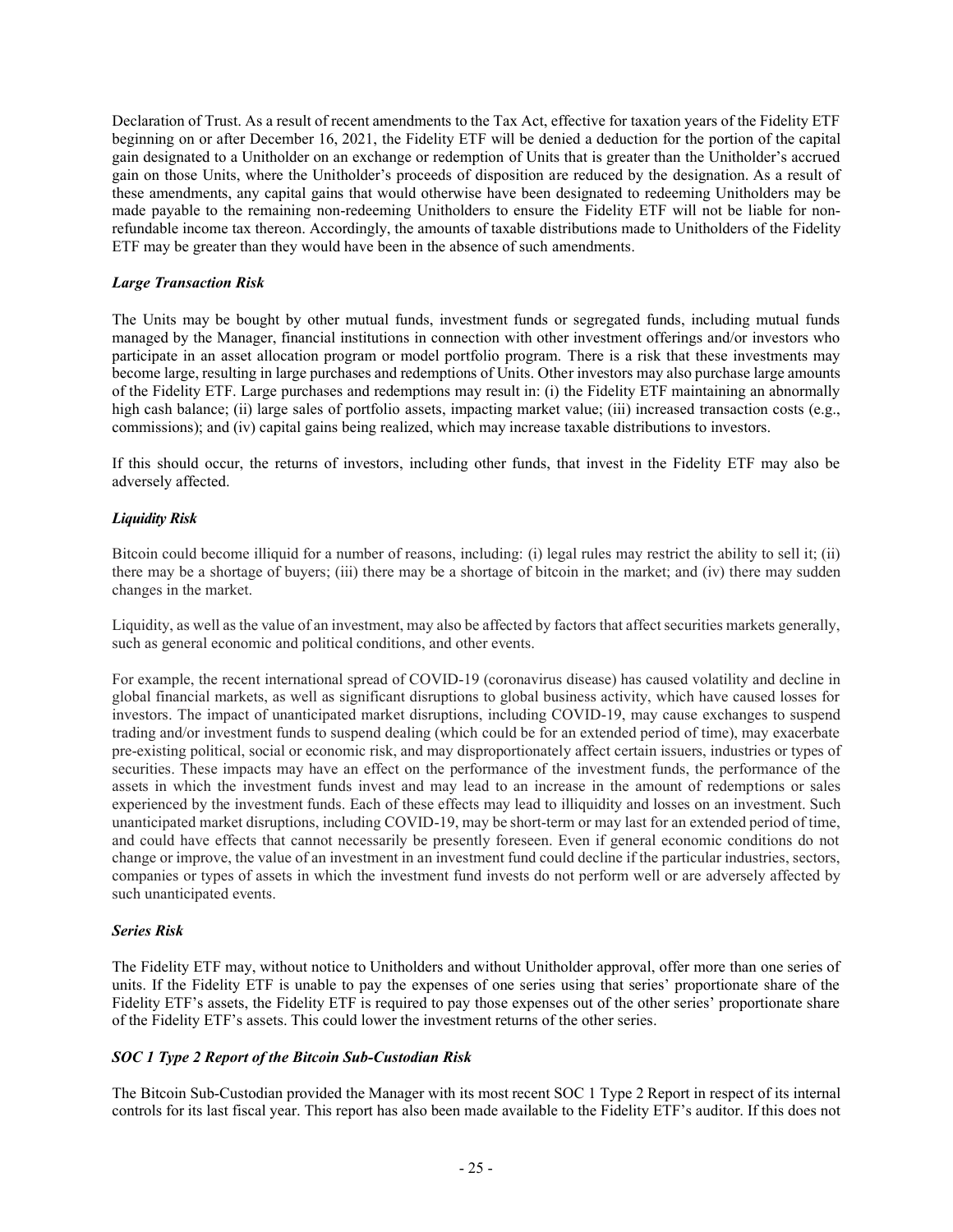happen for subsequent fiscal years, the Manager will ask the Bitcoin Sub-Custodian to permit the auditor to test the internal controls. The Fidelity ETF has filed an undertaking with applicable securities regulatory authorities that provides that while it remains a reporting issuer, it will obtain from its Bitcoin Sub-Custodian either a SOC 1 Type 2 Report or written confirmation from the Bitcoin Sub-Custodian to permit the auditor to test its controls. If neither of these things happen, the auditor may not be able to complete its audit of the annual financial statements of the Fidelity ETF.

# *Trading Price of Units Risk*

Units may trade in the market at a premium or a discount to the NAV per Unit. There can be no assurance that Units will trade at prices that reflect their NAV per Unit. The trading price of the Units will fluctuate in accordance with changes in the Fidelity ETF's NAV, as well as market supply and demand on the TSX or another exchange or marketplace, as applicable. However, as the Designated Broker and Dealers subscribe for and exchange Prescribed Number of Units of the Fidelity ETF at the NAV per Unit, large discounts or premiums to NAV should not be sustained.

### **Risk Classification Methodology**

The investment risk level of the Fidelity ETF is required to be determined in accordance with a standardized risk classification methodology that is based on the historical volatility of the Fidelity ETF, as measured by the 10-year standard deviation of the returns of the Fidelity ETF. As the Fidelity ETF has less than 10 years of performance history, the Manager calculates the investment risk level of the Fidelity ETF using a reference index that is expected to reasonably approximate the standard deviation of the Fidelity ETF. Once the Fidelity ETF has 10 years of performance history, the methodology will calculate the standard deviation of the Fidelity ETF using the return history of the Fidelity ETF rather than that of the reference index. The Fidelity ETF is assigned an investment risk rating in one of the following categories: low, low to medium, medium, medium to high or high risk.

The following chart sets out the risk rating of the Fidelity ETF, as well as the reference index used for the Fidelity ETF:

| Fidelity                                      | <b>Risk Rating</b> | <b>Reference Index</b>   |
|-----------------------------------------------|--------------------|--------------------------|
| <b>Bitcoin ETFTM</b><br>Fidelity<br>Advantage | Hıgh               | Bitcoin Index<br>$H = H$ |

The Fidelity Bitcoin Index is an index designed to reflect the performance of bitcoin in U.S. dollars. It uses bitcoin price data from eligible trading platforms and a volume weighted median price method based on the 5-minute window immediately prior to the 4:00 p.m. (ET) close. The Fidelity Bitcoin Index price is calculated by ordering all individual transactions occurring over this 5-minute time frame on the eligible trading platforms and selecting the price associated with the 50<sup>th</sup> percentile of total volume. The Fidelity Index Committee reviews the Fidelity Bitcoin Index semiannually for possible updates as a result of the maturation of the digital assets industry. In addition, the Fidelity Index Committee and the Fidelity Digital Asset Services Advisory Committee evaluate semi-annually all U.S. digital asset trading platforms and/or regulated digital asset trading platforms and may change the eligible trading platforms at that time or during market disruptions when a trading platform review is warranted. Each eligible trading platform used in the calculation of the Fidelity Bitcoin Index maintains appropriate know-your-client policies and procedures and complies with AML Regulation.

Unitholders should know that other types of risks, both measurable and non-measurable, exist. Also, just as historical performance may not be indicative of future returns, historical volatility may not be indicative of future volatility. The risk rating of the Fidelity ETF set out above is reviewed annually and any time that it is no longer reasonable in the circumstances. A more detailed explanation of the risk classification methodology used to identify the risk ratings of the Fidelity ETF is available on request, at no cost, by calling toll free at 1-800-263-4077 or by writing to Fidelity Investments Canada ULC, 483 Bay Street, Suite 300, Toronto, Ontario M5G 2N7.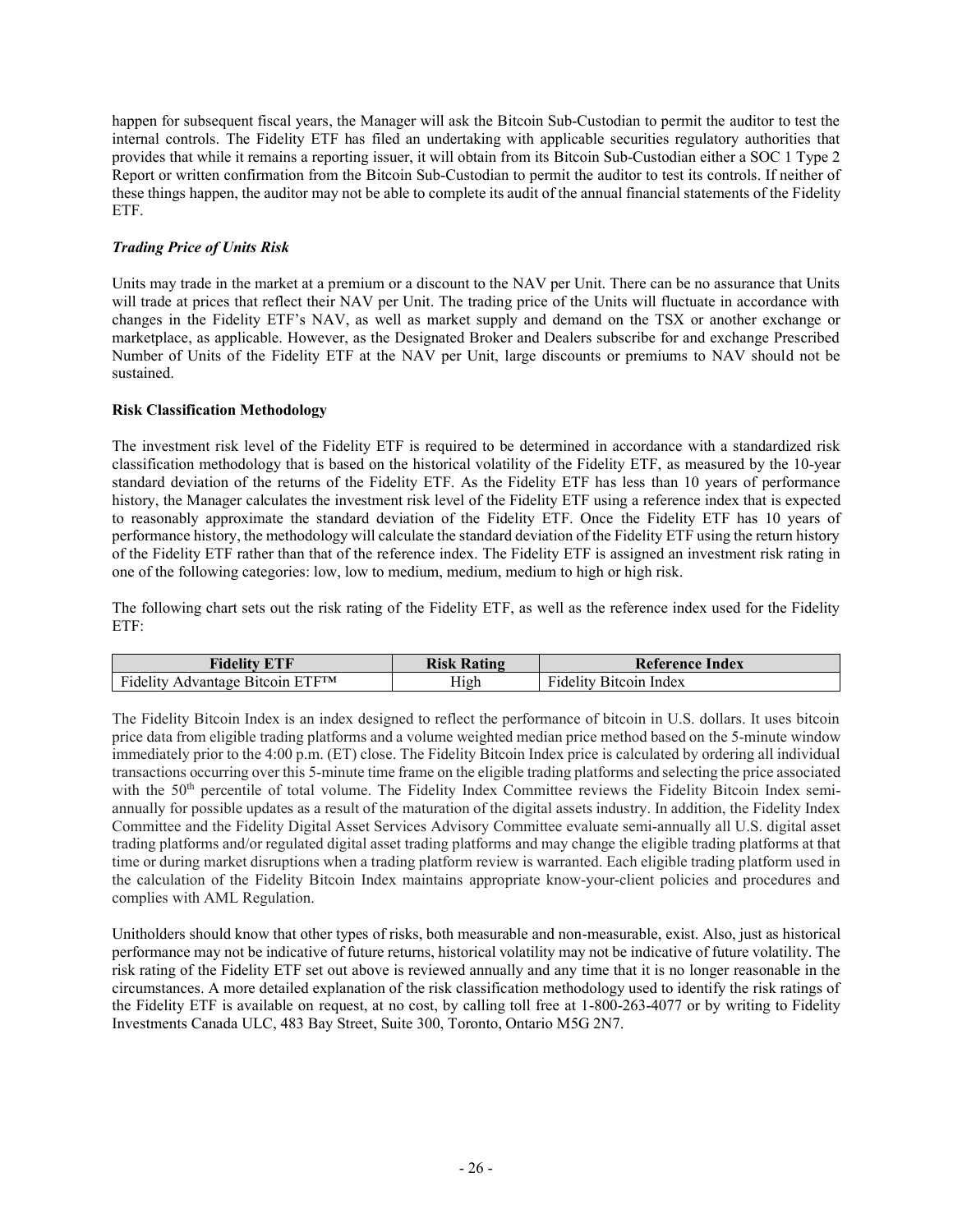#### **DISTRIBUTION POLICY**

<span id="page-29-0"></span>The Fidelity ETF distributes a sufficient amount of its net income and net realized capital gains to Unitholders for each taxation year so that the Fidelity ETF will not be liable for ordinary income tax. To the extent that the Fidelity ETF has not otherwise distributed a sufficient amount of its net income or net realized capital gains, it will pay a distribution to Unitholders at the end of the year and that distribution will be automatically reinvested in additional Units. Immediately following such reinvestment, the number of Units outstanding will be consolidated so that the NAV per Unit following the distribution and reinvestment is the same as it would have been if the distribution had not been paid. In the case of a non-resident Unitholder, if tax has to be withheld in respect of the distribution, the Unitholder's Canadian market intermediaries may debit his, her or its account for any such required withholding tax.

Units of the Fidelity ETF trade on an ex-dividend basis at the opening of trading on the date that is one Trading Day prior to the record date for the applicable distribution. A Unitholder that subscribes for Units during the period commencing on and including the date that is one Trading Day before a distribution record date until that distribution record date will not be entitled to receive the applicable distribution in respect of those Units. Capital gains of the Fidelity ETF may be distributed to a Unitholder as part of the price paid to the Unitholder on the exchange or redemption of Units.

Management Fee Distributions, if any, will be paid first out of the net income and net realized capital gains of the Fidelity ETF and then out of capital.

<span id="page-29-1"></span>The tax treatment to Unitholders of distributions is discussed under the heading "**[Income Tax Considerations](#page-33-0)**".

#### **PURCHASES OF UNITS**

#### **Continuous Distribution**

Units of the Fidelity ETF are being offered on a continuous basis and there is no maximum number of Units that may be issued.

#### **Designated Broker**

The Manager, on behalf of the Fidelity ETF, has entered into a designated broker agreement with the Designated Broker pursuant to which the Designated Broker has agreed to perform certain duties relating to the Fidelity ETF including, without limitation: (i) to subscribe for a sufficient number of Units to satisfy the original listing requirements of the TSX; (ii) to subscribe for Units when cash redemptions of Units occur as described under "**[Redemption of Units](#page-31-0)**"; and (iii) to post a liquid two-way market for the trading of Units on the TSX.

In accordance with the designated broker agreement, the Designated Broker has agreed to subscribe for Units of the Fidelity ETF for bitcoin and/or cash.

Under the designated broker agreement, the Manager may from time to time require the Designated Broker to subscribe for Units of the Fidelity ETF for cash.

### <span id="page-29-2"></span>**Issuance of Units**

#### *To Designated Broker and Dealers*

Generally, all orders to purchase Units directly from the Fidelity ETF must be placed by the Designated Broker or a Dealer. The Fidelity ETF reserves the absolute right to reject any subscription order placed by the Designated Broker or a Dealer. No fees are payable by the Fidelity ETF to the Designated Broker or a Dealer in connection with the issuance of Units. On the issuance of Units, an amount may be charged to the Designated Broker or a Dealer to offset the expenses incurred in issuing the Units.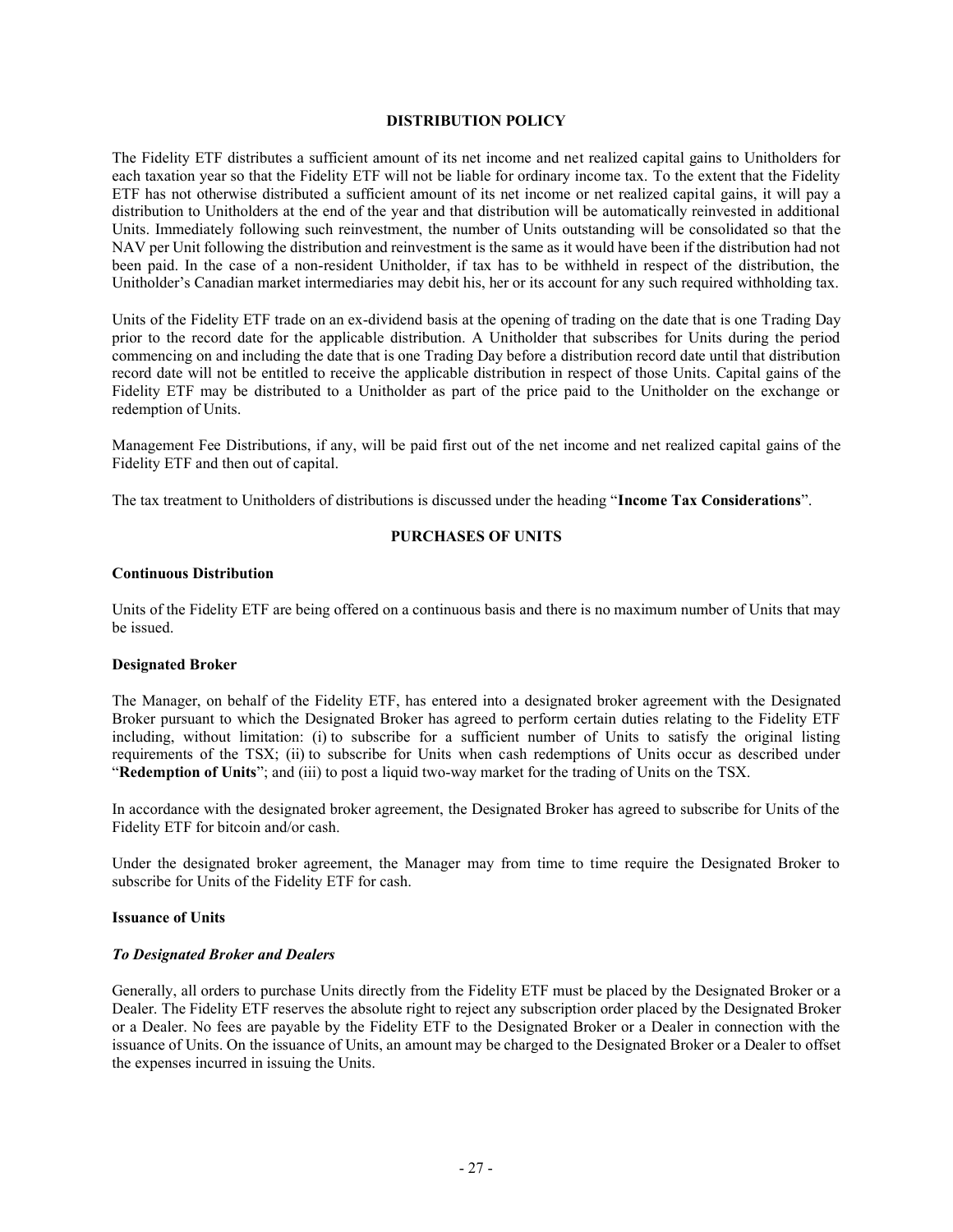After the initial issuance of Units of the Fidelity ETF to the Designated Broker to satisfy the TSX's original listing requirements, on any Trading Day, a Dealer (who may also be the Designated Broker) may place a subscription order for a Prescribed Number of Units (and any additional multiple thereof) of the Fidelity ETF. In the case of a subscription order to be paid for with cash only, if the subscription order is received by the Fidelity ETF by 3:00 p.m. (Toronto time) on a Trading Day, the Fidelity ETF will issue to the Dealer a Prescribed Number of Units (and any additional multiple thereof) based on the NAV per Unit determined on the applicable Trading Day. In the case of a subscription order to be paid for with bitcoin and, if necessary, cash, if a subscription order is received by the Fidelity ETF by 4:00 p.m. (Toronto time) on a Trading Day, the Fidelity ETF will issue to the Dealer a Prescribed Number of Units (and any additional multiple thereof) based on the NAV per Unit determined on the applicable Trading Day. If a subscription order is not received before the times set out above, subject to the discretion of the Manager, the subscription order will be deemed to be received only on the next business day.

For each Prescribed Number of Units issued, a Dealer must deliver payment consisting of bitcoin and/or cash in an amount equal to the aggregate NAV per Unit of the Prescribed Number of Units next determined following the receipt of the subscription order. Any Dealer that delivers bitcoin to the Fidelity ETF as payment for the subscription price of the Units has agreed with the Fidelity ETF that such bitcoin will only be purchased from an Acceptable Bitcoin Source.

If a Dealer purchases Units for cash, the purchase price for both CAD Units and USD Units must be paid in Canadian dollars.

The Manager will make available to the Designated Broker and Dealers information as to the Prescribed Number of Units for the Fidelity ETF for each Trading Day. The Manager may, in its discretion, increase or decrease the Prescribed Number of Units from time to time.

### *To Designated Broker in Special Circumstances*

Units may also be issued by the Fidelity ETF to its Designated Broker in certain special circumstances, including when cash redemptions of Units occur as described under "**[Redemption of Units](#page-31-0) – Redemption of Units in any Number for Cash**".

### *To Unitholders*

Units may be issued by the Fidelity ETF to Unitholders on the automatic reinvestment of certain distributions as described under "**[Distribution Policy](#page-29-0)**", and "**[Income Tax Considerations](#page-33-0) – [Taxation of the Fidelity ETF](#page-34-0)**".

### <span id="page-30-0"></span>**Buying and Selling Units**

The TSX has conditionally approved the listing of the Units of the Fidelity ETF. Listing is subject to fulfilling all of the requirements of the TSX on or before November 19, 2022, including distribution of the Units of the Fidelity ETF to a minimum number of public Unitholders.

A Unitholder may incur customary brokerage commissions in buying or selling Units. No fees are paid by a Unitholder to the Manager or the Fidelity ETF in connection with the buying or selling of Units on the TSX or another exchange or marketplace. Unitholders may trade Units in the same way as other securities listed on the TSX, including by using market orders and limit orders.

A Unitholder that purchases or sells on the TSX or another exchange or marketplace may buy and sell CAD Units or USD Units. A U.S. dollar NAV per USD Unit is calculated for the USD Units by converting the Canadian dollar NAV per Unit to U.S. dollars at the prevailing exchange rate on the applicable Valuation Date. USD Units are offered as a convenience for investors who wish to purchase and sell with U.S. dollars. USD Units are not hedged and purchasing USD Units does not hedge – or protect – against losses caused by changes in the exchange rate between the Canadian and U.S. dollar.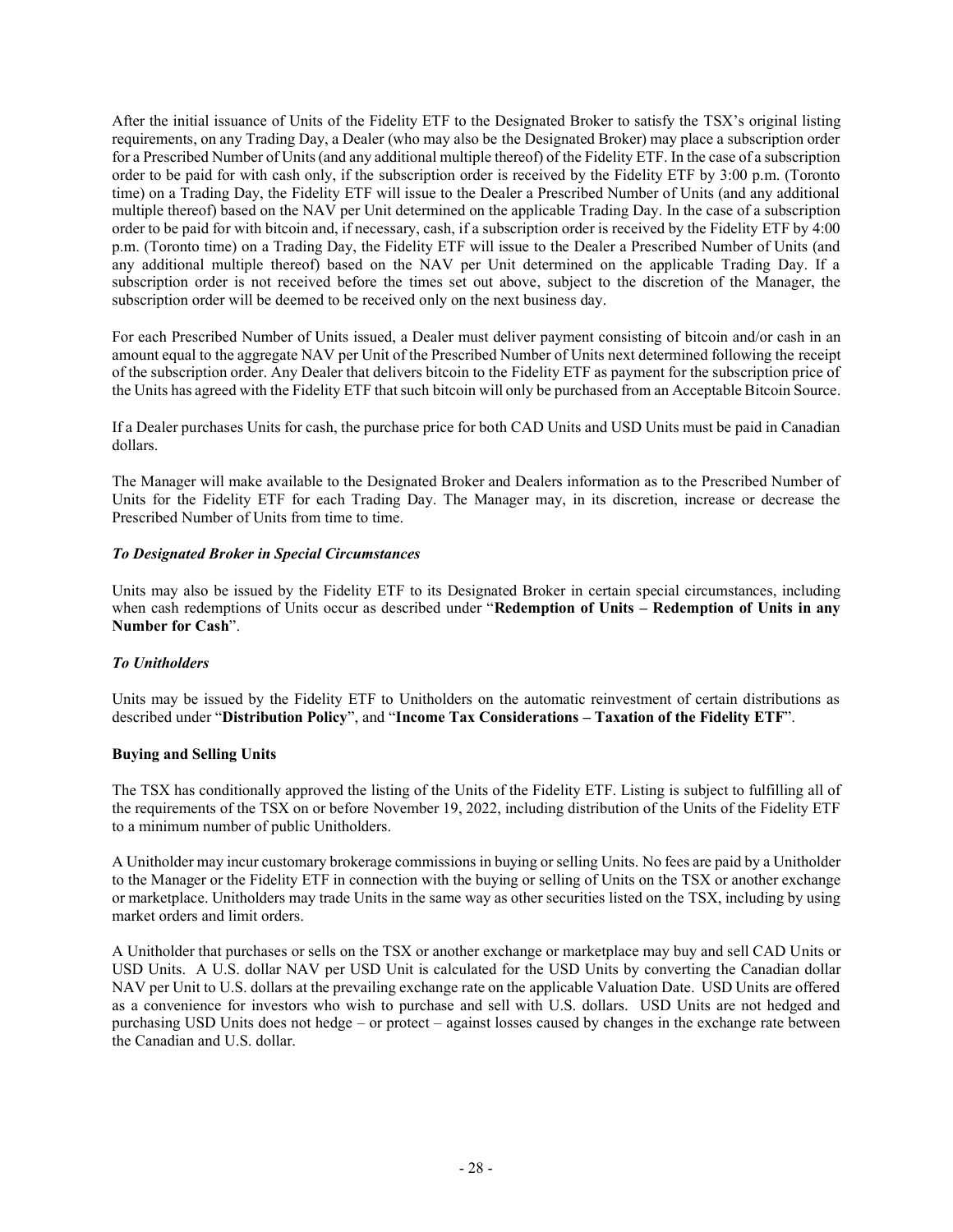#### **Special Considerations for Unitholders**

The provisions of the so-called "early warning" reporting requirements in Canadian securities legislation do not apply if a person or company acquires 10% or more of the Units of the Fidelity ETF. The Fidelity ETF has obtained exemptive relief to permit Unitholders to acquire more than 20% of the Units of the Fidelity ETF without regard to the takeover bid requirements of applicable Canadian securities legislation.

#### **Registration and Transfer through CDS**

Registration of interests in, and transfers of, the Units will be made only through the book-entry only system of CDS. Units must be purchased, transferred, and surrendered for exchange or redemption only through a CDS Participant. All rights of an owner of Units must be exercised through, and all payments or other property to which such owner is entitled will be made or delivered by, CDS or the CDS Participant through which the owner holds such Units. Upon purchase of any Units, the owner will receive only the customary confirmation. All distributions and redemption proceeds in respect of Units will be made or paid initially to CDS, which payments will be forwarded by CDS to the CDS Participants and, thereafter, by such CDS Participants to the applicable Unitholders. References in this prospectus to a holder of Units means, unless the context otherwise requires, the owner of the beneficial interest in such Units.

Neither the Fidelity ETF nor the Manager will have any liability for: (i) any aspect of the records maintained by CDS relating to the beneficial interests in the Units or the book-entry accounts maintained by CDS; (ii) maintaining, supervising or reviewing any records relating to such beneficial ownership interests; or (iii) any advice or representation made or given by CDS, whether contained in this prospectus or otherwise, or made or given with respect to the rules and regulations of CDS or any action taken by CDS or at the direction of the CDS Participants. The rules governing CDS provide that it acts as the agent and depository for the CDS Participants. As a result, CDS Participants must look solely to CDS and persons, other than CDS Participants, having an interest in the Units must look solely to CDS Participants for payment made by the Fidelity ETF to CDS.

The ability of a beneficial owner of Units to pledge such Units or otherwise take action with respect to such owner's interest in such Units (other than through a CDS Participant) may be limited due to the lack of a physical certificate.

The Fidelity ETF has the option to terminate registration of the Units through the book-entry only system, in which case certificates for Units in fully registered form will be issued to beneficial owners of such Units or to their nominees.

### **REDEMPTION OF UNITS**

### <span id="page-31-0"></span>**Redemption of Units in any Number for Cash**

On any Trading Day, Unitholders may redeem Units of theFidelity ETF in any whole number for cash at a redemption price per Unit equal to 95% of the closing price for the Units on the TSX on the effective day of the redemption, subject to a maximum redemption price of the NAV per Unit. Because Unitholders will generally be able to sell Units at the market price on the TSX or another exchange or marketplace through a registered broker or dealer subject only to customary brokerage commissions, Unitholders are advised to consult their brokers, dealers or investment advisers before redeeming their Units for cash.

For such a cash redemption to be effective on a Trading Day, a cash redemption request in the form prescribed by the Manager from time to time must be delivered through a CDS Participant by 9:00 a.m. (Toronto time) on that day to the Fidelity ETF at its head office or as the Manager may otherwise direct. If a cash redemption request is received after 9:00 a.m. (Toronto time) on a Trading Day, the cash redemption request will be effective only on the next business day. The redemption price for both CAD Units and USD Units will be paid only in Canadian dollars. Payment of the redemption price will be made by no later than the second business day after the effective day of the redemption. The cash redemption request forms may be obtained from the Manager.

Units of the Fidelity ETF trade on an ex-dividend basis at the opening of trading on the date that is one Trading Day prior to the record date for the applicable distribution. A Unitholder that exercises this cash redemption right in respect of Units during the period commencing on and including the date that is one Trading Day before a distribution record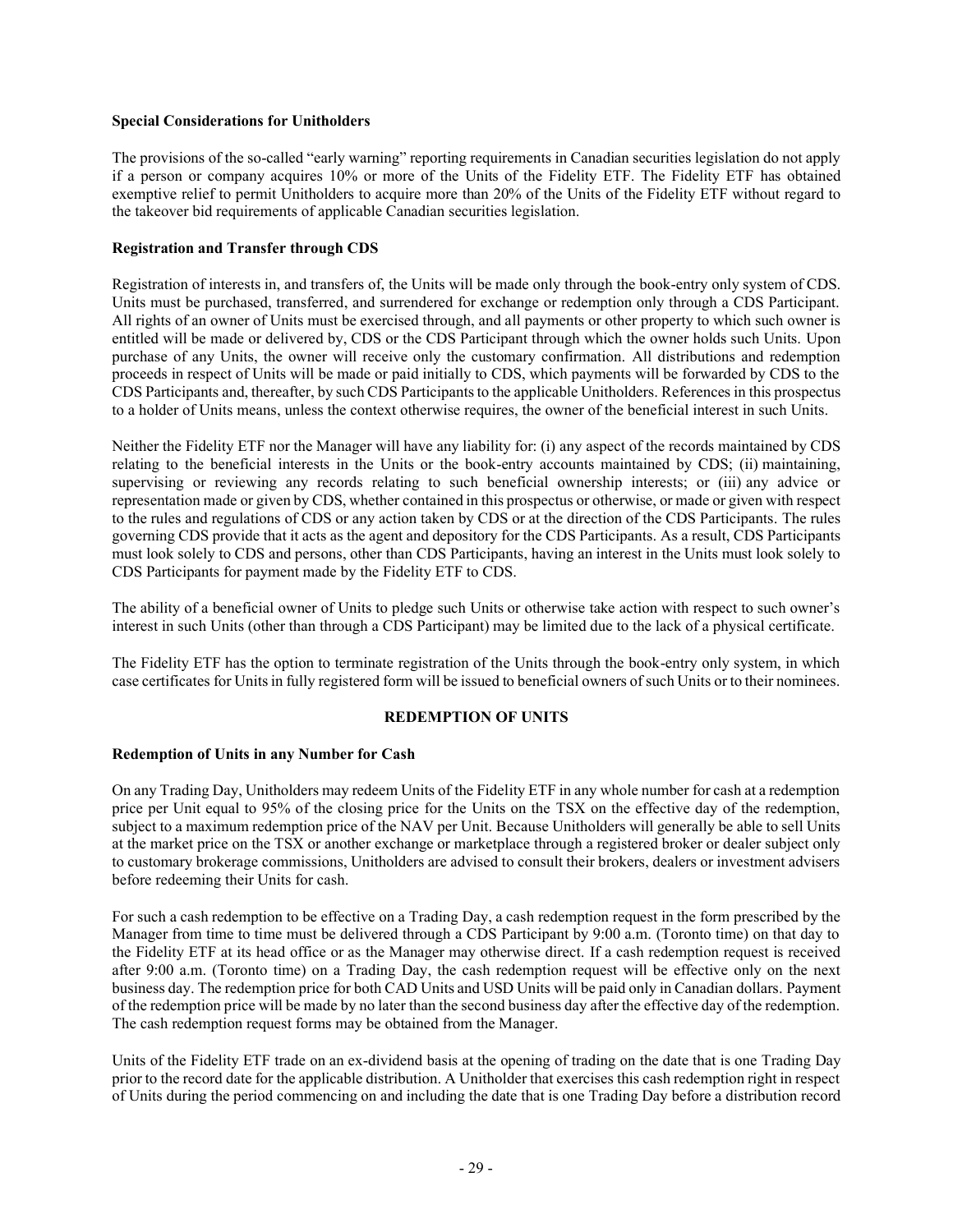date until that distribution record date will not be entitled to receive the applicable distribution in respect of those Units. Capital gains of the Fidelity ETF may be distributed to a Unitholder as part of the price paid to the Unitholder on the exchange or redemption of Units.

In connection with the redemption of Units, the Fidelity ETF will generally dispose of bitcoin or other assets in order to fund the required redemption proceeds. Subject to the limits imposed in the recent amendments to the Tax Act, the redemption price paid to a Unitholder may include capital gains realized by the Fidelity ETF. The remaining portion of the exchange or redemption price will be proceeds of redemption.

The Manager reserves the right to cause the Fidelity ETF to redeem the Units held by a Unitholder at a price equal to the NAV per Unit on the effective date of such redemption if the Manager believes it is in the best interests of the Fidelity ETF to do so.

# <span id="page-32-1"></span>**Exchange of Prescribed Number of Units**

On any Trading Day, Unitholders may exchange a minimum of a Prescribed Number of Units (and any additional multiple thereof) for bitcoin and/or cash. To effect an exchange of Units, a Unitholder must submit an exchange request in the form prescribed by the Manager from time to time to the Fidelity ETF at its head office or as the Manager may otherwise direct by 3:00 p.m. (Toronto time) on a Trading Day. The exchange price will be equal to the aggregate NAV per Unit of the Prescribed Number of Units on the effective day of the exchange request, payable by delivery bitcoin and/or cash. If a Unitholder requests that the exchange price be paid in cash, the Manager may, in its discretion, require the Unitholder to pay or reimburse the Fidelity ETF for the trading expenses incurred, or expected to be incurred, by the Fidelity ETF in connection with the sale by the Fidelity ETF of bitcoin in order to obtain the necessary cash to fund the exchange price. On an exchange, the applicable Units will be redeemed.

If an exchange request is not received by 3:00 p.m. (Toronto time) on a Trading Day, subject to the discretion of the Manager, the exchange request will be deemed to be received only on the next business day. Settlement of exchanges will be made by no later than the second business day after the effective day of the exchange request. The exchange price for both CAD Units and USD Units will be paid only in Canadian dollars.

The Manager will make available to the Designated Broker and the Dealers information as to the Prescribed Number of Units for the Fidelity ETF for each Trading Day. The Manager may, in its discretion, increase or decrease the Prescribed Number of Units from time to time.

Units of the Fidelity ETF trade on an ex-dividend basis at the opening of trading on the date that is one Trading Day prior to the record date for the applicable distribution. A Unitholder that exchanges or redeems Units during the period commencing on and including the date that is one Trading Day prior to the distribution record date until that distribution record date will be entitled to receive the applicable distribution in respect of those Units.

### **Characterization of Redemption or Exchange Amount**

The exchange or redemption price paid to a Unitholder may include capital gains realized by the Fidelity ETF. The remaining portion of the exchange or redemption price will be proceeds of disposition.

### <span id="page-32-0"></span>**Suspension of Exchanges and Redemptions**

The Manager may suspend the exchange and/or redemption of Units or the payment of the exchange or redemption price of the Fidelity ETF: (i) during any period when normal trading is suspended on a stock exchange or other market on which securities owned by the Fidelity ETF are listed and traded, if these securities represent more than 50% by value or underlying market exposure of the total assets of the Fidelity ETF, without allowance for liabilities, and if these securities are not traded on any other exchange that represents a reasonably practical alternative for the Fidelity ETF; or (ii) with the prior permission of the securities regulatory authorities. The suspension shall apply to all requests for exchange or redemption received prior to the suspension but as to which payment has not been made, as well as to all requests received while the suspension is in effect. All Unitholders making such requests shall be advised by the Manager of the suspension and that the exchange or redemption will be effected at a price determined on the first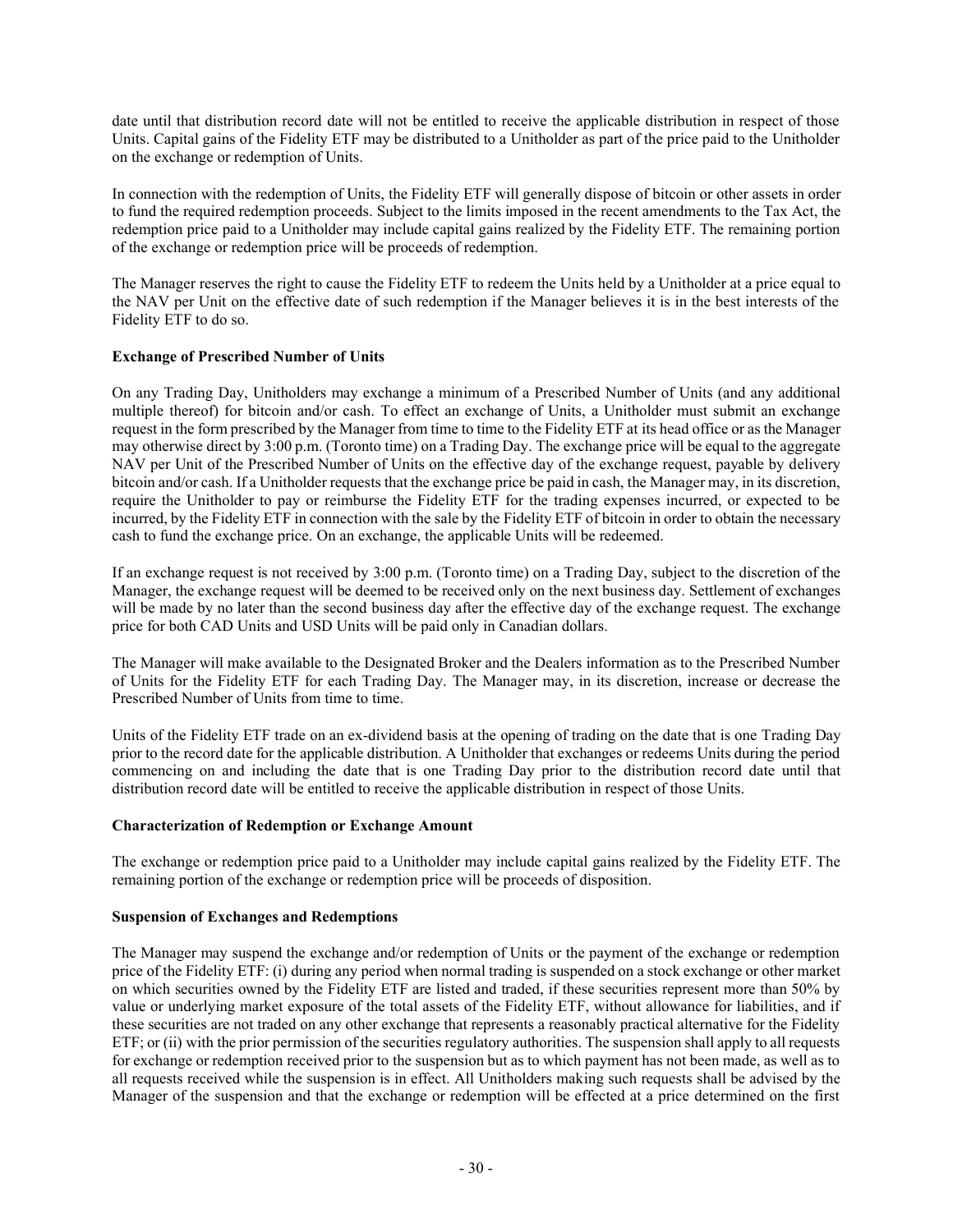Valuation Date following the termination of the suspension. All such Unitholders shall have, and shall be advised that they have, the right to withdraw their requests for exchange or redemption. The Manager shall not accept a subscription order for Units during any period when exchanges or redemptions are suspended unless it has received permission from the Ontario Securities Commission to accept such orders. The suspension shall terminate in any event on the first day on which the condition giving rise to the suspension has ceased to exist, provided that no other condition under which a suspension is authorized then exists. To the extent not inconsistent with the official rules and regulations promulgated by any government body having jurisdiction over the Fidelity ETF, any declaration of suspension made by the Manager shall be conclusive.

### **Exchange and Redemption of Units through CDS Participants**

The exchange and redemption rights described above must be exercised through the CDS Participant through which the owner holds Units. Beneficial owners of Units should ensure that they provide exchange and/or redemption instructions to the CDS Participants through which they hold Units sufficiently in advance of the cut-off times set by CDS Participants to allow such CDS Participants to notify the Manager or as the Manager may direct prior to the relevant cut-off time.

# **Short-Term Trading**

The Manager does not believe that it is necessary to impose any short-term trading restrictions on the Fidelity ETF at this time, as the Fidelity ETF is an exchange-traded fund that is primarily traded in the secondary market.

# **INCOME TAX CONSIDERATIONS**

<span id="page-33-0"></span>In the opinion of Borden Ladner Gervais LLP, the following is, as of the date hereof, a summary of the principal Canadian federal income tax considerations under the Tax Act for the Fidelity ETF and for a prospective investor in the Fidelity ETF who, for the purposes of the Tax Act, is an individual (other than a trust), is resident in Canada, holds Units of the Fidelity ETF either directly as capital property or in a Registered Plan, is not affiliated with the Fidelity ETF and deals at arm's length with the Fidelity ETF. This summary is based on the current provisions of the Tax Act, all specific proposals to amend the Tax Act that have been publicly announced by the Minister of Finance (Canada) (the "**Minister**") prior to the date of this prospectus, and counsel's understanding of the current published administrative policies and assessing practices of the CRA. This summary does not take into account or anticipate any other changes in law whether by legislative, administrative or judicial action and it does not take into account provincial, territorial or foreign income tax legislation or considerations, which may differ from the considerations described below.

#### **This summary is of a general nature only and is not exhaustive of all possible income tax considerations. Prospective investors should therefore consult their own tax advisers about their individual circumstances.**

This summary is also based on the assumptions that the Fidelity ETF will: (i) qualify or be deemed to qualify as a mutual fund trust under the Tax Act at all material times; (ii) not be a SIFT trust at any time; (iii) not invest in any "offshore investment fund property" as defined in section 94.1 of the Tax Act; (iv) not invest 10% or more in any "exempt foreign trust" as described in section 94.2 of the Tax Act; (v) not invest in securities of an issuer that would be treated as a "foreign affiliate" or a "controlled foreign affiliate" of the Fidelity ETF; and (vi) not enter into any arrangement where the result would be a "dividend rental arrangement" under the Tax Act. The Manager has advised counsel that it expects this to be the case and that these assumptions are reasonable.

For the purposes of the Tax Act and subject to certain exceptions that are not discussed herein, all amounts relating to the acquisition, holding or disposition of Units (including distributions, adjusted cost base and proceeds of disposition), or transactions of the Fidelity ETF, must be expressed in Canadian dollars. Amounts denominated in U.S. dollars must be converted into Canadian dollars using the rate of exchange quoted by the Bank of Canada on the day on which the amount first arose (or, if the Bank of Canada ordinary quotes such a rate, but there is no such rate quoted for that day, the closest preceding day for which such a rate is quoted) or such other rate of exchange as is acceptable to the CRA.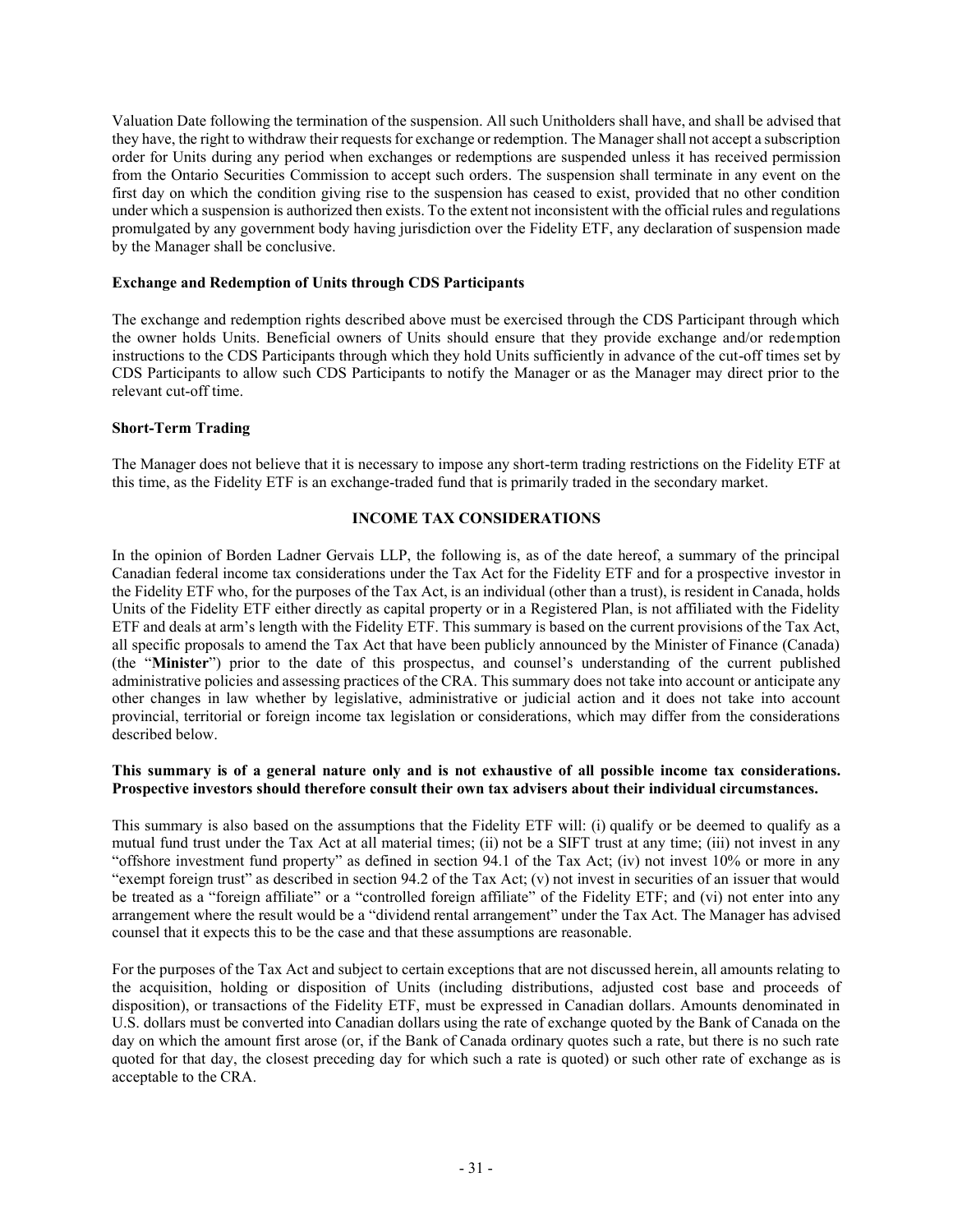#### **Status of the Fidelity ETF**

This summary is based on the assumption that the Fidelity ETF will qualify or be deemed to qualify as a mutual fund trust under the Tax Act effective from the date of its creation and at all material times thereafter. If the Fidelity ETF were not to so qualify as a mutual fund trust under the Tax Act throughout a taxation year, the Fidelity ETF, among other things: (i) may become liable for alternative minimum tax under the Tax Act in such year; (ii) would not be eligible for a Capital Gains Refund for such year; (iii) may be subject to the "mark-to-market" rules described below; (iv) would be required to withhold on capital gains distributions made to Unitholders who are non-residents of Canada for purposes of the Tax Act; and (v) may be subject to a special tax under Part XII.2 of the Tax Act in such year.

If the Fidelity ETF does not qualify as a mutual fund trust and more than 50% (based on fair market value) of the Units of the Fidelity ETF are held by one or more Unitholders that are considered "financial institutions" for the purposes of certain mark-to-market rules in the Tax Act, then the Fidelity ETF itself will be treated as a financial institution under those rules. As a result, the Fidelity ETF will be required to recognize income for each taxation year during which it is a deemed financial institution on the full amount of any gains and losses accruing on certain types of securities that it holds, and also will be subject to special rules with respect to income inclusion on these securities. Any income arising from such treatment will be included in amounts to be distributed to Unitholders. If more than 50% of the Units of the Fidelity ETF cease to be held by financial institutions, the tax year of the Fidelity ETF will be deemed to end immediately before that time and any gains or losses accrued before that time will be deemed realized by the Fidelity ETF and will be distributed to Unitholders. A new taxation year for the Fidelity ETF will then begin and for that and subsequent taxation years, for so long as not more than 50% of the Units of the Fidelity ETF are held by financial institutions or the Fidelity ETF qualifies as a mutual fund trust, the Fidelity ETF will not be subject to these mark-to-market rules. Initially, following the creation of the Fidelity ETF, financial institutions will hold all the outstanding Units of the Fidelity ETF.

#### <span id="page-34-0"></span>**Taxation of the Fidelity ETF**

The Fidelity ETF will elect to have a taxation year that ends on December 15 of each calendar year.

The Fidelity ETF is subject to tax under Part I of the Tax Act on its net income, including net taxable capital gains, as calculated under the Tax Act for a taxation year (after deducting available loss carryforwards) to the extent that it is not paid or payable to Unitholders. If the Fidelity ETF is a mutual fund trust throughout its taxation year, it is entitled to a refund ("**Capital Gains Refund**") of its tax liability on its net realized capital gains equal to an amount determined by formula under the Tax Act based on the redemption of Units during the year and accrued gains on the Fidelity ETF's assets. The Declaration of Trust requires the Fidelity ETF to distribute a sufficient amount of its net income and net realized capital gains, if any, for each taxation year to Unitholders so that the Fidelity ETF will not be liable in any taxation year for income tax under Part I of the Tax Act after taking into account any entitlement to a Capital Gains Refund.

The Fidelity ETF is required to calculate its net income, including net taxable capital gains, in Canadian dollars for each taxation year according to the rules in the Tax Act.

The Manager has advised counsel that the Fidelity ETF will generally treat gains (or losses) as a result of any disposition of bitcoin as capital gains (or capital losses). The CRA has taken the administrative position that cryptocurrency is treated as a commodity for income tax purposes. The CRA has also expressed the opinion that gains (or losses) of mutual fund trusts resulting from transactions in commodities should generally be treated for income tax purposes as ordinary income rather than as capital gains, although the treatment in each particular case remains a question of fact to be determined having regard to all the circumstances. If any of the transactions of the Fidelity ETF is reported by it on capital account, but are subsequently determined by the CRA to be on income account, there may be an increase in the net income of the Fidelity ETF that is automatically distributed to Unitholders at the Fidelity ETF's taxation year end.

The bitcoin held by the Fidelity ETF may become subject to forks, air drops or other events. The tax treatment of these types of events that affect bitcoin is uncertain. If the CRA disagrees with the position taken by the Fidelity ETF in respect of these events, there may be an increase in the net income of the Fidelity ETF that is automatically distributed to investors at the Fidelity ETF's taxation year end.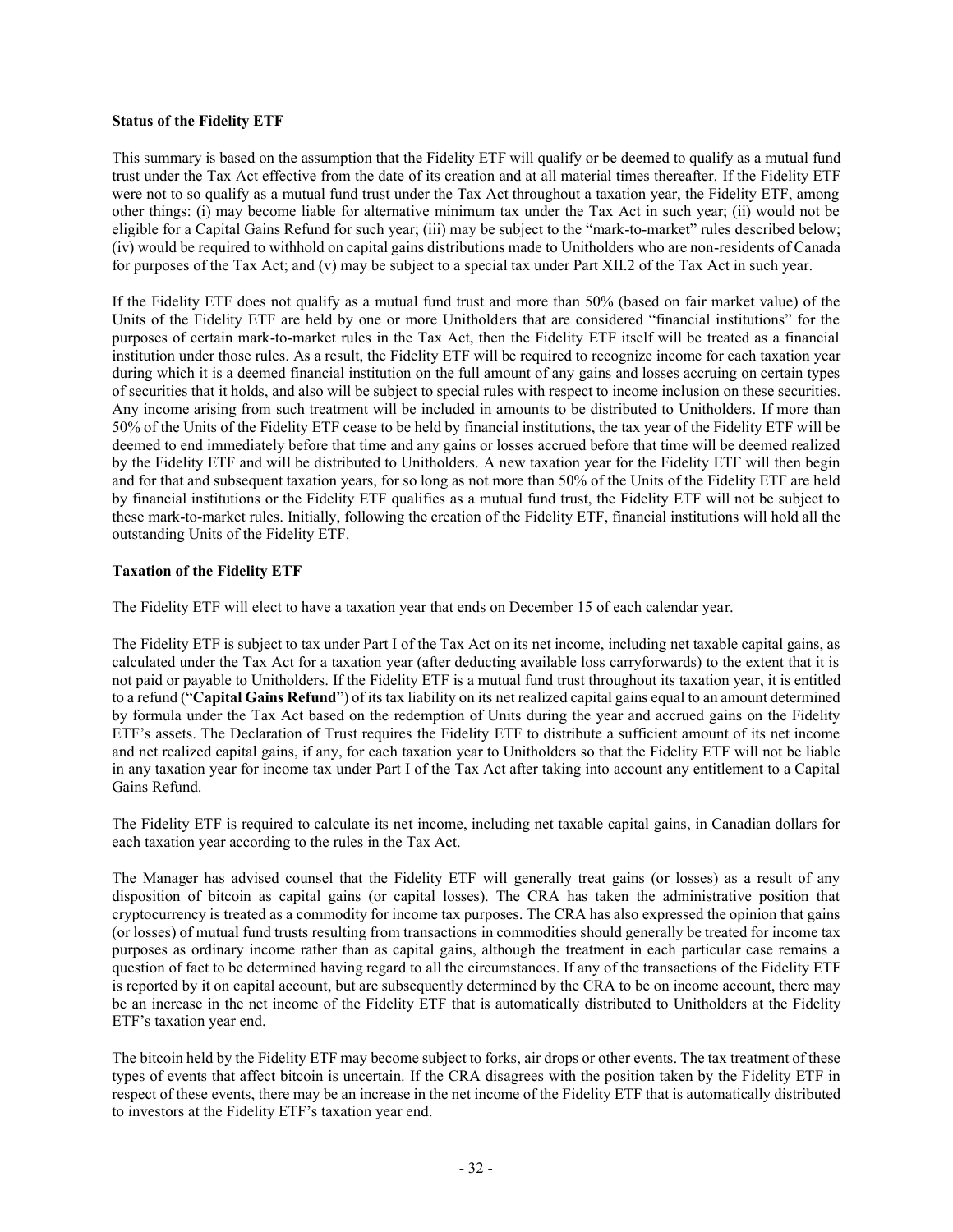The Fidelity ETF will include gains and deduct losses on income account in connection with investments in futures contracts that provide economic exposure to bitcoin, and will recognize such gains or losses for tax purposes at the time they are realized by the Fidelity ETF. The Fidelity ETF is generally required to include in the calculation of its income interest as it accrues. In certain circumstances, losses of the Fidelity ETF may be restricted or suspended and, therefore, would not be available to shelter income or capital gains.

The Fidelity ETF may realize income or capital gains as a result of changes in the value of a foreign currency relative to the Canadian dollar. The Fidelity ETF will realize capital gains or losses as a result of rebalancing its portfolio over time. There are loss restriction rules that may prevent the Fidelity ETF from deducting losses and that may result in increased distributions to Unitholders.

A trust is generally subject to a "loss restriction event" for the purposes of the Tax Act each time a person or partnership becomes a "majority-interest beneficiary" of the trust for the purposes of the Tax Act. Generally, a majority-interest means more than 50% of the fair market value of the trust held by the person or partnership and affiliates. If the Fidelity ETF experiences a loss restriction event, the taxation year of the Fidelity ETF will be deemed to end, and the Fidelity ETF will be deemed to realize its unrealized capital losses. The Fidelity ETF may elect to realize capital gains in order to offset its capital losses and non-capital losses, including undeducted losses from prior years. Any undeducted capital losses will expire and may not be deducted by the Fidelity ETF in future years and any undeducted non-capital losses in future years will be restricted, with the result that income and capital gains distributions in the future may be larger.

The Declaration of Trust provides for the automatic distribution to Unitholders of a sufficient amount of income and capital gains of the Fidelity ETF for each taxation year (including a taxation year that is deemed to end by virtue of a loss restriction event) so that the Fidelity ETF will not be liable for ordinary income tax. The Declaration of Trust provides that any such distribution is automatically reinvested in Units of the Fidelity ETF and the Units of the Fidelity ETF are immediately consolidated to the pre-distribution NAV per Unit.

# **Taxation of Unitholders (other than Registered Plans)**

# *Distributions*

A Unitholder is required to include in computing income for tax purposes, the amount of any income and the taxable portion of any capital gains of the Fidelity ETF (including any Management Fee Distributions) that is paid or payable to the Unitholder in the year, whether such amounts are paid in cash or reinvested in additional Units. The non-taxable portion of any capital gains of the Fidelity ETF that is paid or payable to the Unitholder in the year is not included in the Unitholder's income and, provided the Fidelity ETF makes the appropriate designation on its tax return, does not reduce the adjusted cost base of the Unitholder's Units of the Fidelity ETF. Any other non-taxable distribution, such as a return of capital, reduces the Unitholder's adjusted cost base. A Unitholder is deemed to realize a capital gain to the extent that the adjusted cost base of the Unitholder's Units would otherwise become a negative amount and the adjusted cost base is nil immediately thereafter.

The Fidelity ETF may, and is expected to designate to the extent permitted by the Tax Act, the portion of the net income of the Fidelity ETF distributed to Unitholders that may reasonably be considered to consist of net taxable capital gains realized or considered to be realized by the Fidelity ETF. Any amount so designated is deemed for tax purposes to be received or realized by Unitholders in the year as a taxable capital gain. Taxable capital gains so designated are subject to the general rules relating to the taxation of capital gains described below. In addition, the Fidelity ETF may make designations in respect of its foreign source income, if any, so that Unitholders may be able to claim a foreign tax credit (in accordance with and subject to the general limitations under the Tax Act) for foreign taxes paid (and not deducted) by the Fidelity ETF. A loss realized by the Fidelity ETF may not be allocated to and may not be treated as a loss of the Unitholders of the Fidelity ETF.

Individuals and certain trusts may be subject to an alternative minimum tax in respect of taxable dividends (including eligible dividends) received or considered to be received from taxable Canadian corporations and realized capital gains.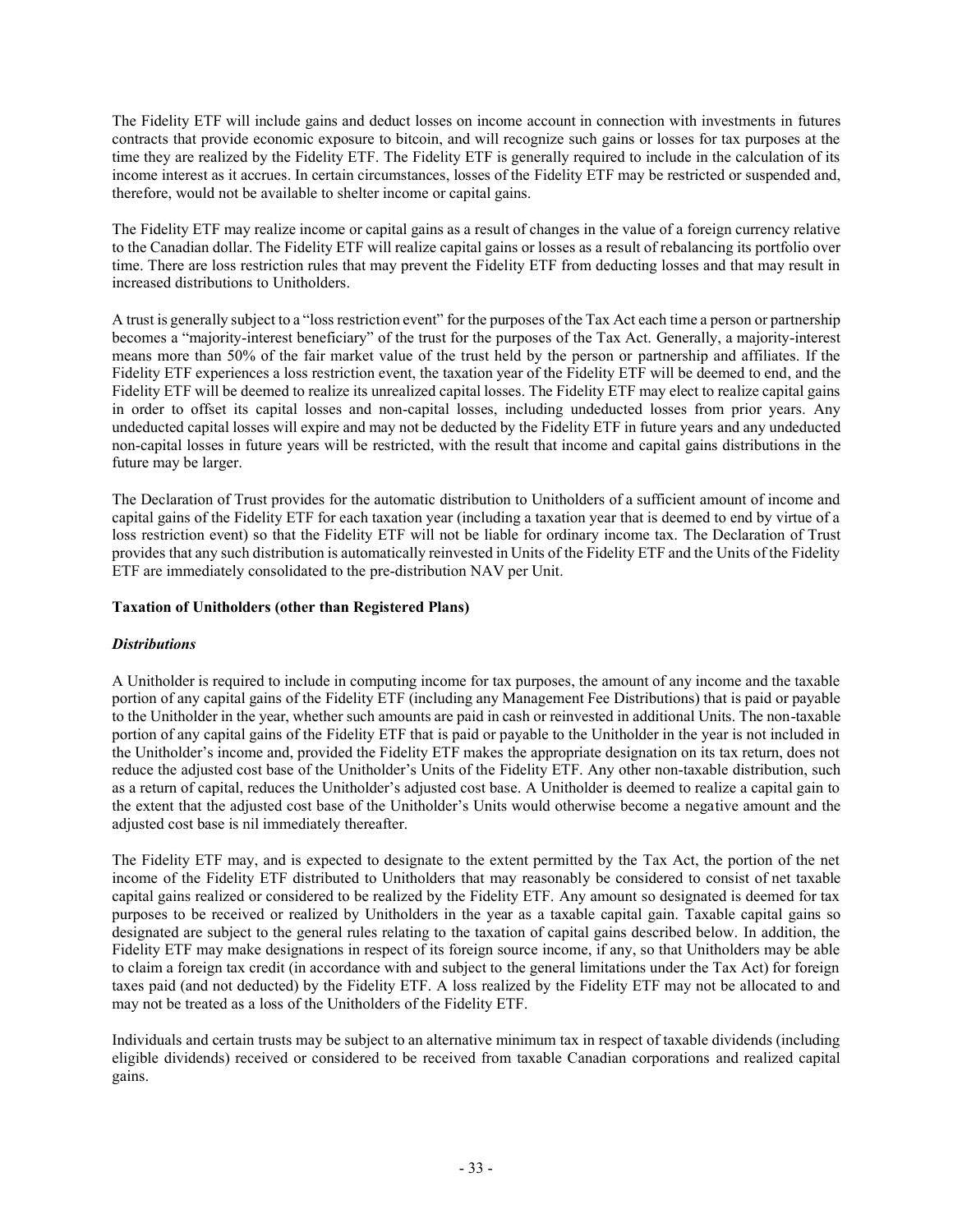### *Disposition of Units*

Generally, a Unitholder realizes a capital gain (or loss) on the sale, redemption, exchange or other disposition of a Unit to the extent that the proceeds of disposition for the Unit exceed (or are less than) the total of the adjusted cost base to the Unitholder of the Unit and any reasonable costs of disposition. In general, the adjusted cost base of all Units of the Fidelity ETF held by the Unitholder at a particular time is the total amount paid for all Units of the Fidelity ETF currently and previously held by the Unitholder (including brokerage commissions paid and the amount of reinvested distributions) less any distributions of capital and less the adjusted cost base of any Units of the Fidelity ETF previously disposed of by the Unitholder. The adjusted cost base to a Unitholder of one Unit is the average adjusted cost base of all Units owned by the Unitholder as capital property at that time. A consolidation of Units after the reinvestment of a distribution in additional Units will not be regarded as a disposition of Units.

When a Unitholder redeems Units of the Fidelity ETF, the Fidelity ETF may distribute capital gains to the Unitholder as partial payment of the redemption price. Any capital gains so distributed must be included in the calculation of the Unitholder's income in the manner described above. As described under "Risk Factors - Taxation Risk", effective for taxation years of the Fidelity ETF beginning on or after December 16, 2021, recent amendments to the Tax Act will deny the Fidelity ETF a deduction for the portion of a capital gain of the Fidelity ETF designated to a Unitholder on a redemption of Units that is greater than the Unitholder's accrued gain on those Units, where the Unitholder's proceeds of disposition are reduced by the designation.

Unitholders who redeem Units are advised to confirm with the Manager the details of any distributions paid at the time of redemption, and are also advised to consult with their own tax advisers.

### *Taxation of Capital Gains and Capital Losses*

One-half of any capital gain realized by a Unitholder and the amount of any net taxable capital gains realized or considered to be realized by the Fidelity ETF and designated by the Fidelity ETF in respect of the Unitholder is included in the Unitholder's income as a taxable capital gain. One-half of a capital loss may be deducted from taxable capital gains subject to and in accordance with detailed rules in the Tax Act.

A Unitholder is required to compute all amounts, including the adjusted cost base of Units of the Fidelity ETF and proceeds of disposition, in Canadian dollars. A Unitholder that acquires USD Units on the TSX may realize a foreign exchange gain or loss if the exchange rate between the Canadian and the U.S. dollar at the time of purchase of the USD Units differs from the exchange rate at the time the USD Units are disposed of.

#### **Taxation of Registered Plans**

A Registered Plan that holds Units of the Fidelity ETF and the planholder, annuitant or subscriber of that Registered Plan, as the case may be, will generally not be subject to tax on the value of the Units, income or capital gains distributed by the Fidelity ETF to the Registered Plan or a gain realized by the Registered Plan on the disposition of the Units (whether payment is received in cash or by reinvestment in additional Units), provided the Units are a qualified investment under the Tax Act for the Registered Plan and, in the case of Registered Plans (other than deferred profit-sharing plans), not a prohibited investment for the Registered Plan.

### **Tax Implications of the Fidelity ETF's Distribution Policy**

A portion of the NAV of a Unit of the Fidelity ETF may reflect income and/or capital gains accrued or realized by the Fidelity ETF before the Unit was acquired by a Unitholder. The income and taxable portion of capital gains paid or payable to a Unitholder must be included in the calculation of the Unitholder's income in the manner described above, even if it relates to a period before the Unitholder owned the Units and may have been reflected in the price paid by the Unitholder for the Units. In particular, this may be the case when Units are acquired late in the year, or on or before the date on which a distribution will be paid.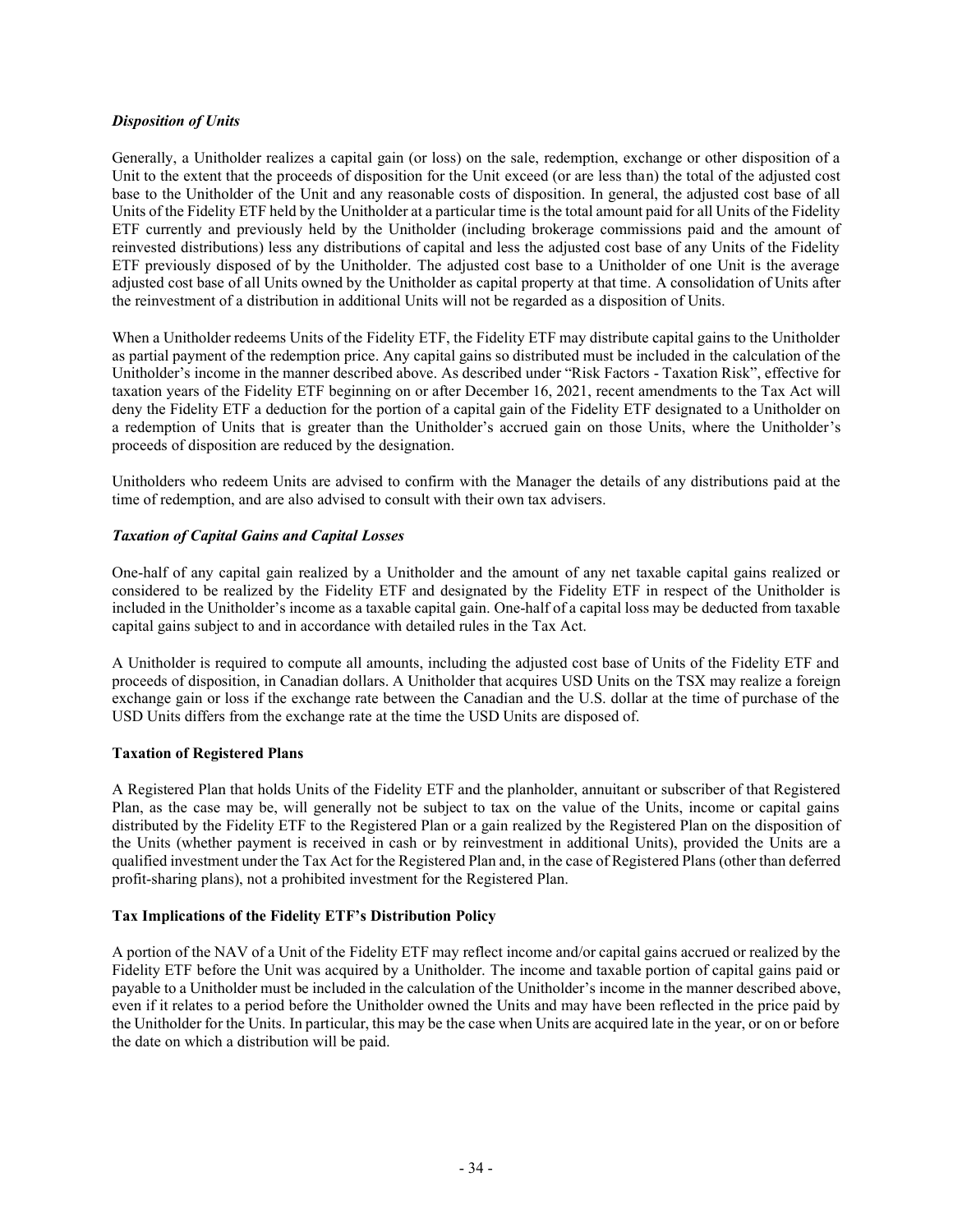#### **INTERNATIONAL INFORMATION REPORTING**

<span id="page-37-2"></span>Generally, Unitholders will be required to provide their dealer with information related to their citizenship and tax residence, including their tax identification number(s). If a Unitholder is identified as a U.S. citizen or a foreign (including U.S.) tax resident, or if the Unitholder fails to provide the required information and indicia of U.S. or non-Canadian status is present, details about the Unitholder and their investment in the Fidelity ETF will be reported to the CRA, unless the investment is held within a Registered Plan. The CRA will provide that information to the U.S. Internal Revenue Service ("**IRS**") (in the case of U.S. citizens or tax residents) or the relevant tax authority of any country that is a signatory of the Multilateral Competent Authority Agreement on Automatic Exchange of Financial Account Information or that has otherwise agreed to a bilateral information exchange with Canada.

The U.S. Internal Revenue Service issued a clarification to a set of existing tax rules that resulted in Canadian mutual funds (such as the Fidelity ETF) generally being classified as corporations for U.S. tax purposes. As a result, U.S. taxpayers (including Canadian residents who are U.S. citizens) who hold Canadian mutual funds generally are subject to the Passive Foreign Investment Company ("**PFIC**") rules, including an annual requirement to report each PFIC investment, held directly or indirectly, on a separate U.S. tax form. If you are a U.S. citizen, you should consult your tax advisor about the U.S. tax rules that apply to you and the advisability of making (or refraining from making) any U.S. tax election such as a Qualified Electing Fund ("**QEF**") election.

Generally, the QEF election more closely aligns the Canadian and U.S. tax treatment of an investment in Canadian mutual funds. To assist investors who choose to make QEF elections, the Manager will make available PFIC Annual Information Statements ("**AIS**") for the Fidelity ETF. Investors should consult their dealer or financial advisors about obtaining their AIS from the Manager.

#### **ELIGIBILITY FOR INVESTMENT**

<span id="page-37-3"></span>In the opinion of Borden Ladner Gervais LLP, the Units of the Fidelity ETF will be a qualified investment under the Tax Act for a Registered Plan at any time that the Fidelity ETF qualifies or is deemed to qualify as a "mutual fund trust" under the Tax Act or that the Units are listed on a "designated stock exchange" within the meaning of the Tax Act, which includes the TSX.

A Unit of the Fidelity ETF that is a qualified investment under the Tax Act for a Registered Plan may nevertheless be a prohibited investment under the Tax Act for a Registered Plan (other than a deferred profit-sharing plan). Generally, the Units of the Fidelity ETF will not be a prohibited investment under the Tax Act for a Registered Plan unless the planholder, annuitant or subscriber, as the case may be (together with non-arm's length partnerships and persons, including the Registered Plan) directly or indirectly holds Units having a fair market value of 10% or more of the Fidelity ETF. However, under a safe harbour for newly established mutual funds, Units of the Fidelity ETF will not be a prohibited investment under the Tax Act for a Registered Plan at any time during the first 24 months of the Fidelity ETF's existence if the Fidelity ETF is or is deemed to be a mutual fund trust under the Tax Act and either remains in substantial compliance with the requirements of NI 81-102 or follows a reasonable policy of investment diversification throughout that period. Investors should consult their own tax advisers for advice on whether Units would be a prohibited investment for their Registered Plans.

### **ORGANIZATION AND MANAGEMENT DETAILS OF THE FIDELITY ETF**

### <span id="page-37-1"></span><span id="page-37-0"></span>**Manager of the Fidelity ETF**

Fidelity Investments Canada ULC, a registered portfolio manager and investment fund manager, is the trustee, manager and portfolio manager of the Fidelity ETF. The head office of the Fidelity ETF and the Manager is located at 483 Bay Street, Suite 300, Toronto, Ontario M5G 2N7.

### *Duties and Services Provided by the Manager*

Pursuant to the Management Agreement, the Manager has been appointed as the investment fund manager of the Fidelity ETF and has agreed to provide, or arrange for the provision of, all general management and administrative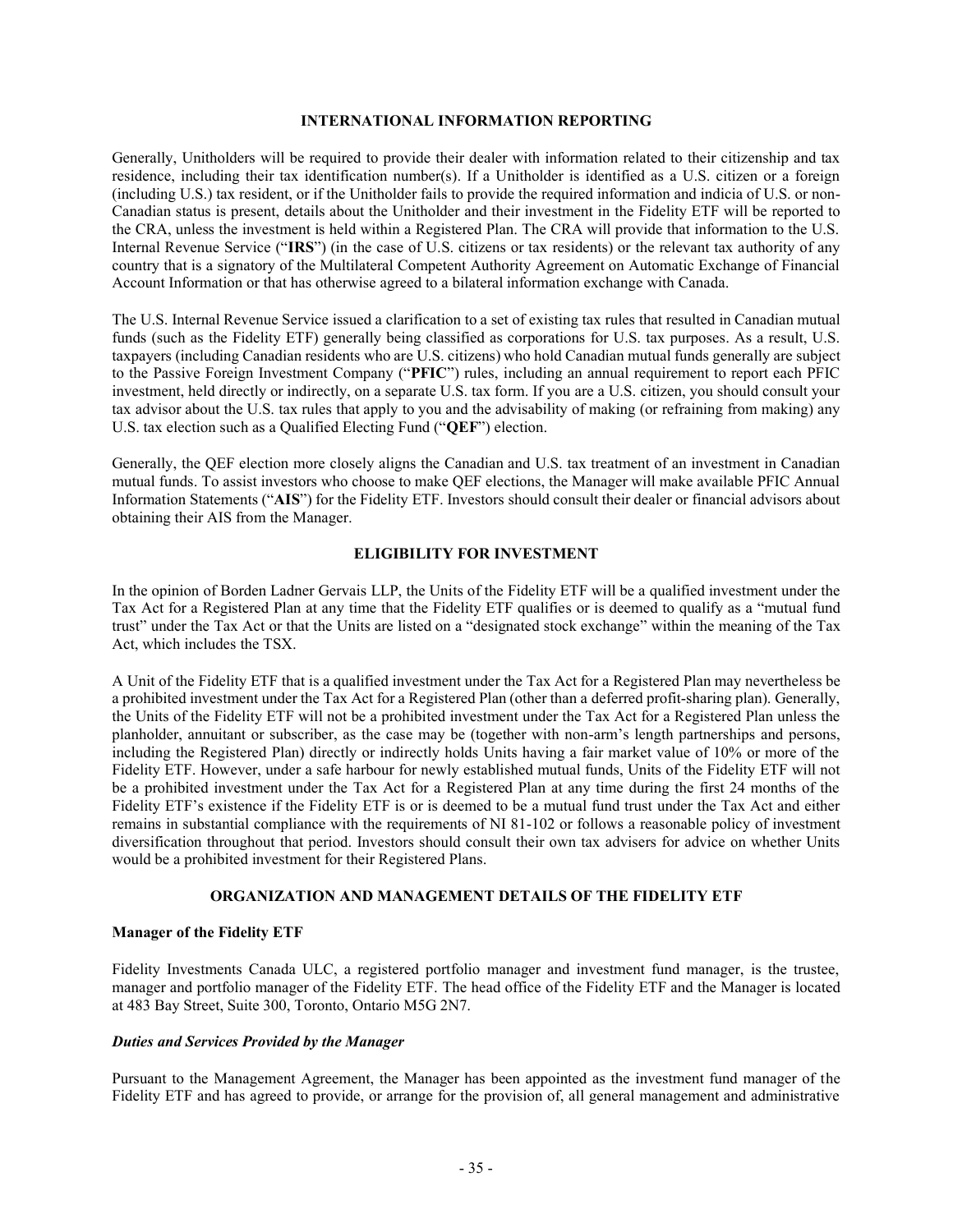services required by the Fidelity ETF in its day-to-day operations, including bookkeeping, record-keeping and other administrative services for the Fidelity ETF. The Manager may delegate all or some of its powers, provided that the Manager shall be fully liable to the Fidelity ETF in the event of a failure of such persons to discharge the duties of the Manager under the Management Agreement, and shall require such persons to perform their services to a standard of care that is at least as high as that imposed on the Manager under the Management Agreement.

The Manager is responsible for providing management, administrative and portfolio advisory and investment management services to the Fidelity ETF. The Manager's duties include, without limitation,

- (i) approving the expenses of the Fidelity ETF and the payment of expenses on behalf of the Fidelity ETF that are the responsibility of the Fidelity ETF;
- (ii) providing office accommodation, office facilities and personnel;
- (iii) preparing financial statements and other financial and accounting information as required by the Fidelity ETF;
- (iv) ensuring that the Fidelity ETF complies with all securities legislation, regulations, rules, policies and guidelines applicable to the Fidelity ETF or the Manager, including stock exchange listing requirements and stock exchange rules;
- (v) delivering or causing to be delivered, all statements, reports, notices, announcements, proxies and other documents to Unitholders, including notices of Unitholder meetings, payment of distributions and dividends, tax disclosure documents and other announcements to Unitholders;
- (vi) determining the amount of distributions to be made by the Fidelity ETF;
- (vii) communicating with Unitholders and preparing for and holding any meetings of Unitholders as required;
- (viii) ensuring that the NAV per Unit is calculated and published;
- (ix) administering the issue, exchange and redemption of Units;
- (x) negotiating contractual agreements with third party providers of services, including the Designated Broker, the Dealers, the Index Provider, the Custodian, the Registrar and Transfer Agent, the Fund Administrator, the auditor, legal counsel and printers; and
- (xi) providing, or causing to be provided, all other services necessary or desirable to conduct and operate the dayto-day business of the Fidelity ETF.

### *Details of the Management Agreement*

Pursuant to the Management Agreement, the Manager is required to exercise its powers and discharge its duties honestly, in good faith and in the best interests of the Fidelity ETF and, in connection therewith, to exercise the degree of care, diligence and skill that a reasonably prudent person would exercise in the circumstances. The Manager will be liable to the Fidelity ETF in the event of any failure to meet this standard of care by the Manager, any associate or affiliate of the Manager or any of its or their respective directors, officers or employees, but will not otherwise be liable to the Fidelity ETF in respect of any matter.

The Management Agreement may be terminated by the Fidelity ETF or by the Manager upon 60 days' prior written notice. In addition, either party may terminate the Management Agreement as a result of the insolvency or default of the other party, if the other party ceases to carry on business or if the other party commits any material breach of the Management Agreement and fails to remedy such breach within 30 days after receiving written notice requiring the same to be remedied. The Management Agreement may not be assigned by either party without consent, unless the assignment is to a company affiliated with the Manager within the meaning of the *Securities Act* (Ontario).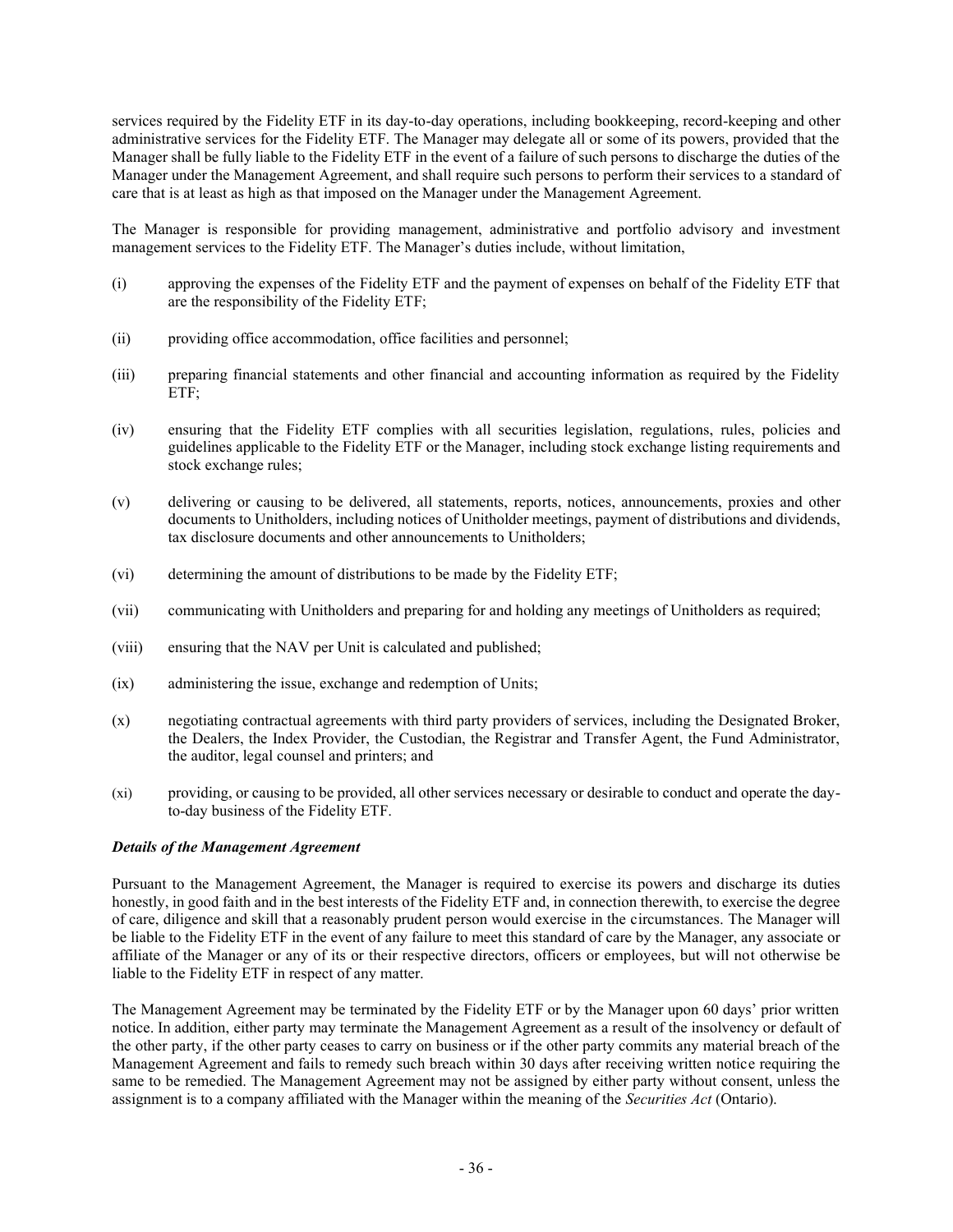The Manager is entitled to fees for its services as manager under the Management Agreement as described under "**[Fees and Expenses](#page-17-0) – [Management Fee](#page-17-1)**". The Manager is indemnified by the Fidelity ETF for any legal fees, judgments and amounts paid in settlement, actually and reasonably incurred by the Manager in connection with the services provided by the Manager to the Fidelity ETF, if: (i) those fees, judgments and amounts were not incurred as a result of a breach by the Manager of the standard of care set out in the Management Agreement; and (ii) the Fidelity ETF has reasonable grounds to believe that the action or inaction that caused the payment of the fees, judgments and amounts paid in settlement was in the best interests of the Fidelity ETF.

The management services of the Manager under the Management Agreement are not exclusive and nothing in the Management Agreement prevents the Manager from providing similar services to other investment funds and other clients (whether or not their investment objectives and policies are similar to those of the Fidelity ETF) or from engaging in other activities. See "**[Conflicts of Interest](#page-40-1)**" below.

# **Executive Officers and Directors of the Manager of the Fidelity ETF**

The name and municipality of residence of each of the directors and executive officers of the Manager, and their principal occupations, are as follows:

| Name and               | <b>Position with the</b>    | <b>Principal Occupation Within Preceding Five Years</b>       |
|------------------------|-----------------------------|---------------------------------------------------------------|
| <b>Municipality of</b> | <b>Manager</b>              |                                                               |
| <b>Residence</b>       |                             |                                                               |
| <b>Michael Barnett</b> | <b>Executive Vice-</b>      | Executive Vice-President, Institutional.                      |
| Toronto, Ontario       | President, Institutional    |                                                               |
| W. Sian Burgess        | Senior Vice-President,      | Senior Vice-President, Fund Oversight, Secretary, Chief       |
| Toronto, Ontario       | Fund Oversight,             | Compliance Officer, Chief Privacy Officer and Chief Anti-     |
|                        | Secretary, Chief            | Money Laundering Officer.                                     |
|                        | Compliance Officer,         |                                                               |
|                        | Chief Privacy Officer       |                                                               |
|                        | and Chief Anti-Money        |                                                               |
|                        | Laundering Officer          |                                                               |
| David Bushnell         | Senior Vice-President,      | Senior Vice-President, Advisor Distribution. Prior thereto,   |
| East York, Ontario     | <b>Advisor Distribution</b> | Senior Vice-President, Marketing and Vice-President, Regional |
|                        |                             | <b>Sales</b>                                                  |
| Kelly Creelman         | Senior Vice-President,      | Senior Vice-President, Products and Marketing. Prior thereto, |
| Coldwater, Ontario     | Products and                | Senior Vice-President, Products and Vice-President, Retail    |
|                        | Marketing and Director      | Products & Solutions.                                         |
| Peter Eccleton         | Director                    | Self-employed consultant. Prior thereto, Partner,             |
| Toronto, Ontario       |                             | PricewaterhouseCoopers LLP.                                   |
| Diana Godfrey          | Senior Vice-President,      | Senior Vice-President, Human Resources. Prior thereto, Vice-  |
| Burlington, Ontario    | Human Resources             | President, Human Resources.                                   |
| John E. Hall           | Director                    | Self-employed advisor. Prior thereto, Partner, Borden Ladner  |
| Mono, Ontario          |                             | Gervais LLP.                                                  |
| <b>Andrew Marchese</b> | <b>Chief Investment</b>     | Chief Investment Officer.                                     |
| Burlington, Ontario    | Officer and Director        |                                                               |
| Philip McDowell        | <b>Chief Financial</b>      | Chief Financial Officer and Senior Vice-President.            |
| Mississauga,           | Officer, Senior             |                                                               |
| Ontario                | Vice-President and          |                                                               |
|                        | Director                    |                                                               |
| Cameron Murray         | Senior Vice-President,      | Senior Vice-President, Client Services and Chief Information  |
| Toronto, Ontario       | Client Services, Chief      | Officer.                                                      |
|                        | <b>Information Officer</b>  |                                                               |
|                        | and Director                |                                                               |
| <b>Barry Myers</b>     | Director                    | Self-employed advisor. Prior thereto, Partner,                |
| Toronto, Ontario       |                             | PricewaterhouseCoopers LLP.                                   |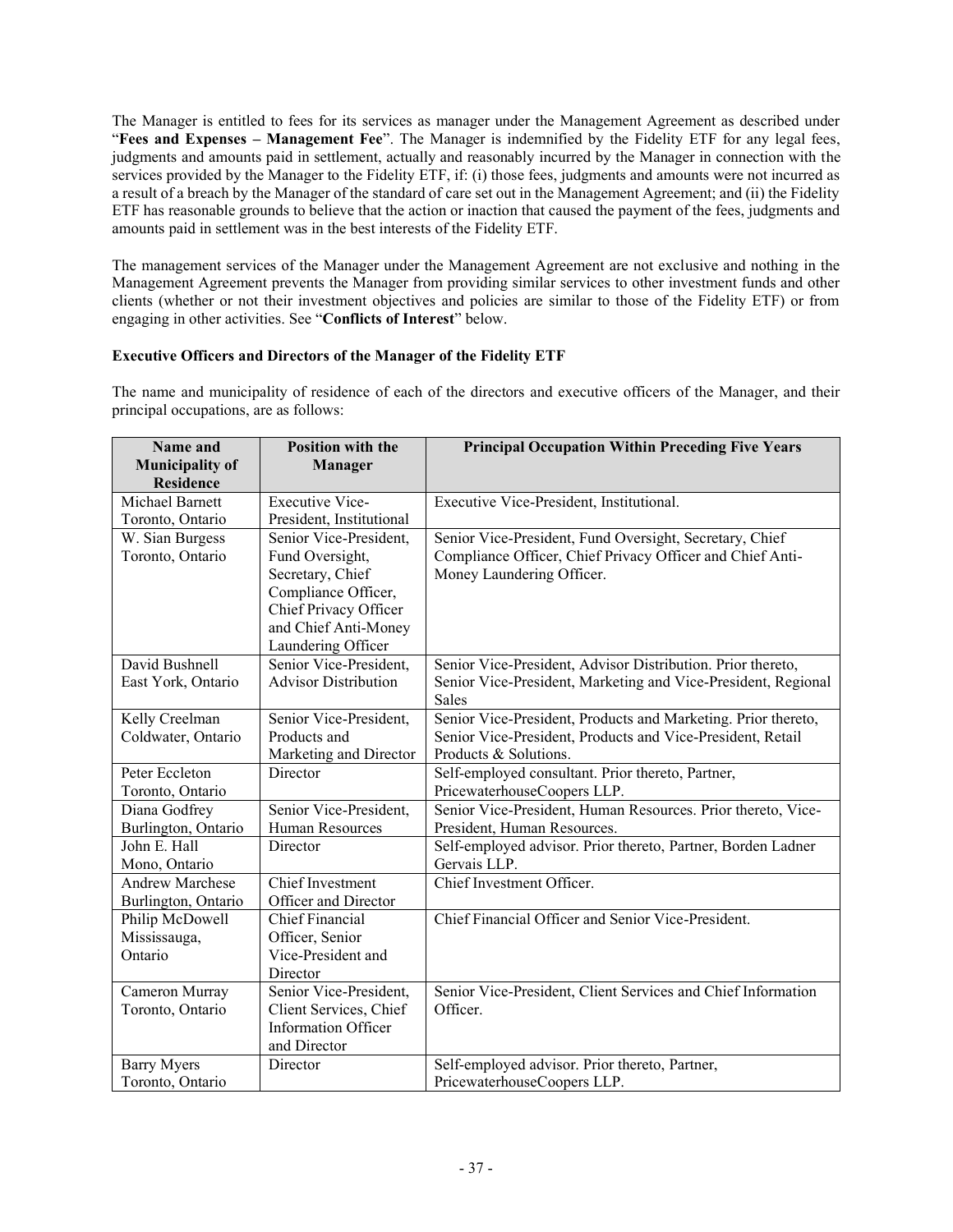| Name and               | <b>Position with the</b>   | <b>Principal Occupation Within Preceding Five Years</b>         |
|------------------------|----------------------------|-----------------------------------------------------------------|
| <b>Municipality of</b> | <b>Manager</b>             |                                                                 |
| <b>Residence</b>       |                            |                                                                 |
| Andrew Pringle         | Director                   | Partner and Chairman, RP Investment Advisors LP. Chair of       |
| Toronto, Ontario       |                            | the Board of Trustees of the McMichael Canadian Art             |
|                        |                            | Collection.                                                     |
| Robert Strickland      | President, Chief           | President, Chief Executive Officer and Ultimate Designated      |
| Toronto, Ontario       | Executive Officer,         | Person.                                                         |
|                        | <b>Ultimate Designated</b> |                                                                 |
|                        | Person and Director        |                                                                 |
| Don Wilkinson          | Director                   | Self-employed advisor. Prior thereto, Partner, Deloitte Canada. |
| Mississauga,           |                            |                                                                 |
| Ontario                |                            |                                                                 |

### <span id="page-40-0"></span>**Portfolio Manager**

Fidelity Investments Canada ULC, a registered portfolio manager, is the portfolio manager of the Fidelity ETF. Under the Management Agreement, the Portfolio Manager is responsible for providing portfolio advisory and investment management services to the Fidelity ETF.

The individuals principally responsible for providing advice to the Fidelity ETF are as follows:

| <b>Name and Title</b> | <b>With the Portfolio</b> | <b>Principal Occupation Within Preceding Five Years</b>           |  |
|-----------------------|---------------------------|-------------------------------------------------------------------|--|
|                       | <b>Manager Since</b>      |                                                                   |  |
| Edward Lui            | 2007                      | Mr. Lui joined the Fidelity Investments organization in 2007 as   |  |
| B.Comm, CFA           |                           | director of institutional client management. He is currently a    |  |
| (lead manager)        |                           | portfolio manager and an institutional portfolio consultant at    |  |
|                       |                           | Fidelity.                                                         |  |
| Reetu Kumra           | 2012                      | Ms. Kumra joined the Fidelity Investments organization in         |  |
| Hon.BSc, MA,          |                           | 2012 and has 13 years of investment management and                |  |
| MBA, CFA              |                           | consulting experience, most recently in fixed-income and          |  |
| (co-manager)          |                           | equity research. She is currently a research analyst at Fidelity. |  |

### **Brokerage Arrangements**

The policy of the Manager regarding purchases and sales of bitcoin, derivative instruments and any other portfolio assets is to give primary consideration to obtaining the most favourable prices and efficient execution of transactions under the circumstances. Consistent with this policy, when portfolio transactions are effected on an exchange or trading platform, the Manager's policy is to pay commissions that are considered fair and reasonable without necessarily determining that the lowest possible commissions are paid in all circumstances. In seeking to determine the reasonableness of brokerage commissions paid in any transaction, the Manager relies upon its experience and knowledge regarding commissions various broker-dealers generally charge.

### <span id="page-40-1"></span>**Conflicts of Interest**

The management services of the Manager under the Management Agreement are not exclusive and nothing in the Management Agreement prevents the Manager from providing similar management services to other investment funds and other clients (whether or not their investment objectives and policies are similar to those of the Fidelity ETF) or from engaging in other activities.

The Fidelity ETF, in respect of the bitcoin that it purchases from, or sells to, Fidelity Clearing Canada ULC, enters into a contractual right to receive, or an obligation to deliver, bitcoin from or to Fidelity Clearing Canada ULC. The Securities regulatory authorities characterize this contractual right or obligation as a security and/or a derivative. This arrangement creates a conflict of interest arises under Canadian securities legislation because Fidelity Clearing Canada ULC is an affiliate of the Manager. The IRC has considered the Manager's policy in respect of the Fidelity ETF's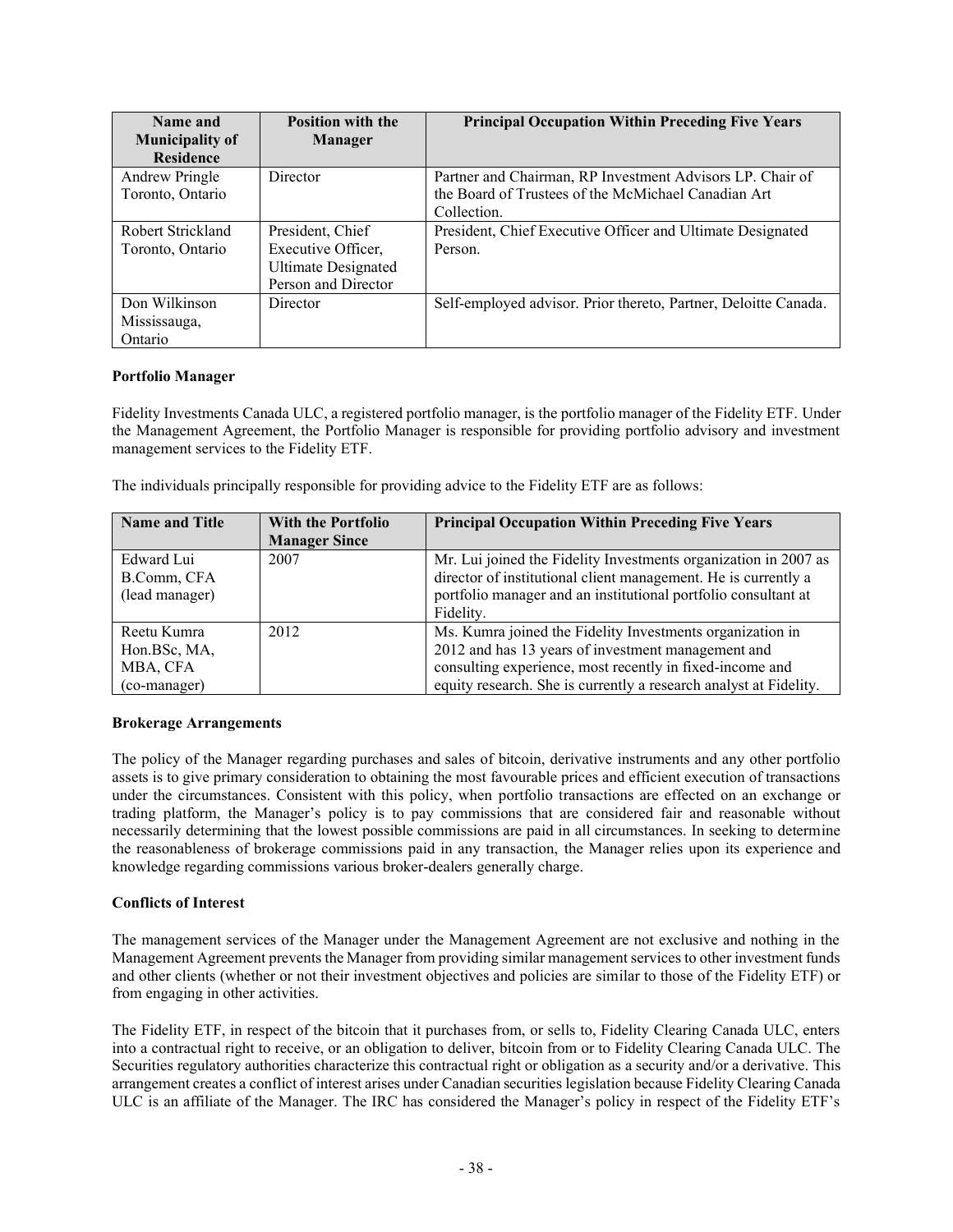purchase and sale of bitcoin from and to Fidelity Clearing Canada ULC, and has approved the conflict of interest that arises because of the contractual relationship between the Fidelity ETF and Fidelity Clearing Canada ULC regarding the delivery of such bitcoin. The Manager has also received standing instructions from the IRC regarding the purchase and sale of bitcoin by the Fidelity ETF from and to Fidelity Clearing Canada ULC.

No Designated Broker or Dealer has been involved in the preparation of this prospectus or has performed any review of the contents of this prospectus and, as such, the Designated Broker and the Dealers do not perform many of the usual underwriting activities in connection with the distribution by the Fidelity ETF of its Units under this prospectus. Units of the Fidelity ETF do not represent an interest or an obligation of the Designated Broker, any Dealer or any affiliate thereof and a Unitholder does not have any recourse against any such parties in respect of amounts payable by the Fidelity ETF to such Designated Broker or Dealers.

One or more registered dealers act or may act as the Designated Broker, a Dealer and/or a market maker. These relationships may create actual or perceived conflicts of interest that Unitholders should consider in relation to an investment in the Fidelity ETF. In particular, by virtue of these relationships, these registered dealers may profit from the sale and trading of Units. The Designated Broker, as market maker of the Fidelity ETF in the secondary market, may therefore have economic interests that differ from, and may be adverse to, those of Unitholders. Any such registered dealer and its affiliates may, at present or in the future, engage in business with the Fidelity ETF or with the Manager or any funds sponsored by the Manager or its affiliates, including by making loans, entering into derivative transactions or providing advisory or agency services. In addition, the relationship between any such registered dealer and its affiliates and the Manager and its affiliates may extend to other activities, such as being part of a distribution syndicate for other funds sponsored by the Manager or its affiliates.

### **Independent Review Committee**

As required by NI 81-107, the Manager has established an IRC to review all conflicts of interest matters identified and referred to the IRC by the Manager relating to the investment funds managed by the Manager, including the Fidelity ETF. The IRC reviews and gives its approval or recommendations as to the conflict of interest matters referred to it. A conflict of interest matter is a situation where a reasonable person would consider the Manager or an entity related to the Manager to have an interest that conflicts with the Manager's ability to act in good faith and in the best interest of the Fidelity ETF. The IRC is also required to approve certain mergers involving the Fidelity ETF and any change of the auditor of the Fidelity ETF.

In connection with the Fidelity ETF, the Manager has referred to the IRC the conflict of interest matter that arises because the Fidelity ETF, in respect of the bitcoin that it purchases from, or sells to, Fidelity Clearing Canada ULC, enters into a contractual right to receive, or an obligation to deliver, bitcoin from or to Fidelity Clearing Canada ULC. The Securities regulatory authorities characterize this contractual right or obligation as a security and/or a derivative. A conflict of interest arises under Canadian securities legislation because Fidelity Clearing Canada ULC is an affiliate of the Manager. The IRC has considered the Manager's policy in respect of the Fidelity ETF's purchase and sale of bitcoin from and to Fidelity Clearing Canada ULC, and has approved the conflict of interest that arises because of the contractual relationship between the Fidelity ETF and Fidelity Clearing Canada ULC regarding the delivery of such bitcoin. The Manager has also received standing instructions from the IRC regarding the purchase and sale of bitcoin by the Fidelity ETF from and to Fidelity Clearing Canada ULC.

The IRC must have all independent members. The Manager considers that an individual is independent if the individual is not a director, officer, or employee of any of the Manager, a sub-advisor retained by the Manager, an affiliate of the Manager or an affiliate of a sub-advisor. In addition, the individual must be independent of management and free from any interest and any business or other relationship that could, or could reasonably be perceived to, materially interfere with the individual's ability to act with the view to the best interest of the Fidelity ETF.

The members of the IRC are as follows:

James E. Cook (Chair) Douglas Nowers Richard J. Kostoff Frances Horodelski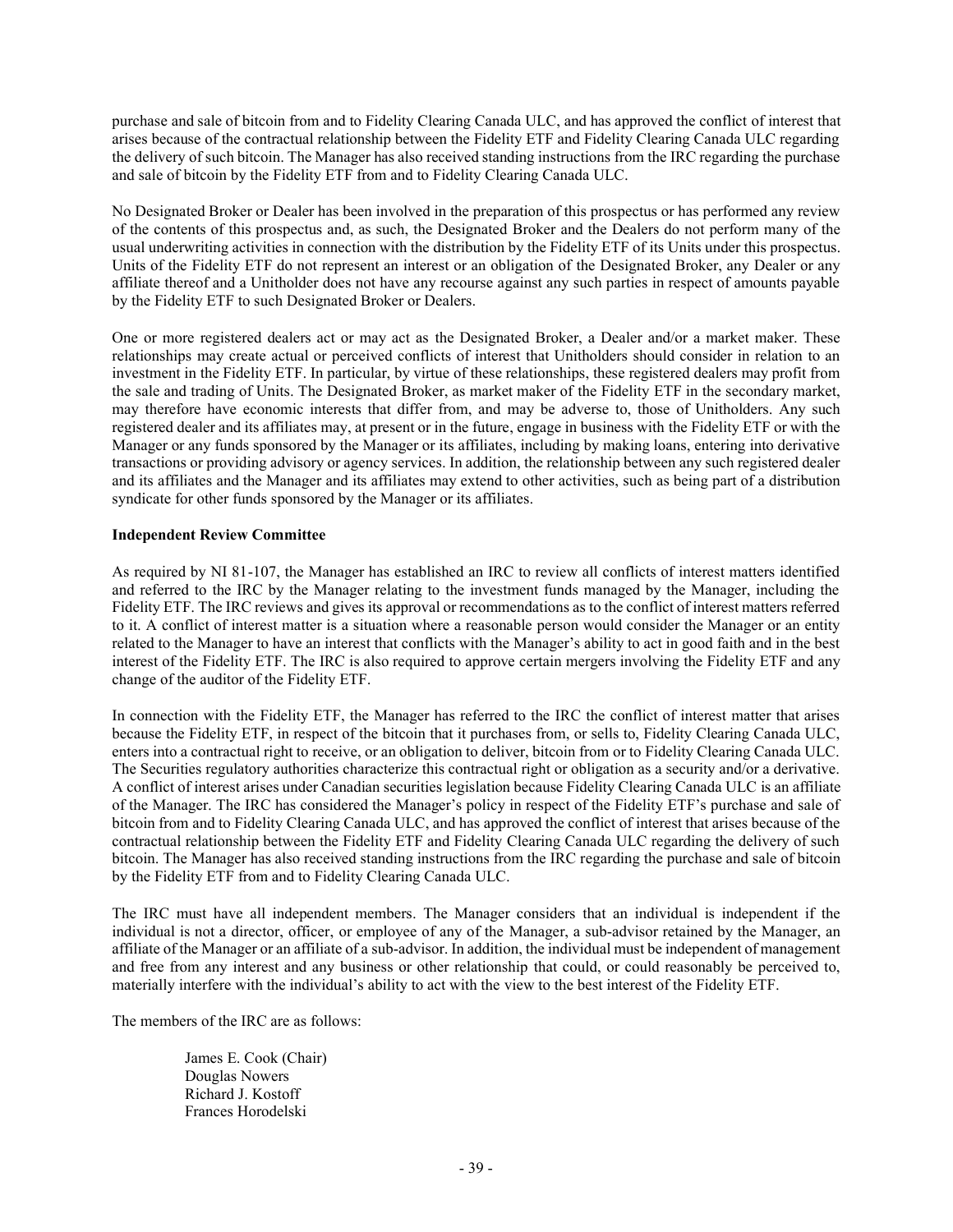The IRC has a written charter that sets out its powers, duties, and responsibilities. Additionally, pursuant to NI 81- 107, the IRC assesses, at least annually, the adequacy and effectiveness of the following:

- (i) the Manager's policies and procedures regarding conflict of interest matters;
- (ii) any standing instructions that the IRC gave to the Manager for conflict of interest matters related to the Fidelity ETF;
- (iii) the compliance of the Manager and the Fidelity ETF with any conditions imposed by the IRC in a recommendation or approval it has provided to the Manager; and
- (iv) the independence and compensation of its members, the IRC's effectiveness as a committee and the contribution of each member to the IRC.

The IRC prepares a report for Unitholders, at least annually, of its activities. Such report is made available on the Manager's website at www.fidelity.ca or, at the request of a Unitholder and at no cost, by contacting the Manager at 483 Bay Street, Suite 300, Toronto, Ontario M5G 2N7, or by sending an e-mail to at cs.english@fidelity.ca (for assistance in English) or sc.francais@fidelity.ca (for assistance in French).

Each member of the IRC is paid an annual retainer of \$55,000 (\$65,000 for the Chair) by the Manager to serve on the IRC and a fee of \$2,500 (\$4,000 for the Chair) for each meeting attended. A portion of the retainer and meeting fees paid to each member is allocated to each investment fund managed by the Manager, including the Fidelity ETF, and depends, among other things, on the total number of investment funds managed by the Manager for which such member acted as an IRC member during the fiscal year.

### <span id="page-42-0"></span>**Trustee**

Pursuant to the Declaration of Trust, the Manager is also the trustee of the Fidelity ETF.

The trustee may resign upon 90 days' notice to Unitholders and the Manager. If the trustee resigns or if it becomes incapable of acting as trustee, the trustee may appoint a successor trustee and its resignation shall become effective upon the acceptance of such appointment by its successor. If no successor has been appointed within 90 days, the Fidelity ETF will be terminated.

The Declaration of Trust provides that the trustee shall act honestly, in good faith and in the best interests of the Fidelity ETF and shall perform its duties to the standard of care that a reasonably prudent person would exercise in the circumstances. In addition, the Declaration of Trust contains other customary provisions limiting the liability of the trustee and indemnifying the trustee in respect of certain liabilities incurred by it in carrying out the trustee's duties.

At any time during which the Manager is the trustee, the Manager will receive no fee in respect of the provision of services as trustee.

### **Custodian**

Fidelity Clearing Canada ULC at its offices in Toronto, Ontario is the custodian of the assets of the Fidelity ETF pursuant to the Custodian Agreement. The Custodian is registered as an investment dealer in each province and territory of Canada and is a member of the Investment Industry Regulatory Organization of Canada. It is qualified to act as the custodian of the Fidelity ETF pursuant to exemptive relief obtained by the Fidelity ETF under NI 81-102.

The Custodian has entered into a strategic relationship with the Bitcoin Sub-Custodian to permit the Custodian to provide its clients, including the Fidelity ETF, with bitcoin custody services through the custodial services offered by the Bitcoin Sub-Custodian. In accordance with this strategic relationship, the Custodian has retained the Bitcoin Sub-Custodian to custody the bitcoin of the Fidelity ETF. In addition, if the Fidelity ETF purchase bitcoin from the Custodian, the Custodian sources its bitcoin through the Bitcoin Sub-Custodian, which is an Acceptable Bitcoin Source.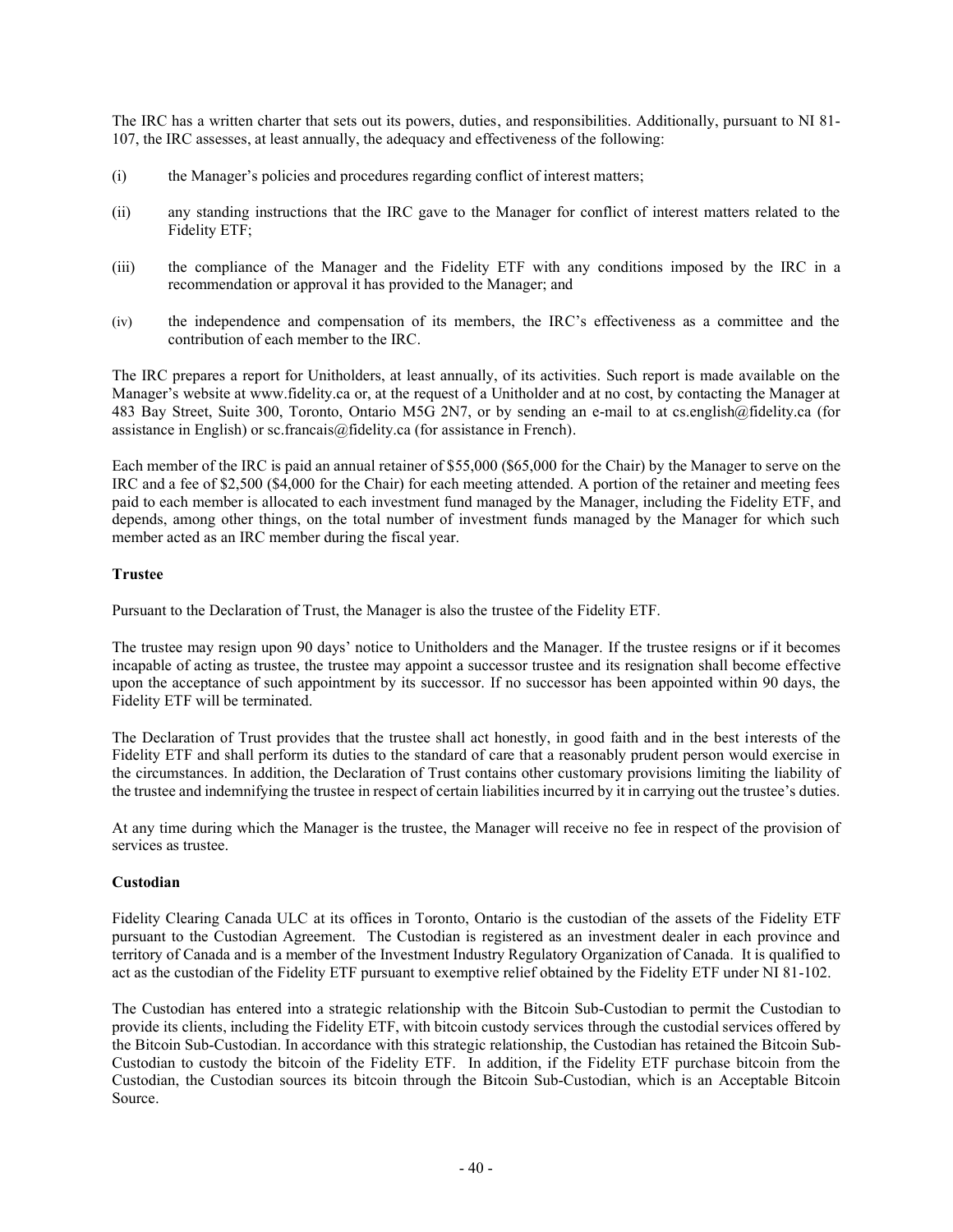Both the Custodian and the Manager, on behalf of the Fidelity ETF, may terminate the Custodian Agreement at any time upon not less than 90 days' written notice. The Custodian is entitled to receive fees from the Manager as described under "**[Fees and Expenses](#page-17-0)**" and to be reimbursed for all expenses and liabilities that are properly incurred by the Custodian in connection with the activities of the Fidelity ETF.

#### **Bitcoin Sub-Custodian**

Fidelity Digital Asset Services, LLC is the sub-custodian of the bitcoin held by the Fidelity ETF pursuant to the Bitcoin Sub-Custodian Agreement. The Bitcoin Sub-Custodian is a limited liability trust company organized under New York law and regulated by the New York State Department of Financial Services. It is qualified to act as a sub-custodian of the Fidelity ETF for bitcoin pursuant to exemptive relief obtained by the Fidelity ETF under NI 81-102. In accordance with such relief, the Bitcoin Sub-Custodian is required to adhere to the standard of care required under, NI 81-102.

Under New York Banking Law, the Bitcoin Sub-Custodian is held to specific capital reserve requirements and banking compliance standards. The Bitcoin Sub-Custodian is also subject to the laws, regulations and rules of applicable governmental or regulatory authorities, including: money service business regulations under the Financial Crimes Enforcement Network ("**FinCEN**"); U.S. state money transmission laws; laws, regulations, and rules of relevant tax authorities; applicable regulations and guidance set forth by FinCEN; applicable AML Regulations; issuances from the Office of Foreign Assets Control; the New York Banking Law; and regulations promulgated by the New York State Department of Financial Services from time to time.

The Bitcoin Sub-Custodian holds the bitcoin of the Fidelity ETF in a wallet that is in the name of the Custodian. The Custodian records and identifies at all times in its books and records that such bitcoin constitute the property of the Fidelity ETF.

Private keys are stored in two different forms: "hot wallet" storage, where the private keys are connected to the internet, and "cold" storage, where digital currency private keys are stored completely offline. The bitcoin that the Bitcoin Sub-Custodian holds for the Fidelity ETF is stored offline in cold storage. The bitcoin only enters "hot" storage for a temporary period to facilitate deposits and redemptions.

The Bitcoin Sub-Custodian has put into place a number of security policies and practices with respect to digital assets held in cold storage, including: hardware security modules ("**HSMs**") are used to generate, store and manage cold storage private keys; multisignature technology is used to provide both security against attacks and tolerance for losing access to a key or facility, eliminating single points of failure; all cold storage HSMs are stored offline in air-gapped environments within a diverse network of guarded, monitored and access-controlled facilities that are geographically distributed; multiple levels of physical security and monitoring controls are implemented to safeguard HSMs within storage facilities; and all transfers require the coordinated actions of multiple employees.

The Bitcoin Sub-Custodian's security policies and practices with respect to digital assets held in its hot wallet include: HSMs are used to store and manage hot wallet private keys; operational redundancy is achieved through geographic disbursement of failover storage facilities and hardware, thus protecting against service disruptions and single points of failure; all hot wallet HSMs are stored within secured facilities that are access-controlled, guarded, and monitored; tiered access-controls are applied to the production environment to restrict access to employees based on role, following the principle of least-privilege; administrative access to its production environment requires multi-factor authentication; and it offers additional account level protections, such as maker/checker controls, client-designated entitlements and transaction limits.

The Bitcoin Sub-Custodian has adopted an anti-money laundering compliance program in accordance with the requirements of the United States *Bank Secrecy Act* of 1970, as amended by the USA Patriot Act and other laws and regulations issued by the U.S. Department of the Treasury (the "**AML Program**") for its digital asset trading venue and custody service. This AML Program includes a customer identification program, annual training of employees and officers in AML Regulation, filing of Suspicious Activity Reports with FinCEN and annual independent audits of the AML Program. In addition, the Bitcoin Sub-Custodian has instituted the following internal controls: multiple signatories are required to transfer funds out of cold storage; all private keys are stored offsite in secure facilities; all employees undergo criminal and credit background checks, and are subject to ongoing background checks throughout their employment; and remote-access by employees requires a VPN and multi-factor authentication.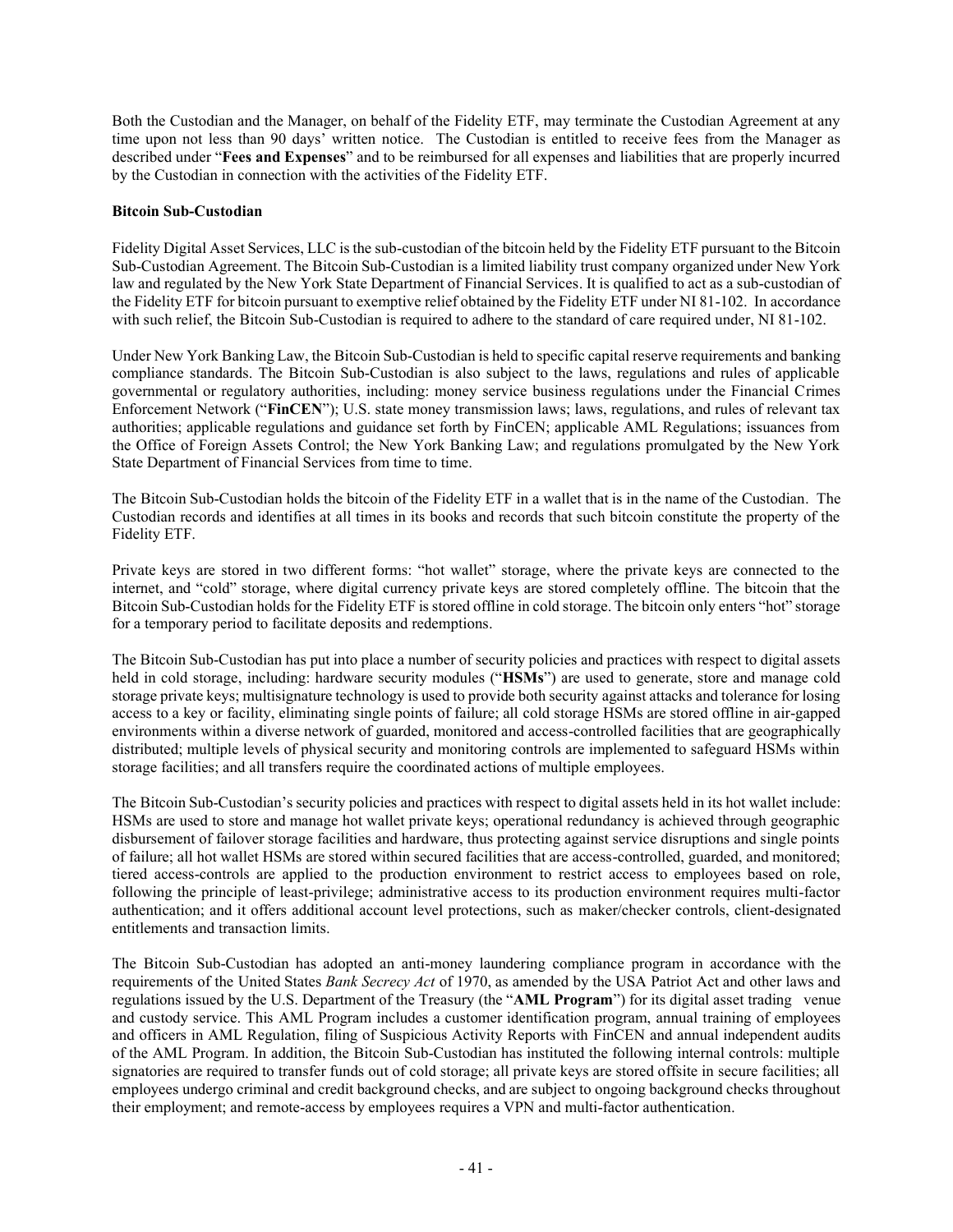The Bitcoin Sub-Custodian has implemented commercially reasonable cybersecurity practices that are required of a digital asset custodian. These procedures include: the use of two-factor authentication for all client logins, required credentials that are cryptographically hashed using modern standards; encryption of sensitive user information, both in transit and at rest; the application of rate-limiting procedures to certain account operations, such as login attempts to thwart brute force attacks; the transmission of website data over encrypted transport layer security connections; the leveraging of content-security policy and hypertext transfer protocol strict transport security features in modern browsers; partnerships with enterprise vendors to mitigate potential distributed denial-of-service attacks; and the use of separate access controls and firewalls to protect internal-only sections of its network and applications.

The Bitcoin Sub-Custodian currently maintains insurance coverage for digital assets held by it, whether in a "hot wallet" or in its cold storage system. The amount and continuing availability of this coverage are subject to change at the Bitcoin Sub-Custodian's sole discretion. To date, the Bitcoin Sub-Custodian has not experienced a loss due to unauthorized access from its hot wallet or the cold storage vaults where the Fidelity ETF's bitcoin will be custodied.

#### <span id="page-44-3"></span>**Auditor**

The auditor of the Fidelity ETF is PricewaterhouseCoopers LLP, Chartered Professional Accountants, PwC Tower, 18 York Street, Suite 2600, Toronto, Ontario M5J 0B2.

#### <span id="page-44-2"></span>**Registrar and Transfer Agent**

State Street Trust Company Canada is the registrar and transfer agent for the Units of the Fidelity ETF. The register of the Fidelity ETF is kept in Toronto, Ontario.

#### <span id="page-44-1"></span>**Promoter**

The Manager has taken the initiative in founding and organizing the Fidelity ETF and is, accordingly, the promoter of the Fidelity ETF within the meaning of securities legislation of certain provinces and territories of Canada.

### <span id="page-44-4"></span>**Fund Administrator**

State Street Trust Company Canada, at its principal offices in Toronto, Ontario, is the fund administrator. The Fund Administrator is responsible for certain aspects of the day-to-day administration of the Fidelity ETF, including NAV calculations, accounting for net income and net realized capital gains of the Fidelity ETF and maintaining books and records with respect to the Fidelity ETF.

### **CALCULATION OF NET ASSET VALUE**

<span id="page-44-0"></span>The NAV of the Fidelity ETF is the value of all assets of the Fidelity ETF less its liabilities. The NAV and the NAV per Unit of the Fidelity ETF is calculated by the Fund Administrator on each Valuation Date, subject to any temporary suspension of the right to exchange or redeem units as described under "**[Redemption of Units](#page-31-0)** – **[Suspension of](#page-32-0)  [Exchanges and Redemptions](#page-32-0)**" above. If the Fidelity ETF offers different series of units, a separate NAV is calculated for each series of units of the Fidelity ETF. The NAV per Unit of the Fidelity ETF is calculated by dividing the NAV of the series at the close of business on a Valuation Date by the total number of Units of the series outstanding at that time. The base currency of the Fidelity ETF is Canadian dollars and both the CAD Units and the USD Units can be bought only in Canadian dollars. However, a U.S. dollar NAV per Unit is calculated for the USD Units of the Fidelity ETF because they trade on the TSX in U.S. dollars. For purposes of this calculation, the Canadian dollar NAV per Unit is converted to U.S. dollars at the prevailing exchange rate on the applicable Valuation Date.

The issue, exchange or redemption of Units and the reinvestment of distributions is reflected in the next calculation of the NAV made after the time such transactions become binding. Portfolio transactions (investment purchases and sales) are reflected in the next calculation of the NAV made after the date on which they become binding. The NAV per Unit of the Fidelity ETF calculated on each Valuation Date remains in effect until the NAV per Unit of the Fidelity ETF is next calculated.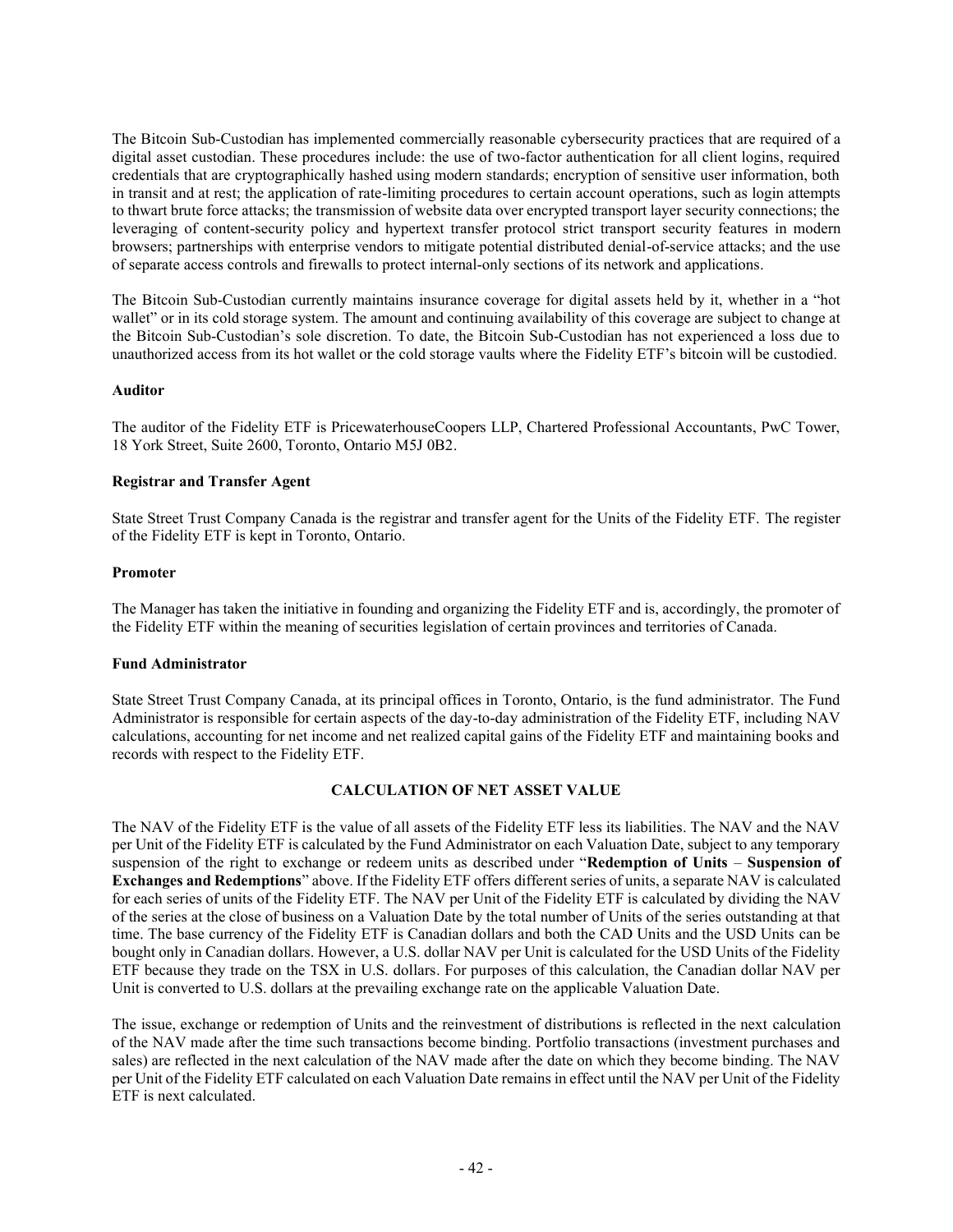### **Valuation Policies and Procedures of the Fidelity ETF**

The value of the portfolio assets of the Fidelity ETF is determined by applying the following rules:

- (i) liquid assets (which term includes cash on hand or on deposit or on call, bills and demand notes and accounts receivable, prepaid expenses, cash dividends declared and interest accrued and not yet received) will be valued at the full amount thereof unless the Manager determines an otherwise fair value;
- (ii) bitcoin is valued based on the price of bitcoin reported by the Fidelity Bitcoin Index on that Valuation Date;
- (iii) long positions in clearing corporation options, options on futures, over-the-counter options, debt-like securities and listed warrants shall be valued at the fair value thereof;
- (iv) where a covered clearing corporation option, option on futures or over the counter option is written by the Fidelity ETF, the premium received by the Fidelity ETF will be reflected as a deferred credit which will be valued at an amount equal to the current market value of the clearing corporation option, option on futures or over-the-counter option which would have the effect of closing the position; any difference resulting from revaluation shall be treated as an unrealized gain or loss on investment; the deferred credit shall be deducted in arriving at the NAV of the Fidelity ETF; the securities, if any, which are the subject of a written covered clearing corporation option or over-the-counter option will be valued in the manner described above for listed securities:
- (v) the value of a futures contract, forward contract or swap shall be the gain or loss, if any, that would arise as a result of closing the position in the futures contract or forward contract or swap, as the case may be, on that Valuation Date unless daily limits are in effect, in which case fair market value shall be based on the current value of the underlying interest;
- (vi) margin paid or deposited in respect of futures contracts, forward contracts, and swaps shall be reflected as an account receivable and margin consisting of assets other than cash shall be noted as held as margin;
- (vii) short-term securities may be valued using market quotations, amortized cost or original cost plus accrued interest, unless the Manager determines that these no longer approximate market value of the assets;
- (viii) securities or assets quoted in currencies other than the Canadian dollar are translated to Canadian dollars using the closing rate of exchange as quoted by customary banking sources on that Valuation Date; and
- (ix) notwithstanding the foregoing, securities and other assets for which market quotations are, in the Manager's opinion, inaccurate, unreliable, not reflective of all available material information or not readily available are valued at their fair value, as determined by the Manager.

The Declaration of Trust contains details of the method of determining the value of liabilities to be deducted in determining the NAV of the Fidelity ETF. In arriving at the NAV, the Manager will generally use the latest reported information available to it on the Valuation Date.

The financial statements of the Fidelity ETF are required to be prepared in compliance with IFRS. The Fidelity ETF's accounting policies for measuring the fair value of their investments under IFRS are identical to those used in measuring the NAV per Unit for transactions with Unitholders.

### **Reporting of Net Asset Value**

The aggregate NAV of the Fidelity ETF and the NAV per CAD Unit and the NAV per USD Unit is available to the public on the Manager's website at www.fidelity.ca.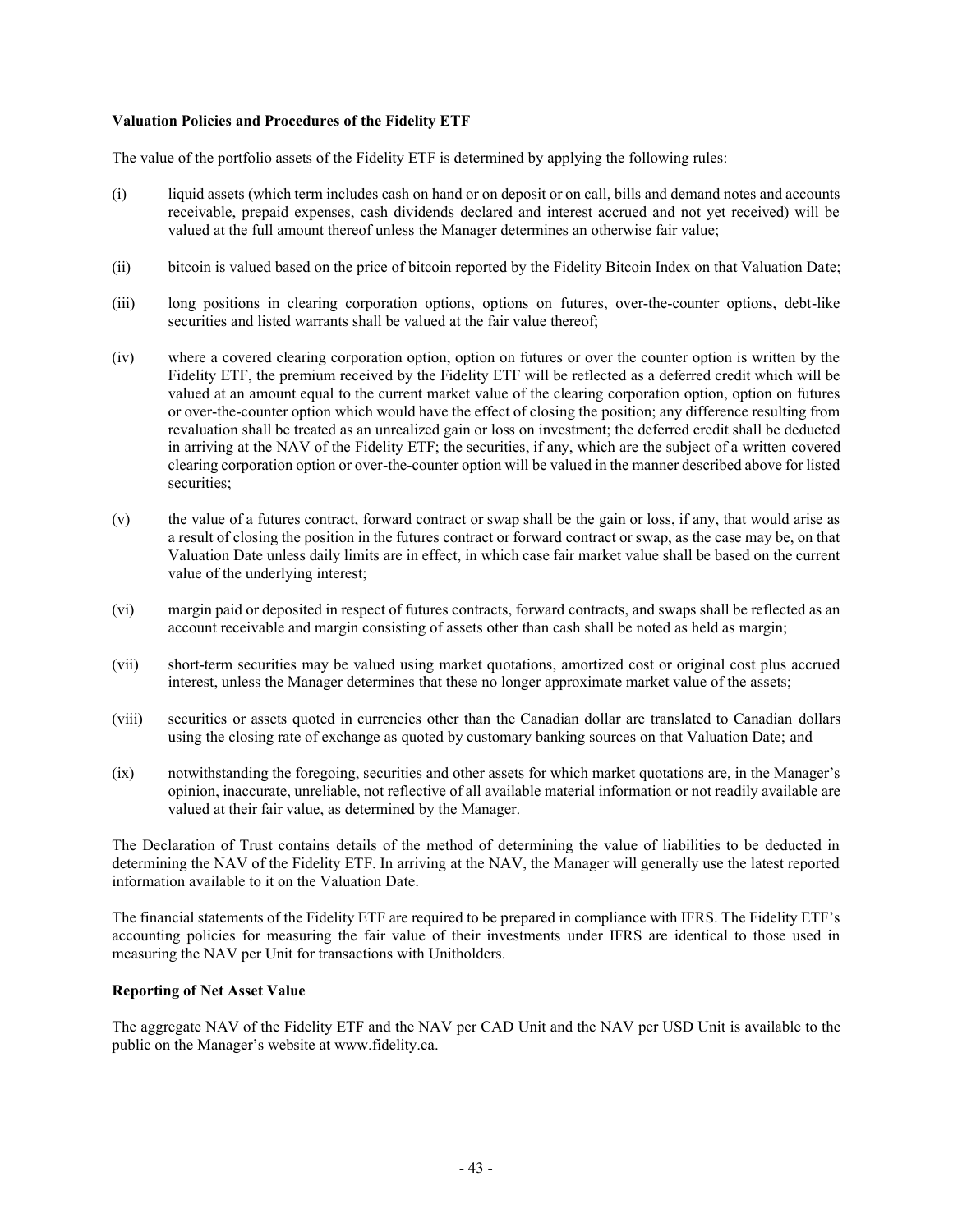### **ATTRIBUTES OF THE UNITS**

#### <span id="page-46-0"></span>**Description of the Securities Distributed**

The Fidelity ETF is authorized to issue an unlimited number of Units, each of which represents an equal, undivided interest in the Units' proportionate share of the assets of the Fidelity ETF.

On December 16, 2004, the *Trust Beneficiaries' Liability Act, 2004* (Ontario) came into force. This statute provides that holders of units of a trust are not, as beneficiaries, liable for any default, obligation or liability of the trust if, when the default occurs or the liability arises (i) the trust is a reporting issuer under the *Securities Act* (Ontario); and (ii) the trust is governed by the laws of Ontario. The Fidelity ETF is a reporting issuer under the *Securities Act* (Ontario) and the Fidelity ETF is governed by the laws of Ontario by virtue of the provisions of the Declaration of Trust.

#### **Certain Provisions of the Units**

Each Unit held by a Unitholder entitles that Unitholder to one vote at all meetings of Unitholders. Each Unit is entitled to participate equally with all other Units with respect to all distributions made by the Fidelity ETF to Unitholders, other than Management Fee Distributions and amounts paid on the exchange or redemption of Units. Units are issued only as fully paid and are non-assessable.

On any Trading Day, Unitholders may exchange a minimum of a Prescribed Number of Units (and any additional multiple thereof) for bitcoin and/or cash. See "**[Redemption of Units](#page-31-0) – [Exchange of Prescribed Number of Units](#page-32-1)**".

On any Trading Day, Unitholders may redeem Units in any whole number for cash at a redemption price per Unit equal to 95% of the closing price for the Units on the TSX on the effective day of the redemption, subject to a maximum redemption price of the NAV per Unit. Unitholders that hold USD Units will be paid their redemption proceeds in Canadian dollars. See "**[Redemption of Units](#page-31-0) – Redemption of Units in any Number for Cash**".

#### **Modification of Terms**

All rights attached to the Units may only be modified, amended, or varied in accordance with the terms of the Declaration of Trust. See "**[Unitholder Matters](#page-46-1) – [Amendments to the Declaration of Trust](#page-48-1)**".

<span id="page-46-1"></span>The Manager may amend the Declaration of Trust from time to time to redesignate the name of the Fidelity ETF or to create a new class or series of units of the Fidelity ETF without notice to existing Unitholders, unless such amendment in some way affects the existing Unitholders' rights or the value of their investment.

### **UNITHOLDER MATTERS**

#### **Meeting of Unitholders**

Except as otherwise required by law, meetings of Unitholders of the Fidelity ETF will be held if called by the Manager upon written notice of not less than 21 days nor more than 50 days before the meeting.

#### <span id="page-46-2"></span>**Matters Requiring Unitholders Approval**

Under the Declaration of Trust, Unitholders are entitled to vote on any matter that pursuant to Canadian securities legislation must be submitted to Unitholders for approval. NI 81-102 requires that Unitholders of the Fidelity ETF approve the following:

- (i) any change to the basis of the calculation of a fee or expense that is charged to the Fidelity ETF or directly to its Unitholders if such change could result in an increase in charges to the Fidelity ETF or its Unitholders, except where:
	- (a) the Fidelity ETF is at arm's length with the person or company charging the fee or expense;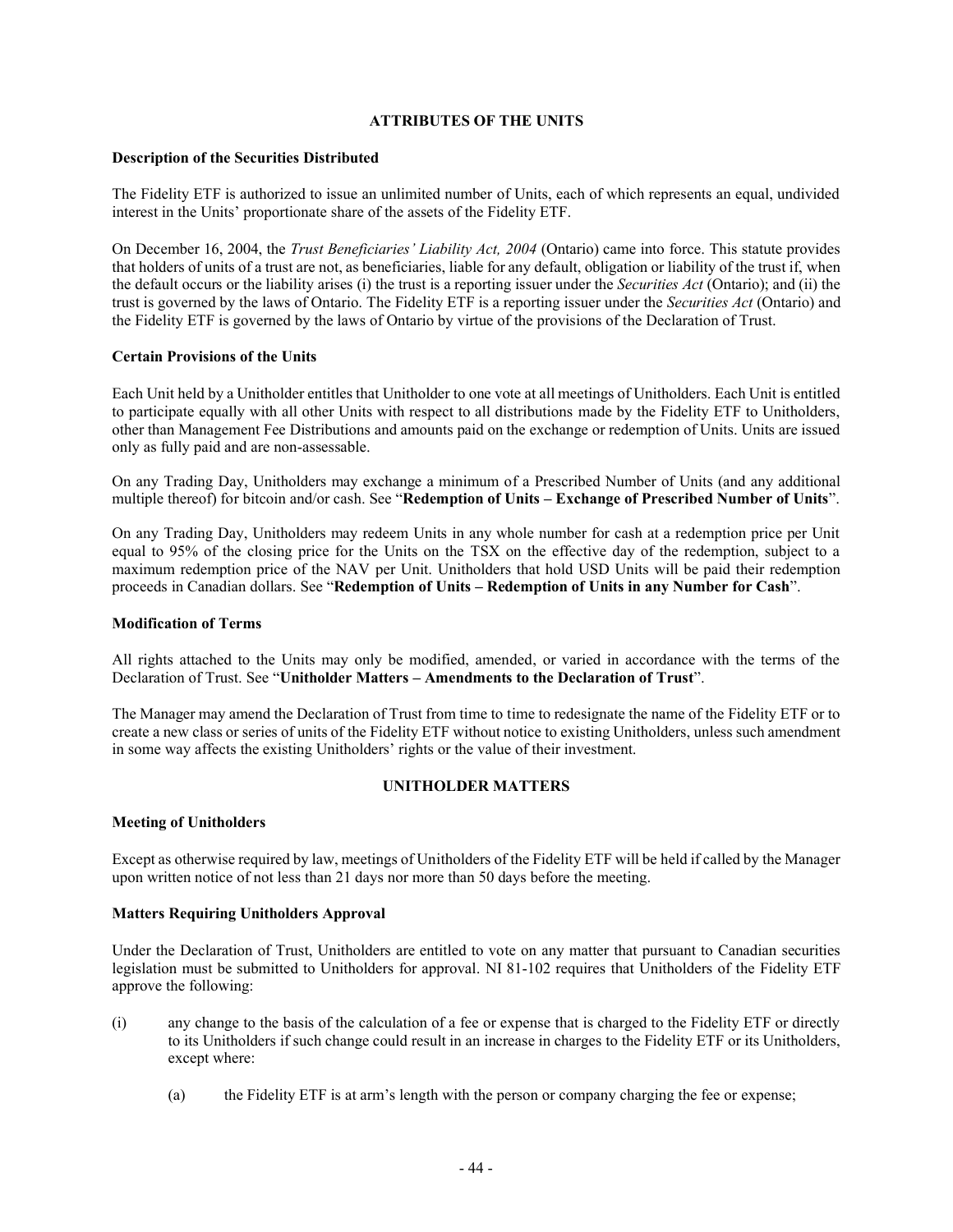- (b) the Unitholders have received at least 60 days' written notice before the effective date of the change; and
- (c) the right to notice described in (b) is disclosed in the prospectus of the Fidelity ETF;
- (ii) the introduction of a fee or expense, to be charged to the Fidelity ETF or directly to its Unitholders by the Fidelity ETF or the Manager in connection with the holding of Units of the Fidelity ETF that could result in an increase in charges to the Fidelity ETF or its Unitholders (which would not include expenses associated with complying with governmental or regulatory requirements introduced after the date the Fidelity ETF was created), except where:
	- (a) the Fidelity ETF is at arm's length with the person or company charging the fee or expense;
	- (b) the Unitholders have received at least 60 days' written notice before the effective date of the change; and
	- $(c)$  the right to notice described in (b) is disclosed in the prospectus of the Fidelity ETF;
- (iii) any change to the Manager, unless the new manager of the Fidelity ETF is an affiliate of the Manager;
- (iv) any change to the fundamental investment objective of the Fidelity ETF;
- (v) the decrease in the frequency of the calculation of the Fidelity ETF's NAV per Unit;
- (vi) the undertaking by the Fidelity ETF of a reorganization with, or transfer of its assets to, another mutual fund, if the Fidelity ETF ceases to continue after the reorganization or transfer of assets and the transaction results in the Unitholders of the Fidelity ETF becoming securityholders in the other mutual fund, unless:
	- (a) the IRC of the Fidelity ETF has approved the change;
	- (b) the Fidelity ETF is being reorganized with, or its assets are being transferred to, another mutual fund to which NI 81-102 and NI 81-107 apply and that is managed by the Manager, or an affiliate of the Manager;
	- (c) the Unitholders have received at least 60 days' written notice before the effective date of the change;
	- (d) the right to notice described in (c) is disclosed in the prospectus of the Fidelity ETF; and
	- (e) the transaction complies with certain other requirements of applicable securities legislation; and
- (vii) the undertaking by the Fidelity ETF of a reorganization with, or acquisition of assets from, another mutual fund, if the Fidelity ETF continues after the reorganization or acquisition of assets, the transaction results in the securityholders of the other mutual fund becoming Unitholders of the Fidelity ETF and the transaction would be a material change to the Fidelity ETF.

In addition, the auditor of the Fidelity ETF may not be changed unless the IRC has approved the change and Unitholders have received at least 60 days' written notice before the effective date of the change.

Approval of Unitholders of the Fidelity ETF of any such matter will be given if a majority of the votes cast at a meeting of Unitholders of the Fidelity ETF duly called and held for the purpose of considering the same approve the related resolution.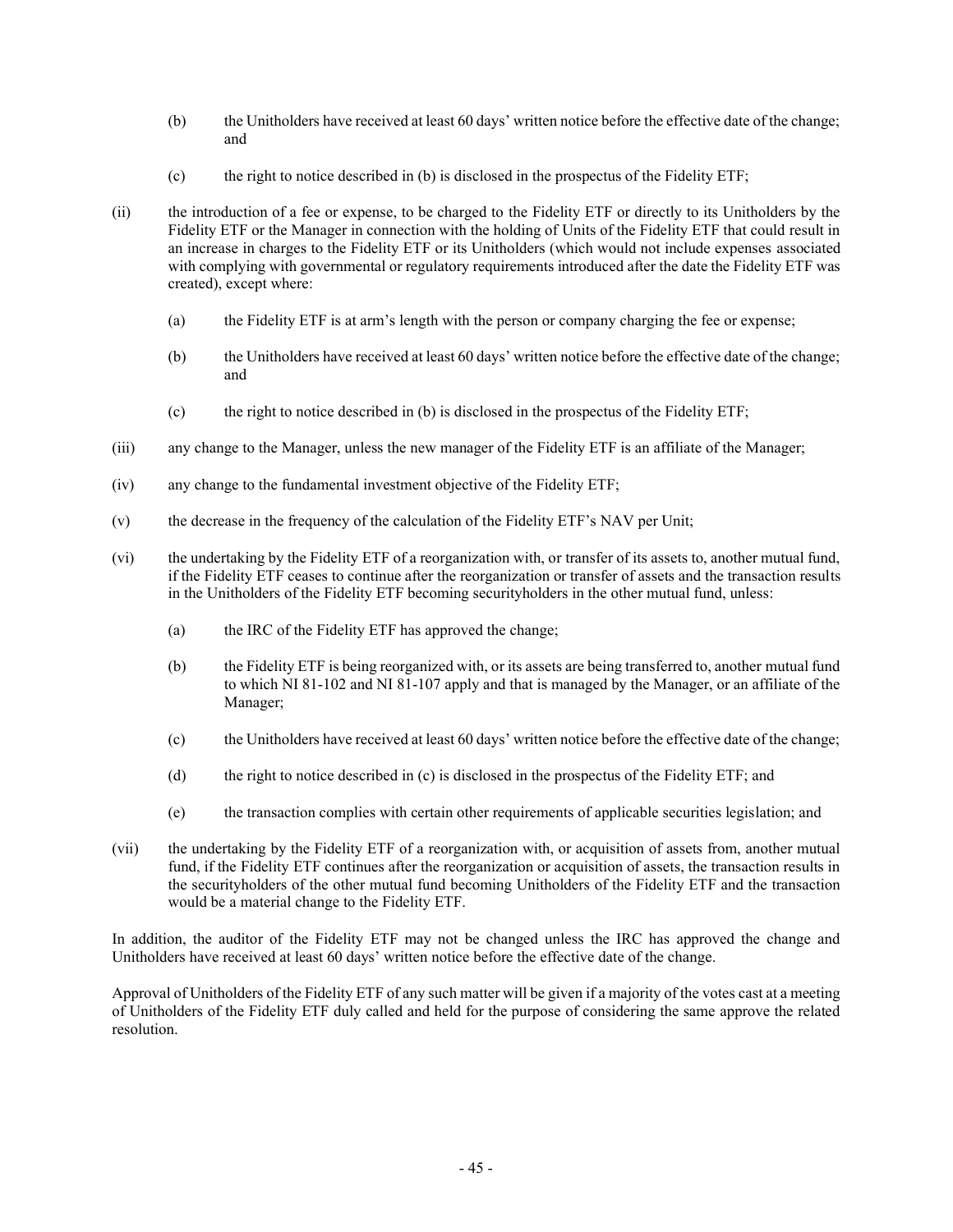#### <span id="page-48-1"></span>**Amendments to the Declaration of Trust**

The Trustee may amend the Declaration of Trust from time to time, but it may not, without the approval of a majority of the votes of Unitholders of the Fidelity ETF voting at a meeting of Unitholders duly called for such purpose, make any amendment relating to any matter in respect of which NI 81-102 requires a meeting, as set out above, or any amendment that will adversely affect the voting rights of Unitholders.

Unitholders are entitled to one vote per Unit of the Units held on the record date established for voting at any meeting of Unitholders.

### **Accounting and Reporting to Unitholders**

The fiscal year-end of the Fidelity ETF is March 31. The Fidelity ETF will deliver or make available to Unitholders (i) audited comparative annual financial statements; (ii) unaudited interim financial statements; and (iii) annual and interim MRFPs. Such documents are incorporated by reference into, and form an integral part of, this prospectus. See "**[Documents Incorporated by Reference](#page-50-0)**".

Each Unitholder will also be mailed annually, by his, her or its broker, no later than March 31, information necessary to enable such Unitholder to complete a Canadian income tax return with respect to amounts paid or payable by the Fidelity ETF owned by such Unitholder in respect of the preceding taxation year of the Fidelity ETF.

The Manager will ensure that the Fidelity ETF complies with all applicable reporting and administrative requirements. The Manager will also ensure that adequate books and records are kept reflecting the activities of the Fidelity ETF. A Unitholder or his, her or its duly authorized representative has the right to examine the books and records of the Fidelity ETF during normal business hours at the offices of the Fund Administrator. Notwithstanding the foregoing, a Unitholder shall not have access to any information that, in the opinion of the Manager, should be kept confidential in the interests of the Fidelity ETF.

### **Permitted Mergers**

The Fidelity ETF may, without Unitholder approval, enter into a merger or other similar transaction that has the effect of combining the Fidelity ETF with any other investment fund or funds that have investment objectives, valuation procedures and fee structures that are similar to the Fidelity ETF, subject to

- (i) approval of the merger by the IRC;
- (ii) compliance with certain merger pre-approval conditions set out in section 5.6 of NI 81-102; and
- (iii) written notice being sent to Unitholders at least 60 days before the effective date of the merger.

In connection with any such merger, the merging funds will be valued at their respective NAVs and Unitholders of the Fidelity ETF will be offered the right to redeem their Units for cash at the applicable NAV per Unit.

### **TERMINATION OF THE FIDELITY ETF**

<span id="page-48-0"></span>The Fidelity ETF may be terminated by the Manager on at least 60 days' notice to Unitholders of such termination and the Manager will issue a press release in advance thereof. The Manager may also terminate the Fidelity ETF if the Trustee resigns or becomes incapable of acting and is not replaced.

Upon such termination, the assets held by the Fidelity ETF, cash remaining after paying or providing for all liabilities and obligations of the Fidelity ETF and any termination-related expenses payable by the Fidelity ETF shall be distributed pro rata among the Unitholders of the Fidelity ETF.

The rights of Unitholders to exchange and redeem Units described under "**[Redemption of Units](#page-31-0)**" will cease as and from the date of termination of the Fidelity ETF.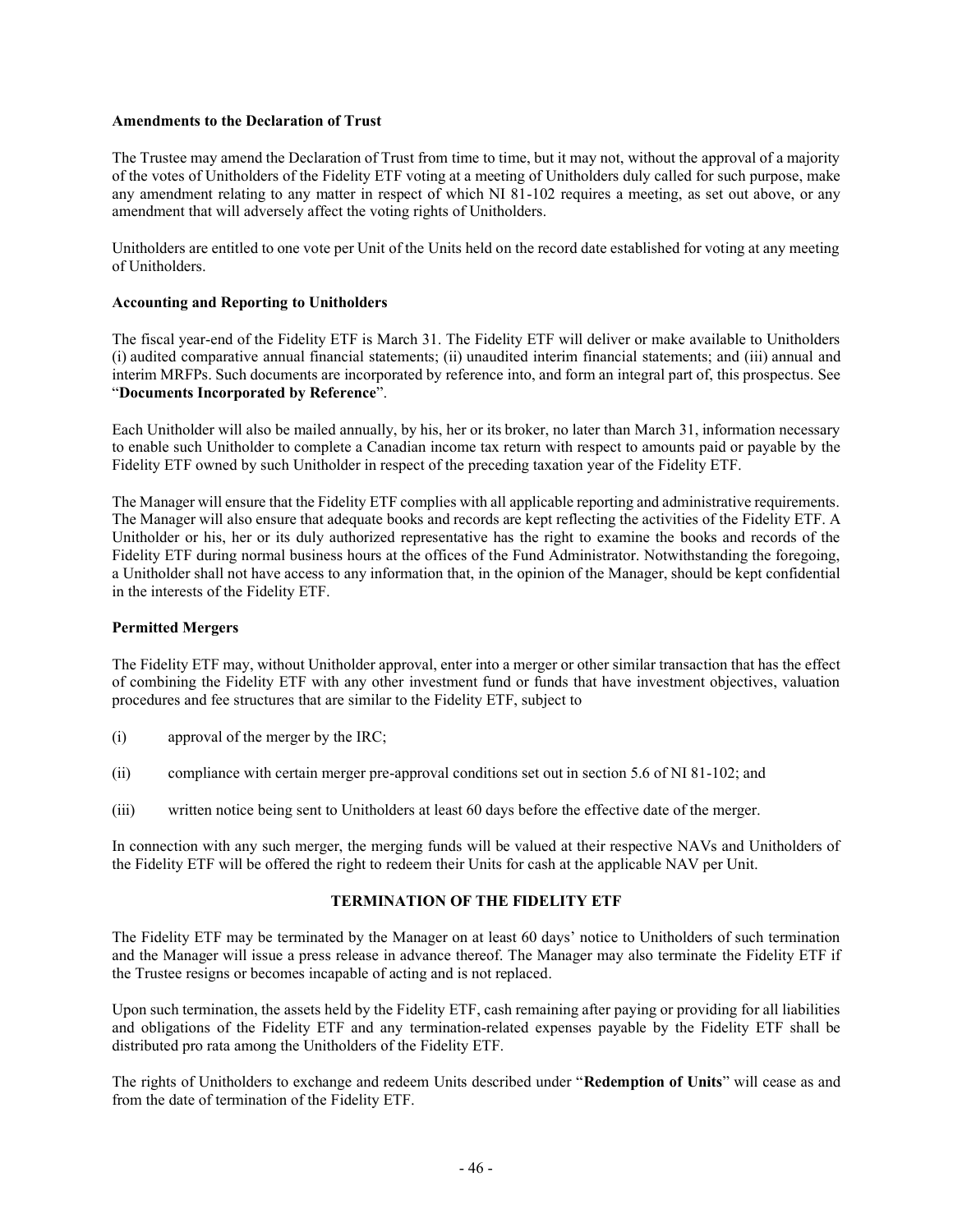### **RELATIONSHIP BETWEEN THE FIDELITY ETF AND DEALERS**

<span id="page-49-0"></span>The Manager, on behalf of the Fidelity ETF, may enter into various continuous distribution dealer agreements with registered dealers (that may or may not be the Designated Broker) pursuant to which the Dealers may subscribe for Units of the Fidelity ETF as described under "**[Purchases of Units](#page-29-1) – [Issuance of Units](#page-29-2)**".

No Designated Broker or Dealer has been involved in the preparation of this prospectus or has performed any review of the contents of this prospectus and, as such, the Designated Broker and the Dealers do not perform many of the usual underwriting activities in connection with the distribution by the Fidelity ETF of its Units under this prospectus. The Fidelity ETF has obtained exemptive relief from the Canadian securities regulatory authorities to relieve it from the requirement that this prospectus contain a certificate of the underwriter or underwriters.

### **PRINCIPAL HOLDERS OF SECURITIES OF THE FIDELITY ETF**

<span id="page-49-2"></span><span id="page-49-1"></span>As at November 22, 2021, the Fidelity ETF was created with an initial contribution of \$100.00 from the Manager. As at the date of this prospectus, the Manager holds all of the issued and outstanding Units of the Fidelity ETF.

# **PROXY VOTING DISCLOSURE FOR PORTFOLIO SECURITIES HELD**

<span id="page-49-3"></span>Consistent with the Fidelity ETF's investment objective and strategies, the Fidelity ETF does not hold voting securities. Accordingly, no proxy voting policies or procedures have been established for the Fidelity ETF.

#### **MATERIAL CONTRACTS**

The following contracts can reasonably be regarded as material to purchasers of Units:

- (i) Declaration of Trust;
- (ii) Management Agreement; and
- (iii) Custodian Agreement.

Copies of the agreements referred to above may be inspected during business hours at the principal office of the Manager.

#### **LEGAL AND ADMINISTRATIVE PROCEEDINGS**

<span id="page-49-4"></span>The Fidelity ETF is not involved in any legal proceeding, nor is the Manager aware of existing or pending legal or arbitration proceedings involving the Fidelity ETF.

### **EXPERTS**

<span id="page-49-5"></span>Borden Ladner Gervais LLP, legal counsel to the Fidelity ETF and the Manager, has provided certain legal opinions regarding the principal Canadian federal income tax considerations that apply to an investment in the Units by a Canadian resident individual and by a Registered Plan. See "**[Income Tax Considerations](#page-33-0)**" and "**[Eligibility for](#page-37-3)  [Investment](#page-37-3)**".

PricewaterhouseCoopers LLP, the auditor of the Fidelity ETF, has consented to the use of its report dated November 22, 2021 to the Unitholder and Trustee of the Fidelity ETF on its statement of financial position as at November 22, 2021 and the related notes thereto, incorporated by reference herein.

PricewaterhouseCoopers LLP has confirmed that it is independent with respect to the Fidelity ETF within the meaning of the Rules of Professional Conduct of the Chartered Professional Accountants of Ontario.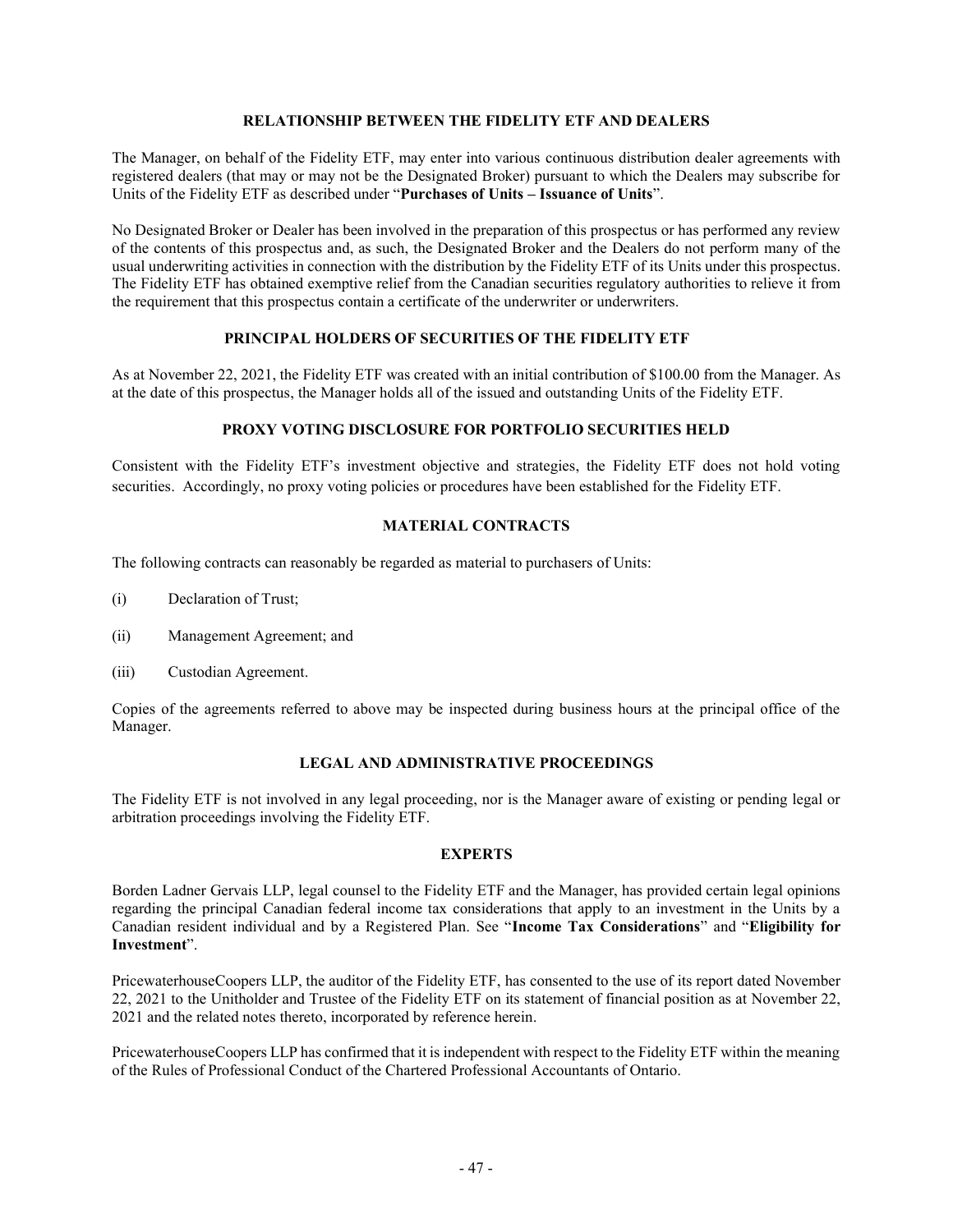### **EXEMPTIONS AND APPROVALS**

<span id="page-50-1"></span>The Fidelity ETF has obtained exemptive relief from the Canadian securities regulatory authorities to permit:

- (i) the purchase by a Unitholder of more than  $20\%$  of the Units of the Fidelity ETF without regard to the takeover bid requirements of applicable Canadian securities legislation;
- (ii) the Fidelity ETF to borrow cash in an amount not exceeding 5% of the net assets of the Fidelity ETF for a period not longer than 45 days and, if required by the lender, to provide a security interest over any of its portfolio assets as a temporary measure to fund the portion of any distribution payable to Unitholders that represents amounts that have not yet been received by the Fidelity ETF;
- (iii) the Fidelity ETF to prepare a prospectus without including a certificate of an underwriter;
- (iv) the use of Fidelity Clearing Canada ULC as custodian of the Fidelity ETF and Fidelity Digital Asset Services, LLC as a sub-custodian of the Fidelity ETF in respect of the bitcoin held by the Fidelity ETF;
- (v) the Fidelity ETF to accept bitcoin as payment for the subscription price of Units; and
- (vi) to permit the Fidelity ETF to enter into a contractual right to receive, or an obligation to deliver, bitcoin from or to Fidelity Clearing Canada ULC, which contractual right or obligation is characterized by the Securities regulatory authorities as a security and/or a derivative.

#### **PURCHASERS' STATUTORY RIGHTS OF WITHDRAWAL AND RESCISSION**

<span id="page-50-2"></span>Securities legislation in certain of the provinces and territories of Canada provides purchasers with the right to withdraw from an agreement to purchase securities of exchange-traded funds within 48 hours after receipt of a confirmation of a purchase of such securities. In several of the provinces and territories of Canada, the securities legislation further provides a purchaser with remedies for rescission or, in some jurisdictions, revisions of the price or damages, if the prospectus and any amendment contains a misrepresentation or non-delivery of the ETF Facts, provided that the remedies for rescission, revisions of the price or damages are exercised by the purchaser within the time limit prescribed by the securities legislation of the purchaser's province or territory.

The Manager has obtained exemptive relief from the requirement in securities legislation to include an underwriter's certificate in the prospectus. As such, purchasers of Units of the Fidelity ETF will not be able to rely on the inclusion of an underwriter's certificate in the prospectus or any amendment for the statutory rights and remedies that would otherwise have been available against an underwriter that would have been required to sign an underwriter's certificate.

Purchasers should refer to the applicable provisions of the securities legislation and the decisions referred to above for the particulars of their rights or consult with a legal adviser.

#### **DOCUMENTS INCORPORATED BY REFERENCE**

<span id="page-50-0"></span>During the period in which the Fidelity ETF is in continuous distribution, additional information is available in:

- (i) the most recently filed ETF Facts documents of the Fidelity ETF;
- (ii) the most recently filed annual financial statements of the Fidelity ETF, together with the accompanying report of the auditor, if any;
- (iii) any interim financial statements filed after the most recently filed annual financial statements of the Fidelity ETF:
- (iv) the most recently filed annual MRFP of the Fidelity ETF, if any; and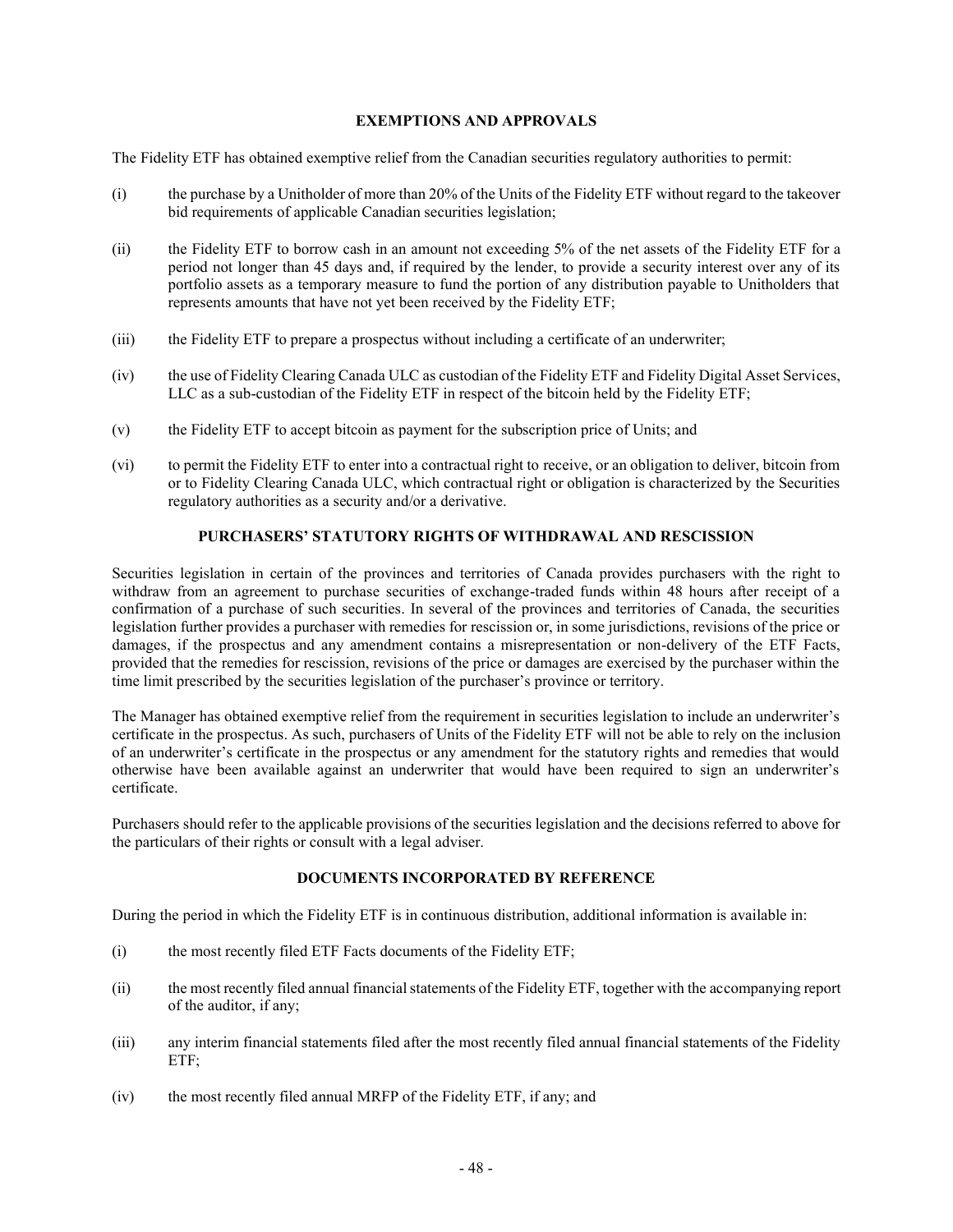(v) any interim MRFP of the Fidelity ETF filed after the most recent annual MRFP.

These documents are incorporated by reference into the prospectus, which means that they legally form part of this document just as if they were printed as part of this document. A Unitholder can get a copy of these documents upon request and at no cost by calling 1-800-263-4077 or by contacting a registered dealer.

These documents are available on the Manager's website at www.fidelity.ca or by contacting the Manager at 1-800- 263-4077 or via e-mail at cs.english@fidelity.ca (for assistance in English) or sc.francais@fidelity.ca (for assistance in French).

These documents and other information about the Fidelity ETF are available on the internet at www.sedar.com.

In addition to the documents listed above, any document of the type described above that are filed on behalf of the Fidelity ETF after the date of this prospectus and before the termination of the distribution of the Fidelity ETF are deemed to be incorporated by reference into this prospectus.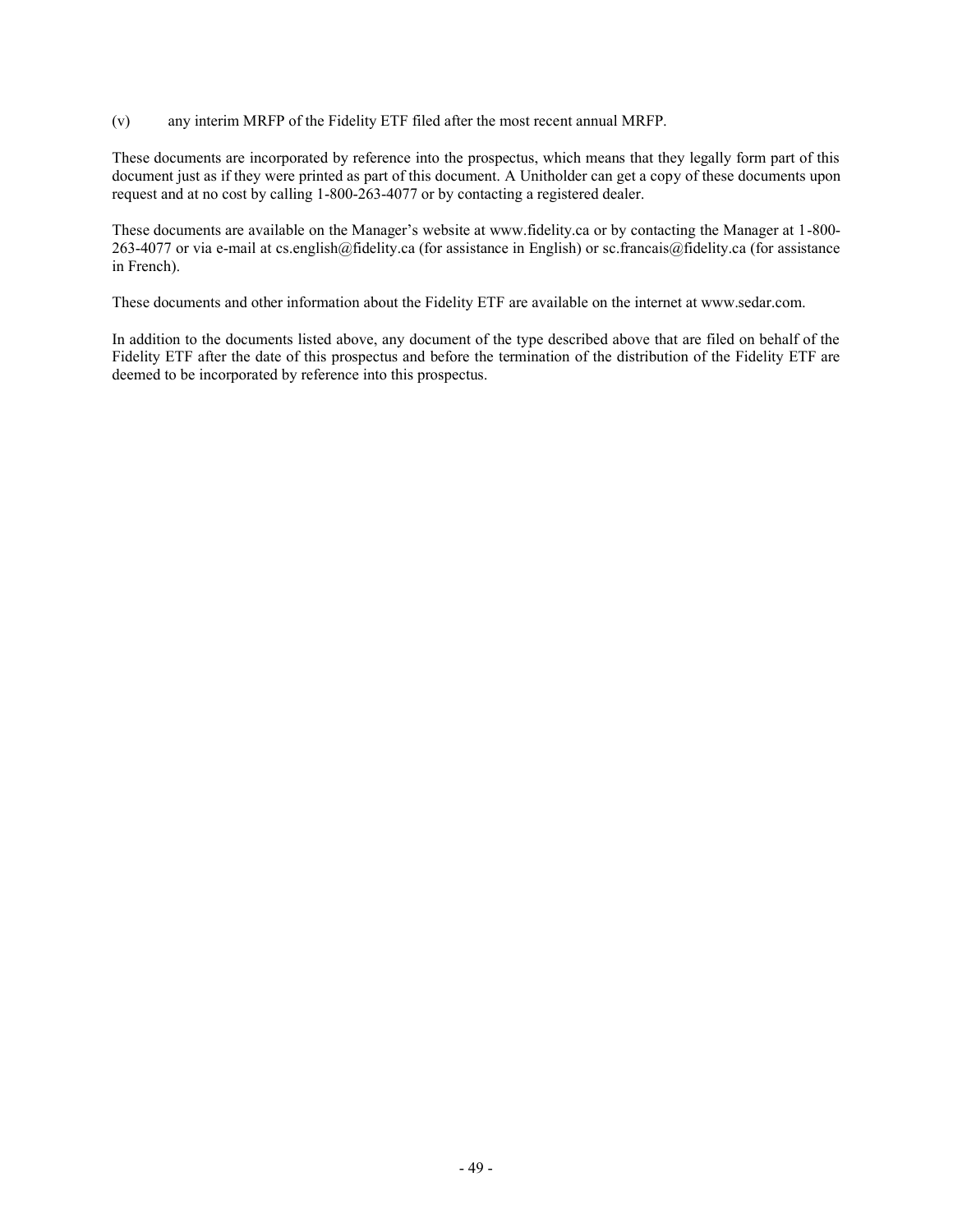#### **INDEPENDENT AUDITOR'S REPORT**

<span id="page-52-0"></span>To the Unitholder and Trustee of

#### **Fidelity Advantage Bitcoin ETF™**

(the "Fund")

#### *Our opinion*

In our opinion, the accompanying financial statement of the Fund presents fairly, in all material respects, the financial position of the Fund as at November 22, 2021 in accordance with those requirements of International Financial Reporting Standards (IFRS) as published by the International Accounting Standards Board relevant to preparing a statement of financial position.

#### *What we have audited*

The financial statement of the Fund comprises the statement of financial position as at November 22, 2021 and the notes to the financial statement, which include a summary of significant accounting policies.

#### *Basis for opinion*

We conducted our audit in accordance with Canadian generally accepted auditing standards. Our responsibilities under those standards are further described in the Auditor's responsibilities for the audit of the financial statement section of our report.

We believe that the audit evidence we have obtained is sufficient and appropriate to provide a basis for our opinion.

#### *Independence*

We are independent of the Fund in accordance with the ethical requirements that are relevant to our audit of the financial statement in Canada. We have fulfilled our other ethical responsibilities in accordance with these requirements.

#### *Emphasis of matter – basis of accounting*

We draw to users' attention the fact that the financial statement of the Fund does not comprise a full set of financial statements prepared in accordance with IFRS. Our opinion is not modified in respect of this matter.

#### *Responsibilities of management and those charged with governance for the financial statement*

Management is responsible for the preparation and fair presentation of the financial statement of the Fund in accordance with those requirements of IFRS relevant to preparing a statement of financial position and for such internal control as management determines is necessary to enable the preparation of the financial statement that is free from material misstatement, whether due to fraud or error.

In preparing the financial statement, management is responsible for assessing the ability of the Fund to continue as a going concern, disclosing, as applicable, matters related to going concern and using the going concern basis of accounting unless management either intends to liquidate the Fund or to cease operations, or has no realistic alternative but to do so.

Those charged with governance are responsible for overseeing the financial reporting process of the Fund.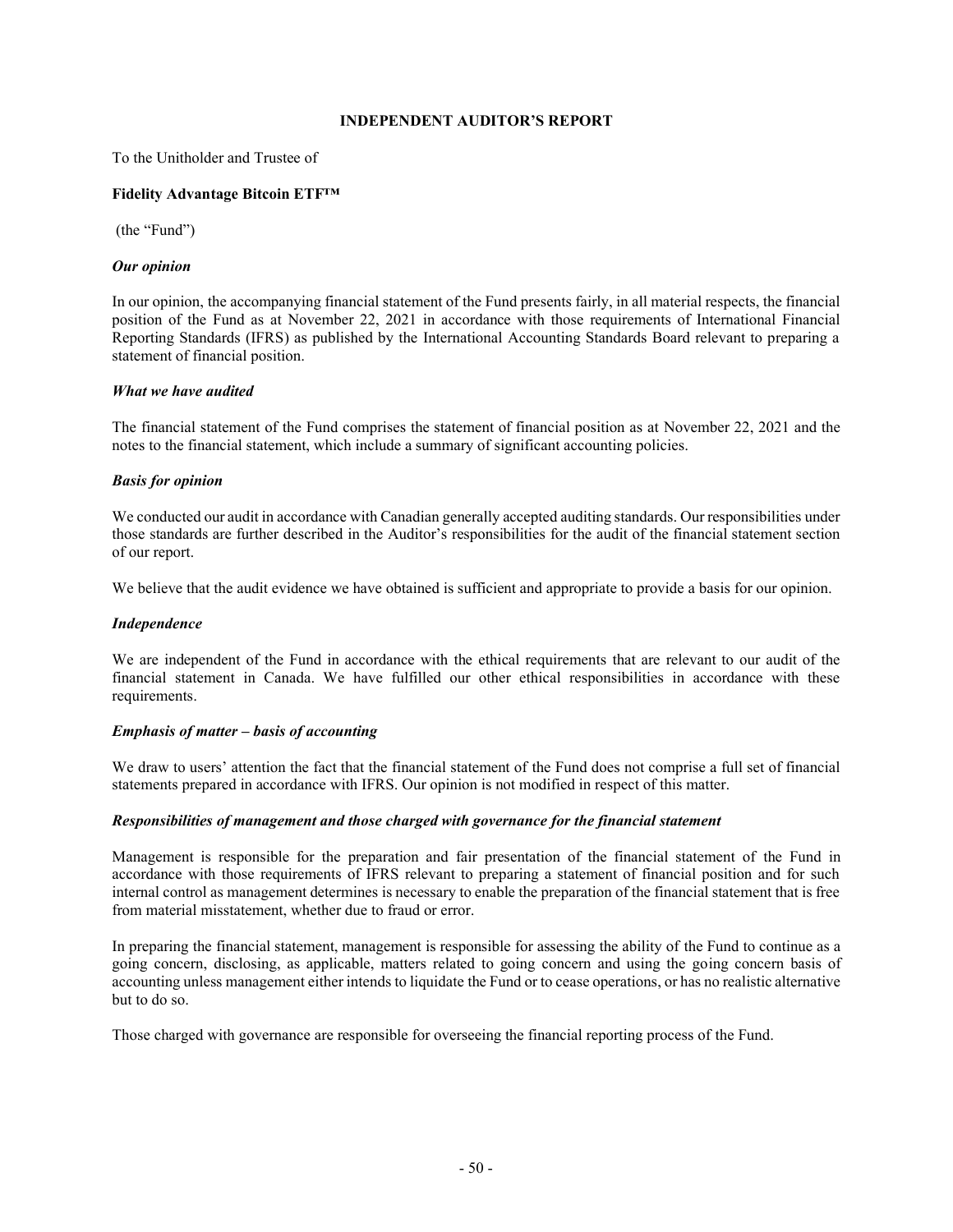#### *Auditor's responsibilities for the audit of the financial statement*

Our objectives are to obtain reasonable assurance about whether the financial statement as a whole for the Fund is free from material misstatement, whether due to fraud or error, and to issue an auditor's report that includes our opinion. Reasonable assurance is a high level of assurance, but is not a guarantee that an audit conducted in accordance with Canadian generally accepted auditing standards will always detect a material misstatement when it exists. Misstatements can arise from fraud or error and are considered material if, individually or in the aggregate, they could reasonably be expected to influence the economic decisions of users taken on the basis of the financial statement of the Fund.

As part of an audit in accordance with Canadian generally accepted auditing standards, we exercise professional judgment and maintain professional skepticism throughout the audit. We also:

- Identify and assess the risks of material misstatement of the financial statement of the Fund, whether due to fraud or error, design and perform audit procedures responsive to those risks, and obtain audit evidence that is sufficient and appropriate to provide a basis for our opinion. The risk of not detecting a material misstatement resulting from fraud is higher than for one resulting from error, as fraud may involve collusion, forgery, intentional omissions, misrepresentations, or the override of internal control.
- Obtain an understanding of internal control relevant to the audit in order to design audit procedures that are appropriate in the circumstances, but not for the purpose of expressing an opinion on the effectiveness of the internal control of the Fund.
- Evaluate the appropriateness of accounting policies used and the reasonableness of accounting estimates and related disclosures made by management.
- Conclude on the appropriateness of management's use of the going concern basis of accounting and, based on the audit evidence obtained, whether a material uncertainty exists related to events or conditions that may cast significant doubt on the ability of the Fund to continue as a going concern. If we conclude that a material uncertainty exists, we are required to draw attention in our auditor's report to the related disclosures in the financial statement of theFund or, if such disclosures are inadequate, to modify our opinion. Our conclusions are based on the audit evidence obtained up to the date of our auditor's report. However, future events or conditions may cause the Fund to cease to continue as a going concern.
- Evaluate the overall presentation, structure and content of the financial statement of the Fund, including the disclosures, and whether the financial statement represents the underlying transactions and events in a manner that achieves fair presentation.

We communicate with those charged with governance regarding, among other matters, the planned scope and timing of the audit and significant audit findings, including any significant deficiencies in internal control that we identify during our audit.

#### **(***signed***) PricewaterhouseCoopers LLP**

#### **Chartered Professional Accountants, Licensed Public Accountants**

Toronto, Ontario November 22, 2021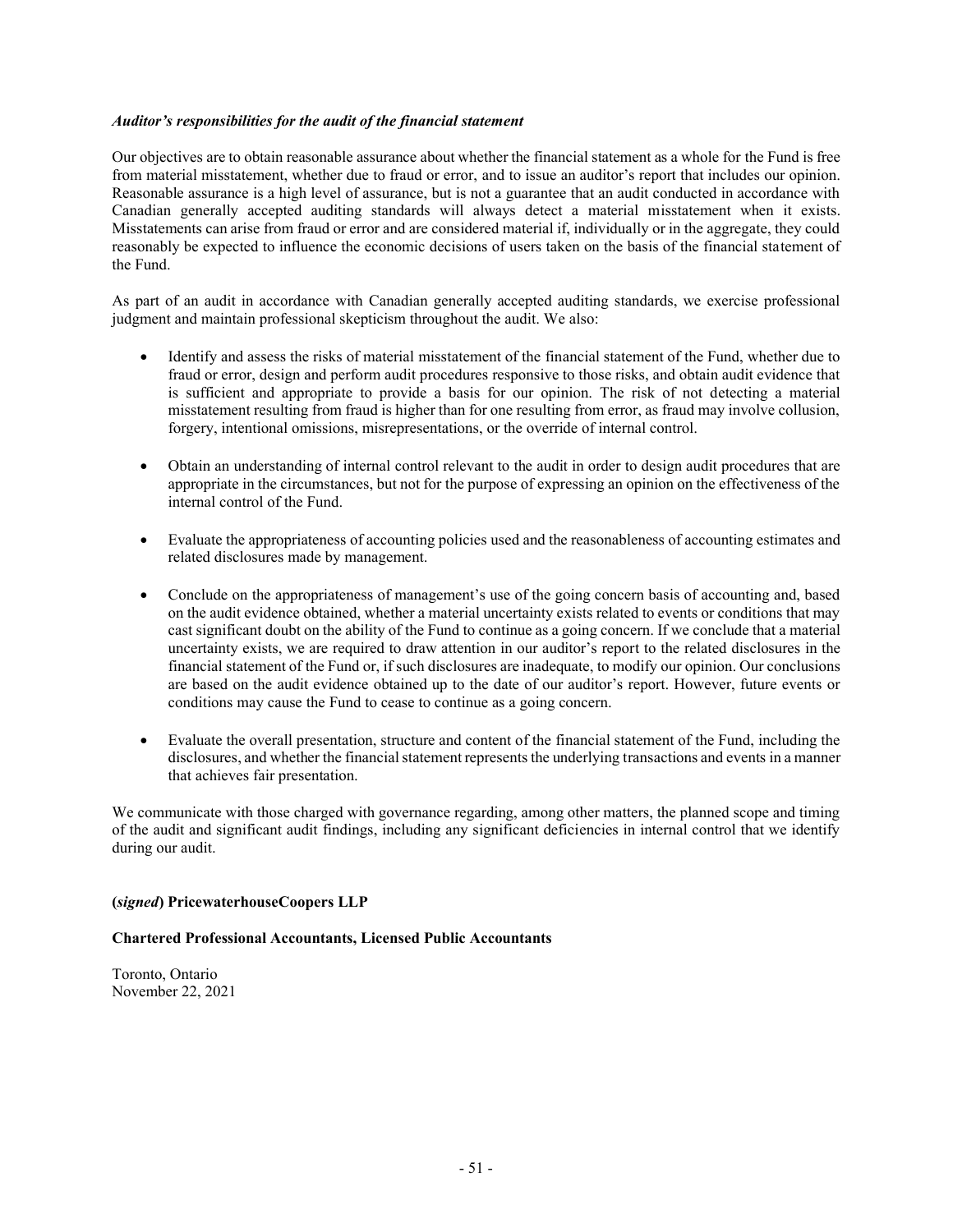# **FIDELITY ADVANTAGE BITCOIN ETF™ STATEMENT OF FINANCIAL POSITION**

#### **As at November 22, 2021**

| <b>Assets</b><br><b>Current assets</b>          |    |        |
|-------------------------------------------------|----|--------|
| Cash                                            | S  | 100.00 |
| Net assets attributable to Unitholders          | S  | 100.00 |
| Net assets attributable to Unitholders per Unit | S. | 25.00  |

Approved on behalf of the Board of Directors of Fidelity Investments Canada ULC, as trustee of Fidelity Advantage Bitcoin ETF™

*(signed) "Barry Myers"*

Barry Myers **Director** 

*(signed) "Philip McDowell"* Philip McDowell **Director** 

The accompanying notes are an integral part of this statement of financial position.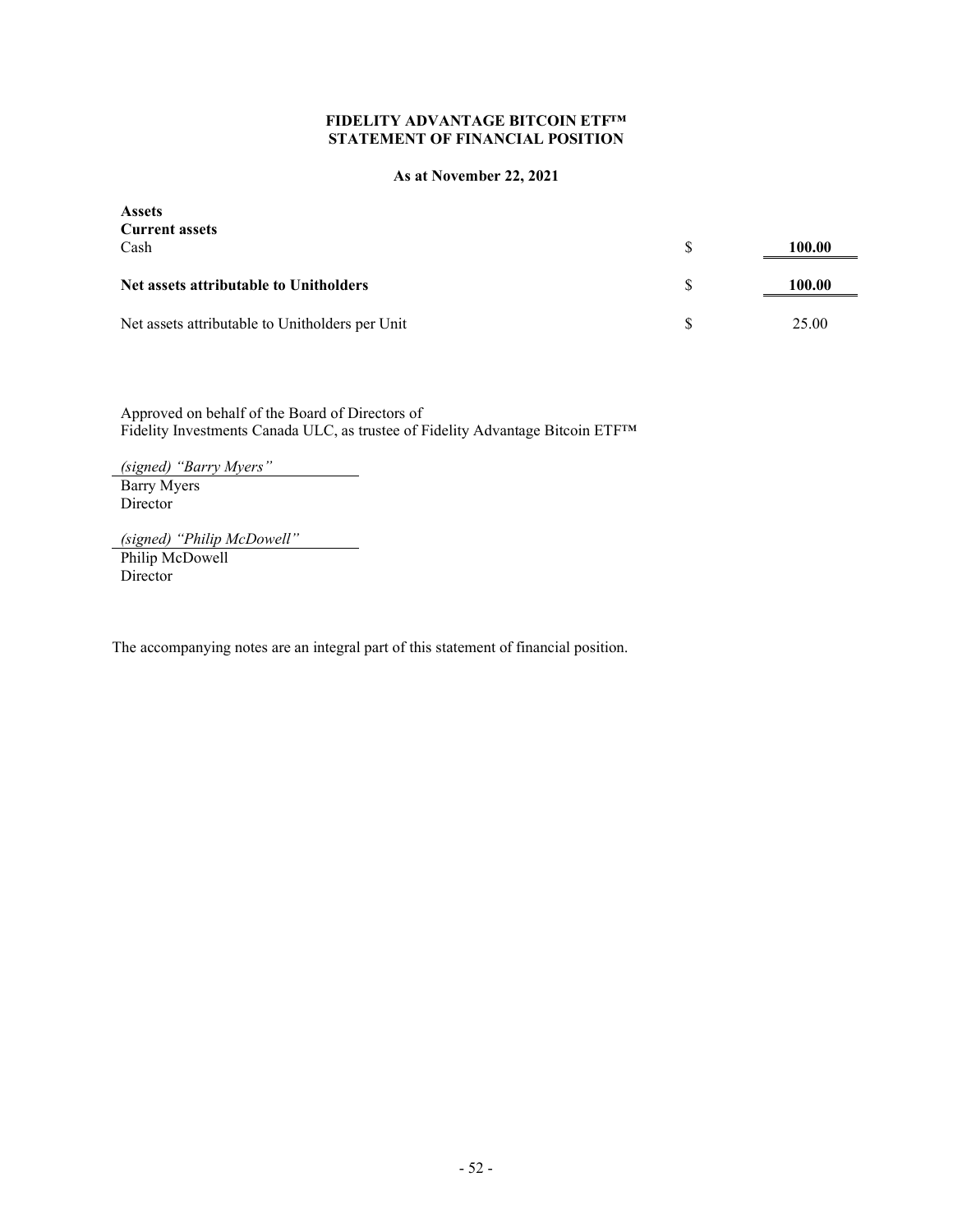#### **Notes to the Statements of Financial Position as at November 22, 2021:**

#### **1. Formation of the Fidelity ETF**

Fidelity Advantage Bitcoin ETF™ (the "**Fidelity ETF**") is an exchange-traded fund established as a trust under the laws of the Province of Ontario effective November 22, 2021. The Fidelity ETF has been established pursuant to a declaration of trust.

The number of units which may be issued by the Fidelity ETF is unlimited. Fidelity Investments Canada ULC ("**Fidelity**"), as manager and trustee of the Fidelity ETF, is responsible for the day-to-day operations and provides all general management and administrative services. Fidelity is responsible for the investment management of the Fidelity ETF's portfolio. The registered office of the Fidelity ETF is located at 483 Bay Street, Suite 300, Toronto, Ontario M5G 2N7. The statement of financial position of the Fidelity ETF as at November 22, 2021 was authorized for issue by Fidelity's board of directors on November 22, 2021.

The Fidelity ETF meets the definition of an investment entity as its purpose is to invest its net assets for capital growth for the benefit of its unitholders, and its investment performance is measured on a fair value basis.

#### **2. Summary of significant accounting policies**

#### *Basis of presentation*

The Statement of Financial Position of the Fidelity ETF has been prepared in accordance with those requirements of International Financial Reporting Standards ("**IFRS**") as published by the International Accounting Standards Board (IASB) relevant to preparing a statement of financial position. In applying IFRS, management may make estimates and assumptions that affect the reported amounts of assets and liabilities. Actual results could differ from those estimates.

The following is a summary of significant accounting policies followed by the Fidelity ETF in the preparation of the Statement of Financial Position of the Fidelity ETF.

*Cash*

Cash is comprised of cash on deposit with a Canadian financial institution.

### *Classification of units issued by the Fidelity ETF*

In accordance with IAS 32, the Fidelity ETF's units' entitlements include a contractual obligation to distribute any net income and net realized capital gains at least annually in cash (at the request of the unitholder) and, therefore, the ongoing redemption feature is not the units' only contractual obligation. Therefore, the Fidelity ETF's redeemable units do not meet the criteria for classification as equity and have been classified as financial liabilities on the Statement of Financial Position. The Fidelity ETF's obligation for net assets attributable to unitholders is recorded at the redemption amount.

#### **3. Functional and presentation currency**

The Statement of Financial Position of the Fidelity ETF is presented in Canadian dollars, which is the functional currency of the Fidelity ETF.

#### **4. Related party transactions**

Fidelity serves as the manager and the portfolio adviser of the Fidelity ETF. The Fidelity ETF pays Fidelity a monthly management fee as outlined below. As at November 22, 2021 there have been no fees charged to the Fidelity ETF as it has not yet commenced operations.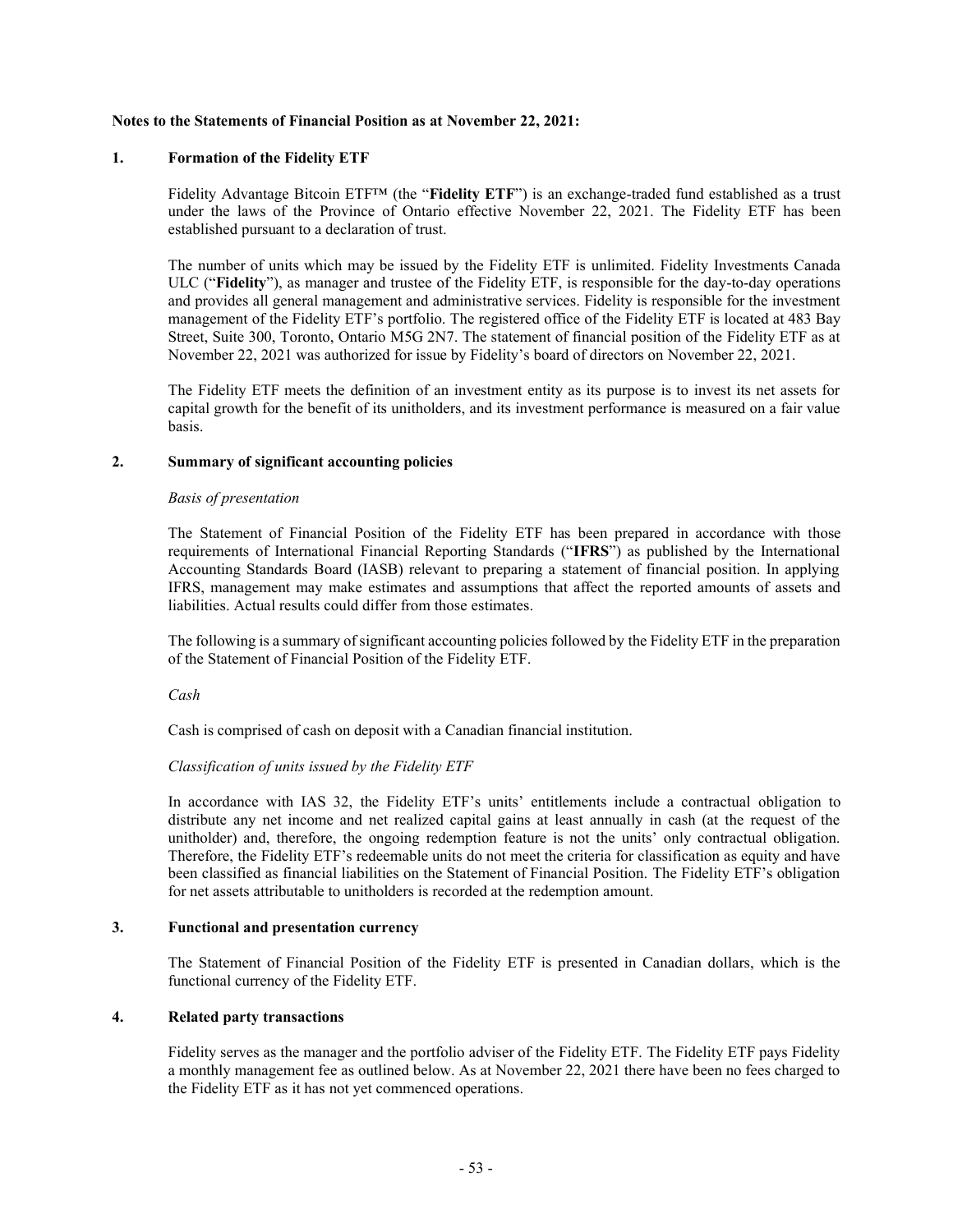### **5. Management fee**

The management fee directly payable to the Manager by the Fidelity ETF is 0.40%.

This management fee covers certain of Fidelity's fees and costs associated with acting as the manager and the portfolio manager of the Fidelity ETF and the other expenses that are payable by Fidelity in connection with the Fidelity ETF.

Subject to the disclosure below, the Manager pays all of the operating and administrative expenses incurred by the ETF.

In addition to the management fee, the Fidelity ETF pays all of its operating expenses, including: (i) custodian, sub-custodian, transfer agency, legal and audit fees; (ii) administrative costs and trustee services relating to registered tax plans; (iii) filing, listing and other regulatory fees; (iv) the costs of preparing and distributing the Fidelity ETF's financial reports, prospectus, ETF Facts and the other investor communications that the Manager is required to prepare to comply with applicable laws; (v) the fees and expenses relating to the operation of the IRC; (vi) portfolio transaction costs, including the costs of trading bitcoin, brokerage commissions and other securities transaction related expenses, including the costs of derivatives; (vii) interest and borrowing costs; (viii) any new fee related to external services that is not commonly charged in the Canadian exchange-traded fund industry as of the date of creation of the Fidelity ETF; (ix) all fees and expenses of valuation service providers retained in connection with the valuation of assets of the Fidelity ETF for purposes of NAV calculations; (x) the costs of complying with any new regulatory requirement, including any new fee introduced after the date of creation of the Fidelity ETF; and (xi) any applicable taxes, including income, withholding or other taxes, and also including applicable GST/HST on expenses.

Fidelity may decide, in its discretion, to pay some of these expenses, rather than having the Fidelity ETF incur such expenses. Fidelity is under no obligation to do so and, if any expense is reimbursed by Fidelity, it may discontinue this practice at any time.

#### **6. Net assets attributable to unitholders**

A total of four units of the Fidelity ETF were issued for cash on November 22, 2021 to Fidelity. Fidelity holds all outstanding units of the Fidelity ETF as at November 22, 2021.

Unitholders may redeem units of the Fidelity ETF in any whole number for cash for a redemption price per unit of 95% of the closing price for the units on the Toronto Stock Exchange on the effective day of the redemption, subject to a maximum redemption price of the applicable net asset value per unit, or may exchange a minimum of a prescribed number of units (and any additional multiple thereof) for bitcoin and/or cash. A prescribed number of units is a number of units determined by Fidelity from time to time for the purpose of subscription orders, exchanges, redemptions or for other purposes.